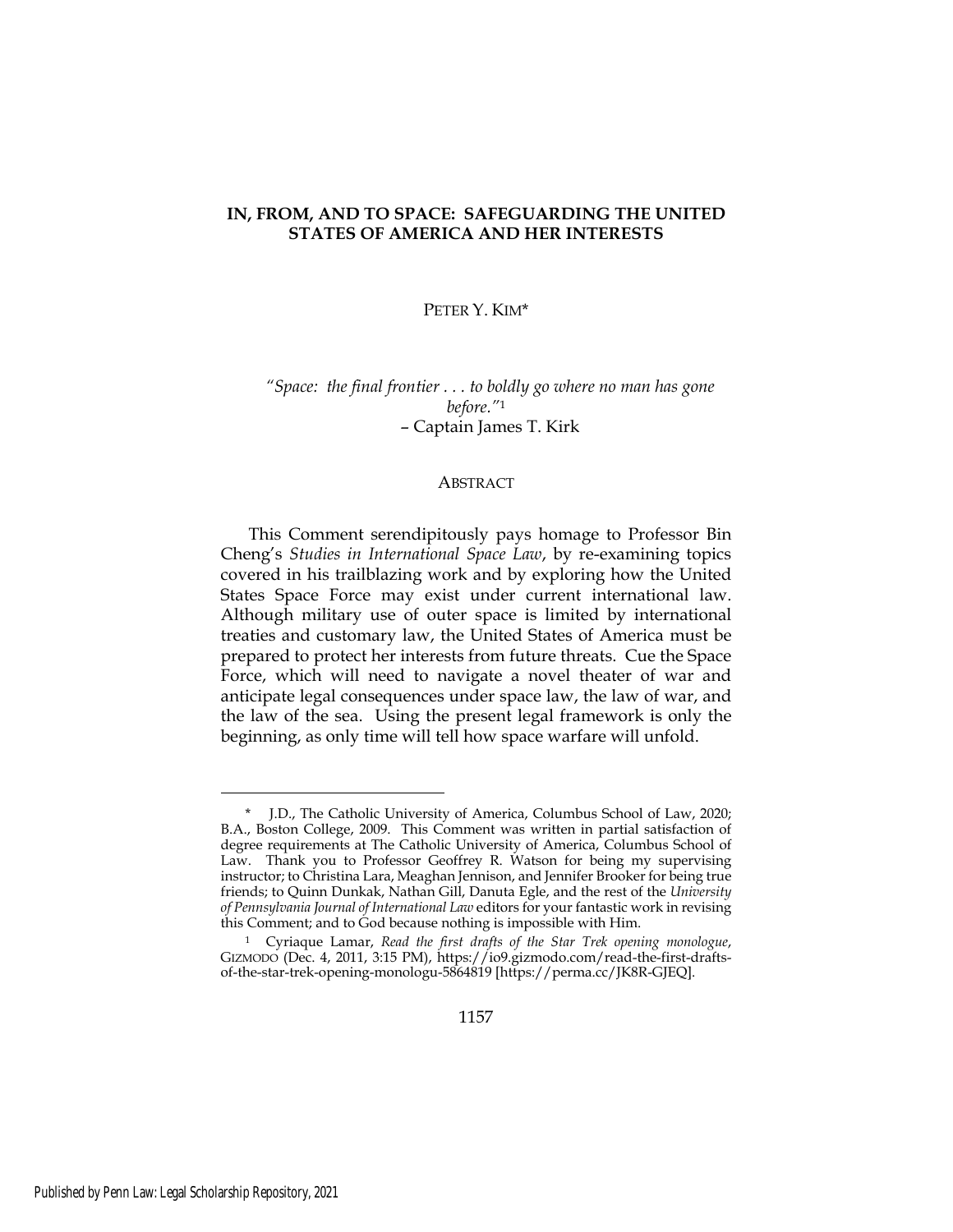# TABLE OF CONTENTS

| L   |                                                             |  |
|-----|-------------------------------------------------------------|--|
| H.  |                                                             |  |
|     | a.                                                          |  |
|     | b.                                                          |  |
| HL. | Spacewalk the Line: The Law of War and Rules of             |  |
|     | Engagement in the Arena of Outer Space1174                  |  |
|     | $a$ .                                                       |  |
|     |                                                             |  |
|     | ii. Proportionality for Use of Force 1180                   |  |
|     | Responding Tit for Tat - Self-Defense Matrices1182<br>b.    |  |
|     |                                                             |  |
| IV. | Finding Open Space Under the Law of the Sea1187             |  |
|     | $a$ .                                                       |  |
|     | Sovereignty Over Waters1189<br>$\overline{i}$ ,             |  |
|     | $\mathfrak{u}$ .                                            |  |
|     | Applying the Law of the Sea to Outer Space: Two Ships<br>b. |  |
|     |                                                             |  |
| V   | Shaping the Future of Space Warfare 1195                    |  |
|     |                                                             |  |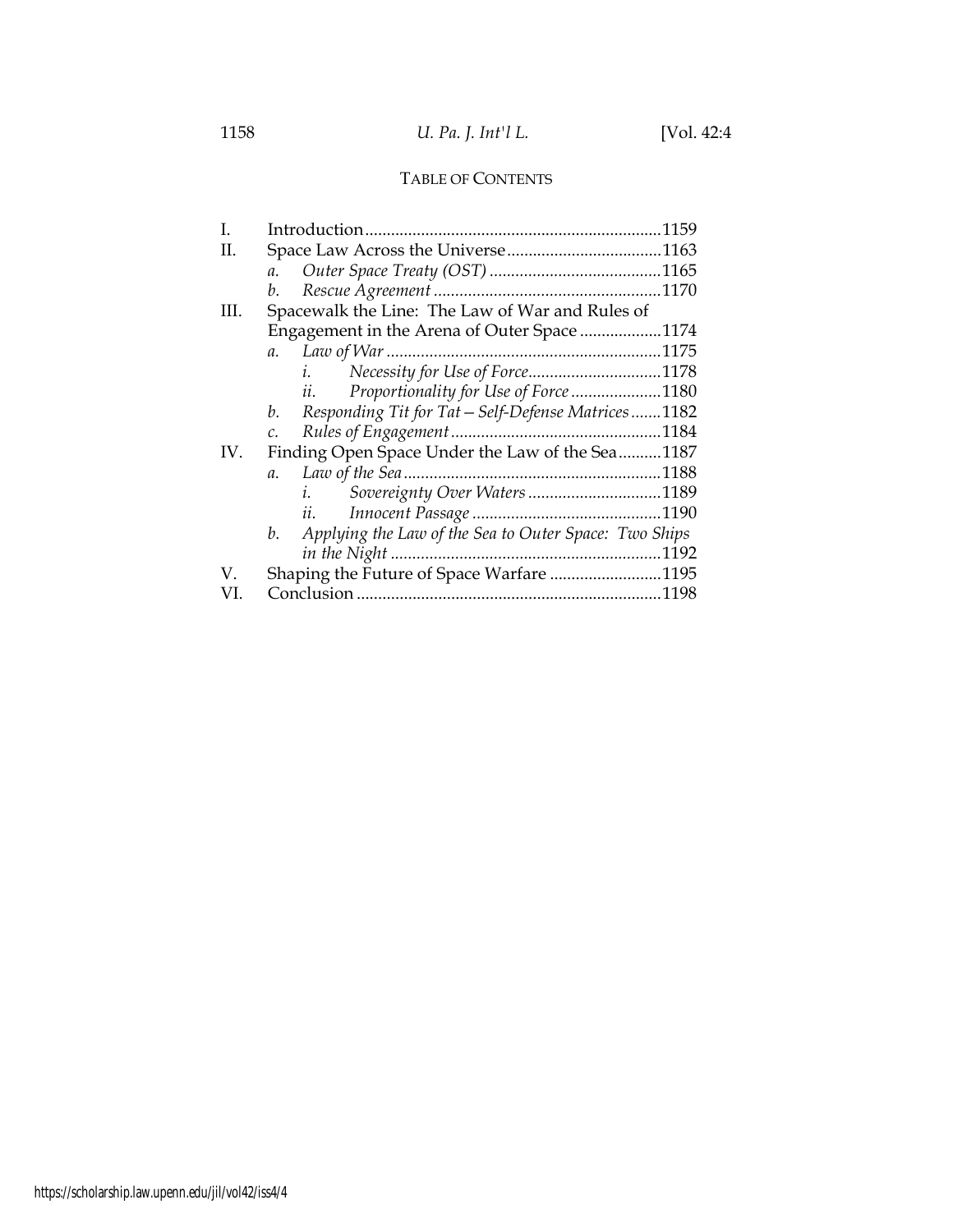#### I. INTRODUCTION

Eight years before Apollo 11 astronaut Neil Armstrong uttered his eleven mythical words that forever changed humanity's relationship with the moon,<sup>2</sup> President John F. Kennedy rallied Congress and Americans to dream of space.3 On September 12, 1962, at a time when the United States appeared to be falling behind in the space race,4 President Kennedy delivered a speech that noted the challenges ahead:

Whether [space] will become a force for good or ill depends on man, and *only if the United States occupies a position of preeminence can we help decide whether this new ocean will be a sea of peace or a new terrifying theater of war*. I do not say . . . we should or will go unprotected against the hostile misuse of space any more than we go unprotected against the hostile use of land or sea, but I do say that space can be explored and mastered without feeding the fires of war, without repeating the mistakes that man has made . . . .5

[https://perma.cc/2ZDM-BTDH].

*Id.* (emphasis added).

<sup>5</sup> John F. Kennedy, President, United States of America, Address at Rice University on the Nation's Space Effort (Sept. 12, 1962) (emphasis added),

<sup>2</sup> Olivia B. Waxman, *Lots of People Have Theories About Neil Armstrong's 'One Small Step for Man' Quote. Here's What We Really Know*, TIME (July 15, 2019, 12:39 PM EDT), https://time.com/5621999/neil-armstrong-quote/ [https://perma.cc/YSR8-X53W] ("At 10:56 p.m. ET on July 20, 1969, the American astronaut Neil Armstrong put his left foot on the lunar surface and famously declared, 'That's one small step for man, one giant leap for mankind.'").

<sup>3</sup> *See* John F. Kennedy, President, United States of America, Special Message to the Congress on Urgent National Needs (May 25, 1961) (transcript available in the John F. Kennedy Presidential Library and Museum), https://www.jfklibrary.org/archives/other-resources/john-f-kennedyspeeches/united-states-congress-special-message-19610525

On May 25, 1961, President Kennedy declared before Congress:

<sup>[</sup>*I]f we are to win the battle that is now going on around the world between freedom and tyranny*, the dramatic achievements in space which occurred in recent weeks should have made clear to us all, as did the Sputnik in 1957 . . . . *Now it is time to take longer strides—time for a great new American enterprise—time for this nation to take a clearly leading role in space achievement, which in many ways may hold the key to our future on earth*.

<sup>4</sup> *The Moon Decision*, SMITHSONIAN NAT'L AIR & SPACE MUSEUM, https://airandspace.si.edu/exhibitions/apollo-to-the-moon/online/racing-tospace/moon-decision.cfm [https://perma.cc/J4JA-ERUW].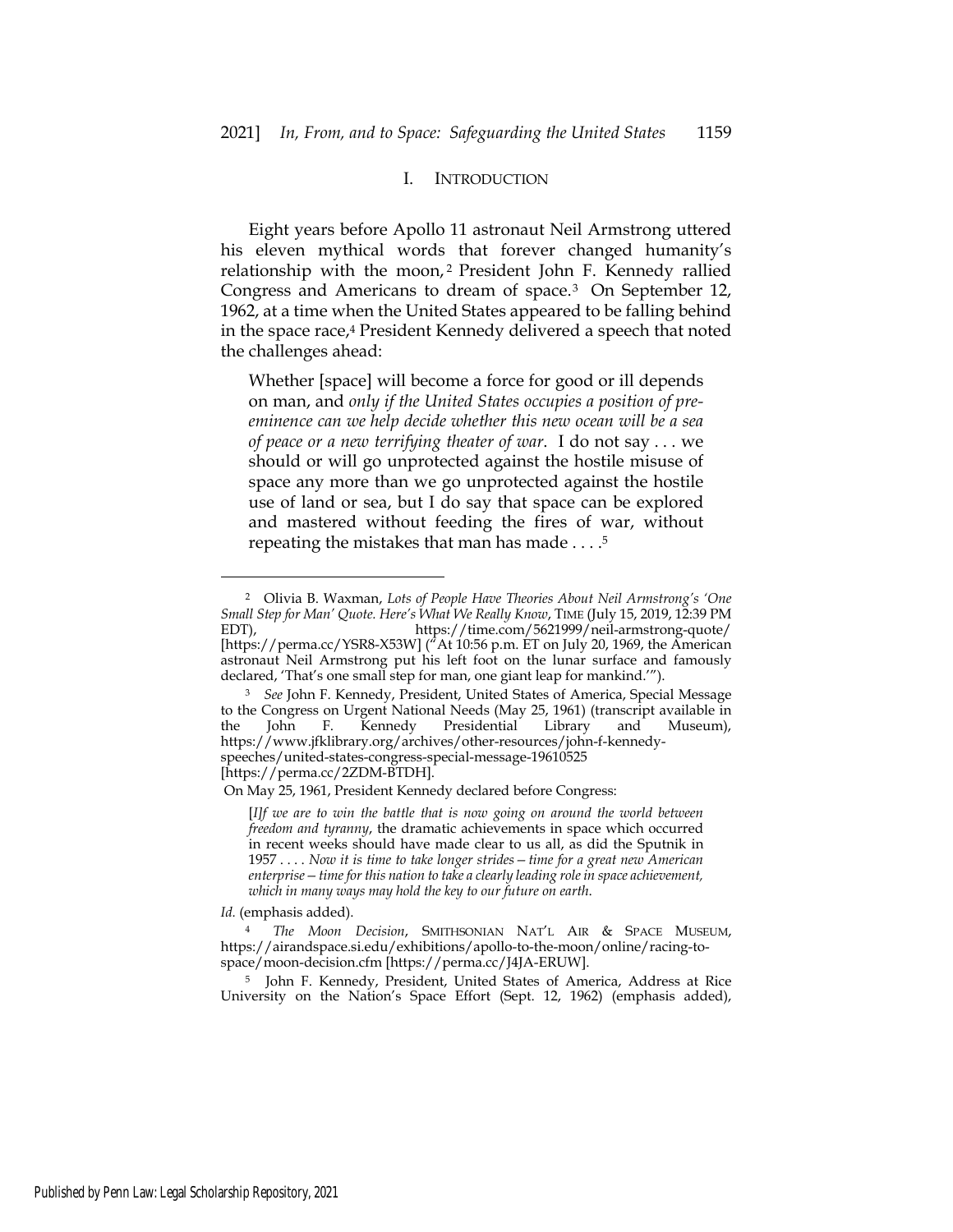Today, except for the occasional naysayer or conspiracy theorist, most people accept the universal truth that, in the summer of 1969, two American men walked on the moon.<sup>6</sup>

An unlikely torchbearer of President Kennedy's legacy and vision for space is former President Donald J. Trump. Although, in 2017, Representatives Jim Cooper (D-TN) and Mike Rogers (R-AL) introduced the idea of a "Space Corps"<sup>7</sup> in a bipartisan House bill,<sup>8</sup> the concept went viral when President Trump shared five simple words—"Space Force all the way!"—on the social media platform Twitter. 9 On February 19, 2019, President Trump signed Space

*Id.*

buzz-aldrin-still-says-moon-landing-fake/1784847001/ [https://perma.cc/4BHE-YQYV] ("Yet half a century later, despite other moon landings, moon rocks and firsthand accounts from countless members of the 400,000-strong workforce who helped achieve JFK's goal, some still believe the moon landings were staged in a Hollywood studio.").

<sup>7</sup> *Congressman Proposes A Military 'Space Corps'*, NPR (June 25, 2017, 8:06 AM ET), https://www.npr.org/2017/06/25/534286469/congressman-proposes-amilitary-space-corps [https://perma.cc/RF3J-MX78] ("There could be a new branch of the United States military in the near future, and its mandate will be outer space. It's not called Starfleet like 'Star Trek,' sadly. It's been named Space Corps.").

<sup>8</sup> *See* FY18 National Defense Authorization Bill, H.R. 2810, 115th Cong. § 1601 (2017), https://docs.house.gov/meetings/AS/AS00/20170628/106123/BILLS-115HR2810ih-STR.pdf [https://perma.cc/V7MG-THJN].

<sup>9</sup> Brett Samuels, *Trump celebrates Pentagon proposal: 'Space Force all the way!'*, THE HILL (Aug. 9, 2018, 12:27 PM EDT), https://thehill.com/homenews/administration/401094-trump-celebratespentagon-proposal-space-force-all-the-way [https://perma.cc/6J9X-F2AX]; *see also* Eric Mack, *US Space Force: Everything you need to know on its first anniversary*, CNET (Dec. 20, 2020, 7:55 AM PT), https://www.cnet.com/news/donald-trump-space-

https://er.jsc.nasa.gov/seh/ricetalk.htm [https://perma.cc/Q63P-M36W]. President Kennedy is often quoted for the following soundbite:

We choose to go to the moon. We choose to go to the moon in this decade and do the other things, not because they are easy, but because they are hard, because that goal will serve to organize and measure the best of our energies and skills, because that challenge is one that we are willing to accept, one we are unwilling to postpone, and one which we intend to win, and the others, too.

<sup>6</sup> Elizabeth Howell, *Moon Landing Hoax Still Lives On, 50 Years After Apollo 11. But Why?*, SPACE.COM (July 19, 2019), https://www.space.com/apollo-11-moonlanding-hoax-believers.html [https://perma.cc/USM5-F9UD] (citing an estimate by former NASA chief historian Roger Launius, who recently reported that approximately "5% of Americans believe the Apollo moon landings were faked"); *see also* Olivia McKelvey, *Conspiracy theorist punched by Buzz Aldrin still insists moon landing was fake*, USA TODAY (July 20, 2019, 8:22 AM ET), https://www.usatoday.com/story/news/nation/2019/07/20/man-punched-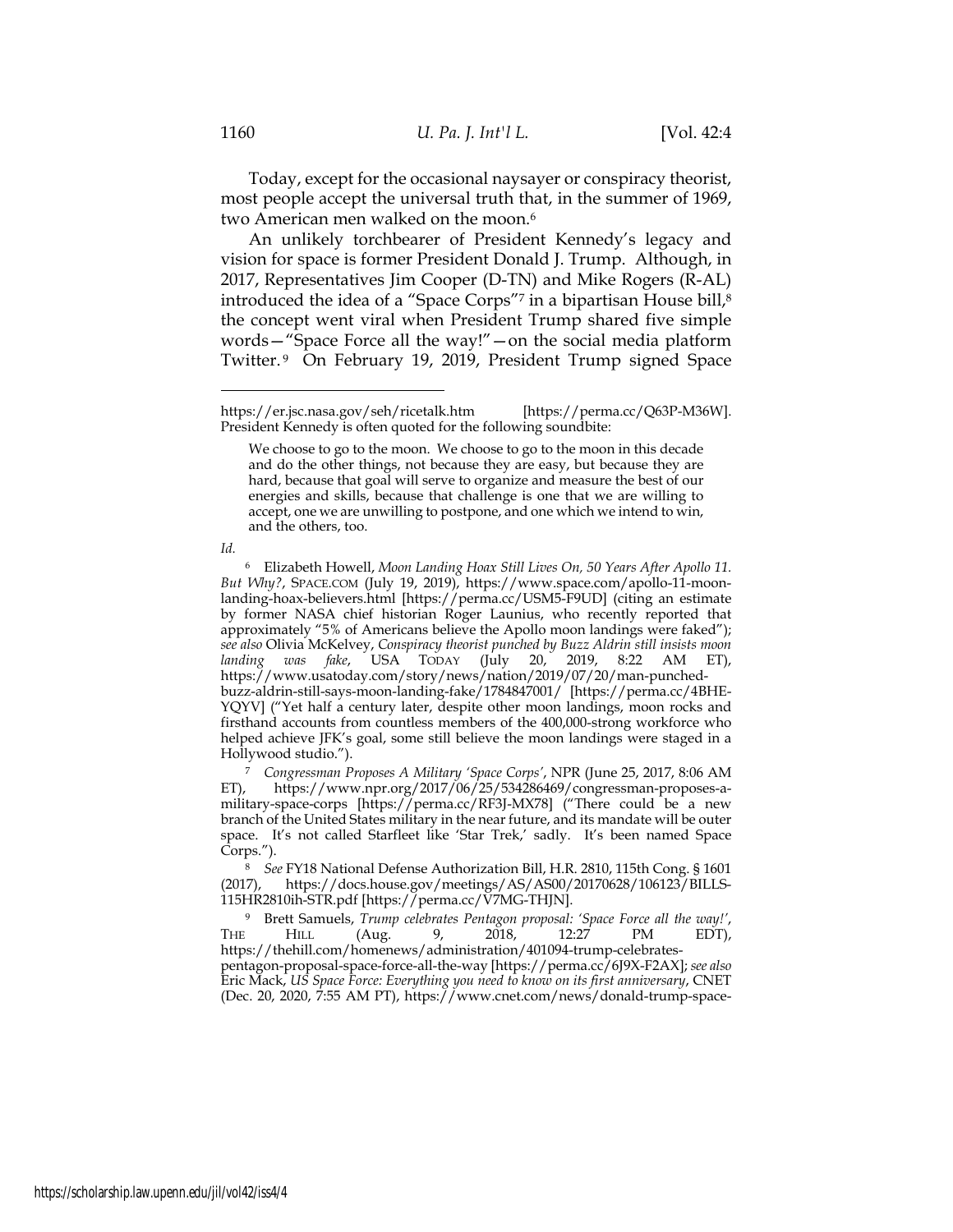Policy Directive  $-4$  (SPD-4), <sup>10</sup> "centralizing all military space functions under a new Space Force, which [would] be overseen by the Department of the Air Force."11 Although the President could not unilaterally create a new military branch, 12 with renewed congressional support,13 on December 20, 2019, President Trump signed the United States Space Force ("Space Force") into existence, as the "first new armed service since 1947 . . . ."14

The United States Space Force Act ("the Act") establishes the Space Force "as an armed force within the Department of the Air Force."15 The Act prioritizes the following functions and duties for the new military branch:

(c) FUNCTIONS.—The Space Force shall be organized, trained, and equipped to provide –

force-everything-you-need-to-know/ [https://perma.cc/4JJK-3MYG] (noting that President Trump first mentioned a "Space Force" in a March 2018 speech to Marines).

<sup>10</sup> *See* Donald J. Trump, *Text of Space Policy Directive-4: Establishment of the United States Space Force*, WHITE HOUSE (Feb. 19, 2019), https://trumpwhitehouse.archives.gov/presidential-actions/text-space-policydirective-4-establishment-united-states-space-force/ [https://perma.cc/6Z4N-N5MF].

<sup>11</sup> Valerie Insinna, *Trump officially organizes the Space Force under the Air*  Force ... for now, DEFENSENEWS (Feb. 19, 2019), https://www.defensenews.com/space/2019/02/19/trump-signs-off-onorganizing-the-space-force-under-the-air-forcefor-now/ [https://perma.cc/5GGN-37MM].

<sup>12</sup> *See* Jim Garamone, *DOD Sends Space Force Legislation to Congress*, U.S. DEP'T OF DEF.: DOD NEWS (Mar. 1, 2019), https://www.defense.gov/Newsroom/News/Article/Article/1771782/dodsends-space-force-legislation-to-congress/ [https://perma.cc/95M7-4DBX] (explaining that the Space Force legislation required passage in Congress).

<sup>13</sup> Claudia Grisales, *With Congressional Blessing, Space Force is Closer to Launch*, NPR (Aug. 11, 2019, 7:00 AM ET), https://www.npr.org/2019/08/11/743612373/with-congressional-blessingspace-force-is-closer-to-launch [https://perma.cc/TJ9K-SDFS].

<sup>14</sup> Jim Garamone, *Trump Signs Law Establishing U.S. Space Force*, U.S. DEP'T OF DEF.: DOD NEWS (Dec. 20, 2019), https://www.defense.gov/explore/story/Article/2046035/trump-signs-lawestablishing-us-space-force/ [https://perma.cc/77B6-S228] ("Trump signed the National Defense Authorization Act . . . [and a] provision of the voluminous law created the service that will be totally focused on organizing, training and equipping Space Force . . . .").

<sup>15</sup> National Defense Authorization Act for Fiscal Year 2020, Subtitle D – United States Space Force, S. 1790, 116th Cong. § 9081(a) (2019) [hereinafter United States Space Force Act], https://www.congress.gov/116/bills/s1790/BILLS-116s1790enr.pdf [https://perma.cc/8AAG-ZWEK].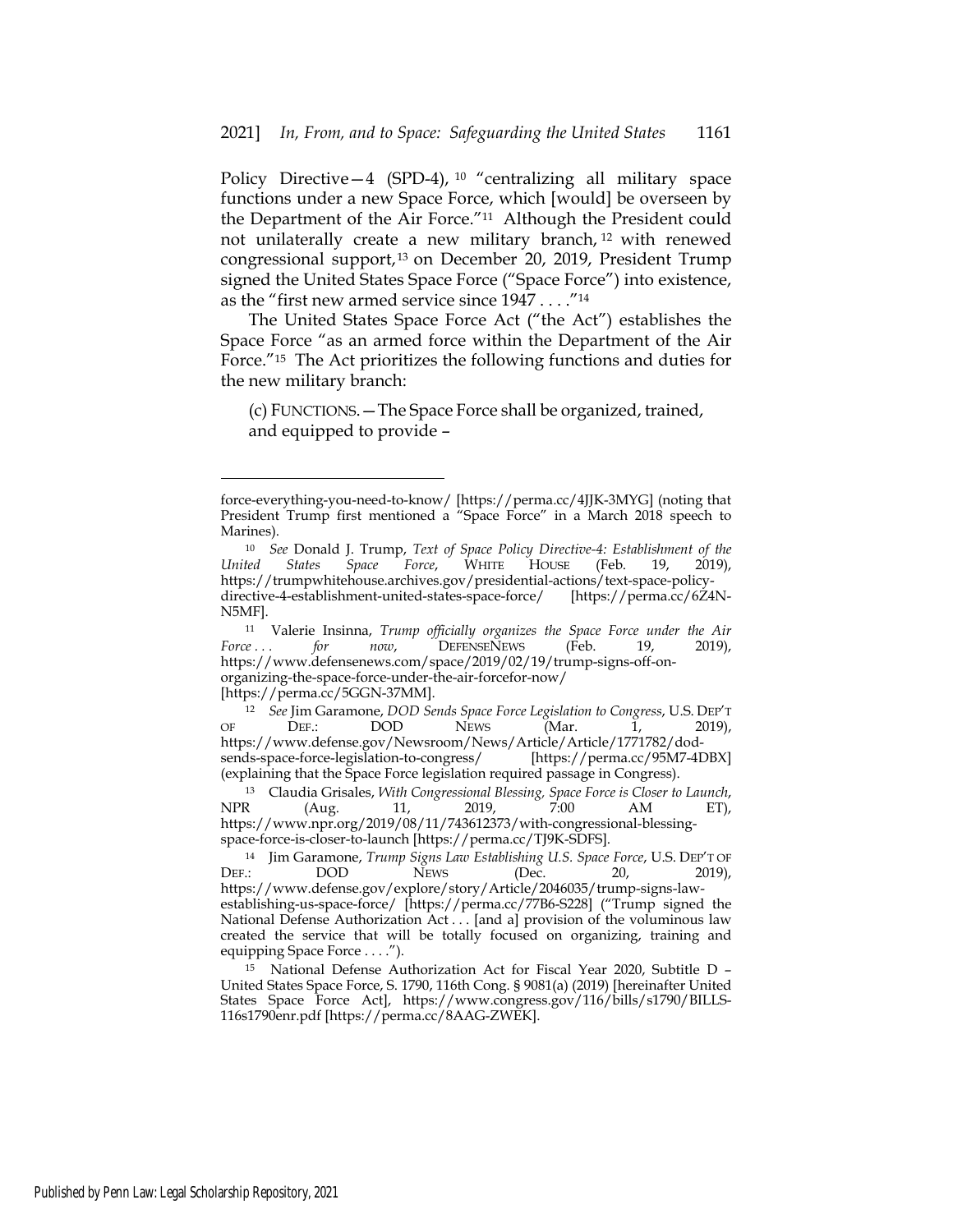(1) freedom of operation for the United States in, from, and to space; and

(2) prompt and sustained space operations.

(d) DUTIES.  $-$  It shall be the duty of the Space Force to  $-$ 

(1) protect the interests of the United States in space;

(2) deter aggression in, from, and to space; and

(3) conduct space operations.16

This new military branch will likely conduct missions involving: (1) space support,<sup>17</sup> (2) force enhancement,<sup>18</sup> (3) space control,<sup>19</sup> and (4) space force.<sup>20</sup> The Space Force will accomplish its duties by among other things, shielding America's satellites from attacks that "could threaten our everyday lives, from our cell phones to the electric grid to the military's ability to launch nuclear weapons."21 During his confirmation hearing, former Defense Secretary Mark Esper called space a "*warfighting domain* . . . because the Russians and Chinese are making it that way."<sup>22</sup> More specifically, countries

<sup>18</sup> *Id.* at 196–97 (describing the general aim of improving "the effectiveness of terrestrial military operations," which includes passive surveillance and strengthened civilian and military support for terrestrial operations).

<sup>19</sup> *Id.* at 198 (characterizing the third mission type as securing "the ability to freely use space to one's benefit while denying it to opponents").

<sup>20</sup> *Id.* at 199 (stating missions will use "weapons systems based in orbit that can strike targets on the ground, in the air, or even in space").

<sup>21</sup> *See* Grisales, *supra* note 13.

<sup>22</sup> *Id.* (emphasis added). Defense Secretary Esper's confirmation hearing opening statement observed:

[T]he growing threats posed by great power competitors such as China and Russia warrant a re-focus to high intensity conflict across all of the Military Services. This requires us to modernize our forces and capitalize on rapid technological advancements . . . ; and with your help, establish the United States Space Force.

Mark T. Esper, Secretary of Defense Nominee, Department of Defense, Opening Statement at the Hearing to Conduct a Confirmation Hearing on the Expected Nomination of: Honorable Mark T. Esper to be Secretary of Defense Before the Committee on Armed Services 17 (July 16, 2019) (transcript available at Alderson Court Reporting in Washington, D.C.), https://www.armed-Court Reporting in Washington, D.C.), https://www.armedservices.senate.gov/imo/media/doc/19-59\_07-16-19.pdf [https://perma.cc/3TP9-Q4V5].

<sup>16</sup> *Id.* § 9081(c)–(d).

<sup>17</sup> JEREMY RABKIN & JOHN YOO, STRIKING POWER: HOW CYBER, ROBOTS, AND SPACE WEAPONS CHANGE THE RULES FOR WAR 196 (2017) (defining "space support" as "the launching of missiles and satellites and the management of satellites in orbit").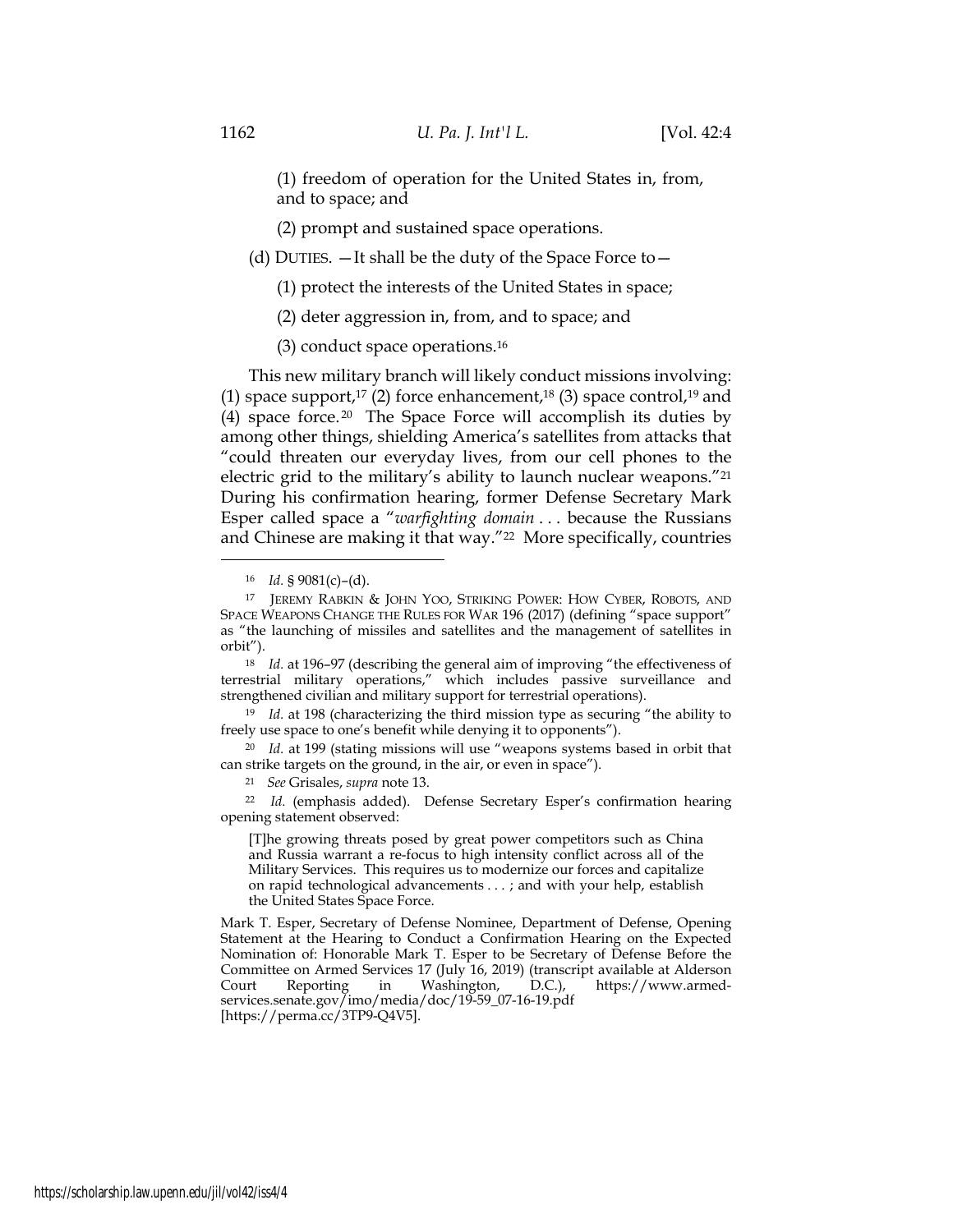such as Russia, China, and India are already capable of destroying their own satellites.23 It follows that these same States are likewise equipped to shoot down America's satellites.<sup>24</sup> International law prohibits militarizing outer space, "but that has not stopped speculation on the usefulness of outer space as strategic military outposts and dominion of influence."25 After all, World War III may be fought in space.26

This Comment investigates how the United States may form a robust Space Force under current applicable law. Part II examines, through the lens of space law, the necessary prescription for this new military branch, so it will not hinder the pacifistic objectives of international treaties. Part III explores the law of war and rules of engagement for this untested warfront. Part IV draws analogies to the law of the sea for how military operations will occur in the high tide of space. Part V advises policymaking and international cooperation as the mechanisms to develop a cohesive understanding on space warfare. This Comment concludes with additional considerations in the implementation of the Space Force.

#### II. SPACE LAW ACROSS THE UNIVERSE

During his transition to the White House, President-Elect Kennedy received a January 10, 1961 Ad Hoc Committee on Space Report (the "Wiesner Report") identifying both ballistic missiles and military space systems as space activities.<sup>27</sup> The Wiesner Report

<sup>23</sup> Grisales, *supra* note 13.

<sup>24</sup> Grisales, *supra* note 13.

<sup>&</sup>lt;sup>25</sup> GBENGA ODUNTAN, SOVEREIGNTY AND JURISDICTION IN THE AIRSPACE AND OUTER SPACE 266 (1st ed. 2012).

<sup>&</sup>lt;sup>26</sup> Mark R. Whittington, *Deterring World War III with Trump's Space Force*, THE 1.<br>1. (July 5. 2018. 6:00 PM EDT). HILL (July 5, 2018, 6:00 PM EDT), https://thehill.com/opinion/technology/395705-deterring-world-war-iii-withtrumps-space-force [https://perma.cc/9RHJ-AT6E] ("A United States Space Force, dedicated to defending America's assets beyond the Earth and to place those of an enemy at risk, would be an instrument for making sure that war never breaks out.").

<sup>27</sup> MATTHEW J. KLEIMAN, JENIFER K. LAMIE & MARIA-VITTORIA "GIUGI" CARMINATI, THE LAWS OF SPACEFLIGHT: A GUIDE FOR NEW SPACE LAWYERS 73 (2012) (noting that Professor Jerome B. Wiesner of Massachusetts Institute of Technology (MIT) led the "first-of-its-kind" transition team on space issues); *Wiesner Committee, "Report to the President-Elect of the Ad Hoc Committee on Space," January 10, 1961*, NASA [hereinafter *Wiesner Committee*], https://www.hq.nasa.gov/office/pao/History/report61.html [https://perma.cc/B2UB-P7Z3] (last updated Jan. 15, 2004).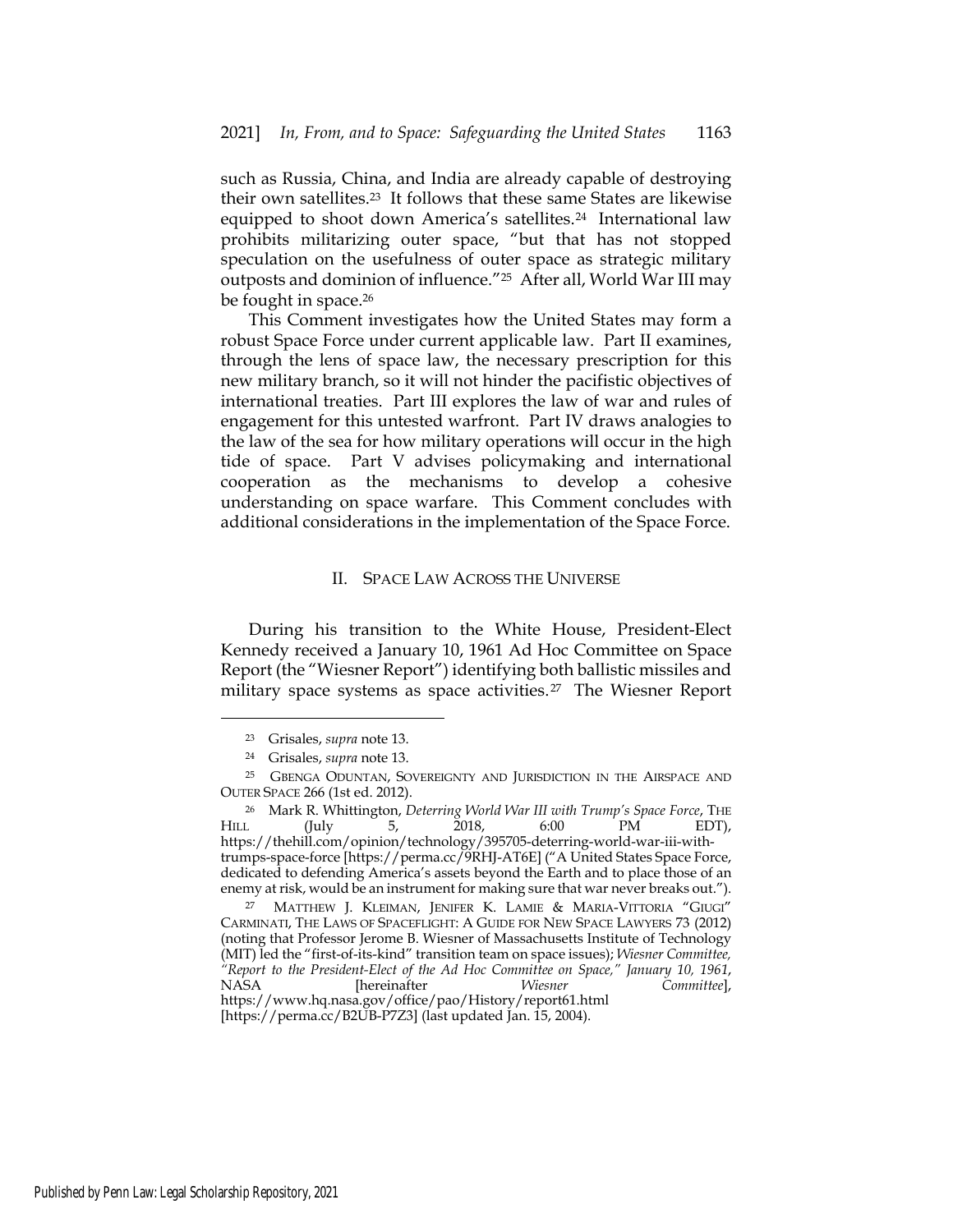indicates that developing space's "military systems" and "armslimitation inspection and control systems" would contribute to national security. 28 Among other things, the Wiesner Report recommends the military establish "a single responsibility" to take charge of the space program's military component. 29 In other words, even back then, America needed a Space Force.30

However, a new space weaponization race may ignite if the laws that currently forbid it are circumvented. 31 To move forward without sparking such a race, the Space Force should carefully examine international space law, which exists through five United Nations (U.N.) outer space treaties from the Committee on the Peaceful Uses of Outer Space (COPUOS).<sup>32</sup> Inherent in these five treaties<sup>33</sup> is the belief that humankind shares space and must travel

#### *Wiesner Committee*, *supra* note 27.

<sup>31</sup> ODUNTAN, *supra* note 25, at 268–69 (noting that "it would be reckless for the law to proceed in a manner that allows" weaponizing space). In a faraway fictional galaxy, the severe consequences of a lack of space law principles gives rise to the weaponization of space. *See, e.g.*, *Vader Arrives on the Death Star*, STAR WARS, https://www.starwars.com/video/vader-arrives-on-the-death-star

[https://perma.cc/L6GJ-ZJW4] (last visited Feb. 20, 2021).

<sup>32</sup> *Space Law Treaties and Principles*, UNITED NATIONS OFF. FOR OUTER SPACE AFFS., http://www.unoosa.org/oosa/en/ourwork/spacelaw/treaties.html [https://perma.cc/B5FB-2TUU] (last visited Feb. 20, 2021). These treaties are: (1) the "Outer Space Treaty"; (2) the "Rescue Agreement"; (3) the "Liability Convention"; (4) the "Registration Convention"; and (5) the "Moon Agreement." *Id.* The United States is a State Party to the first four agreements, but not to the "Moon Agreement." *See* Comm. on the Peaceful Uses of Outer Space, Status of International Agreements relating to activities in outer space as at 1 January 2019, U.N. Doc. A/AC.105/C.2/2019/CRP.3 (2019) [hereinafter Status of International Agreements],

https://www.unoosa.org/documents/pdf/spacelaw/treatystatus/AC105\_C2\_20 19\_CRP03E.pdf [https://perma.cc/Q4TC-Y9XZ]. Out of scope for this Comment are the "Liability Convention," the "Registration Convention," and the "Moon Agreement."

<sup>33</sup> A treaty is "an international agreement concluded between States in written form and governed by international law, whether embodied in a single instrument

<sup>28</sup> *Wiesner Committee*, *supra* note 27.

<sup>29</sup> *Wiesner Committee*, *supra* note 27.

<sup>30</sup> *See generally Wiesner Committee*, *supra* note 27. The Wiesner Report postulates:

If the responsibility of all military space developments were to be assigned to one agency or military service within the Department o[f] Defense, the Secretary of Defense would then be able to maintain control of the scope and direction of the program and the Space Council would have the responsibility for settling conflicts of interest between NASA and the Department of Defense.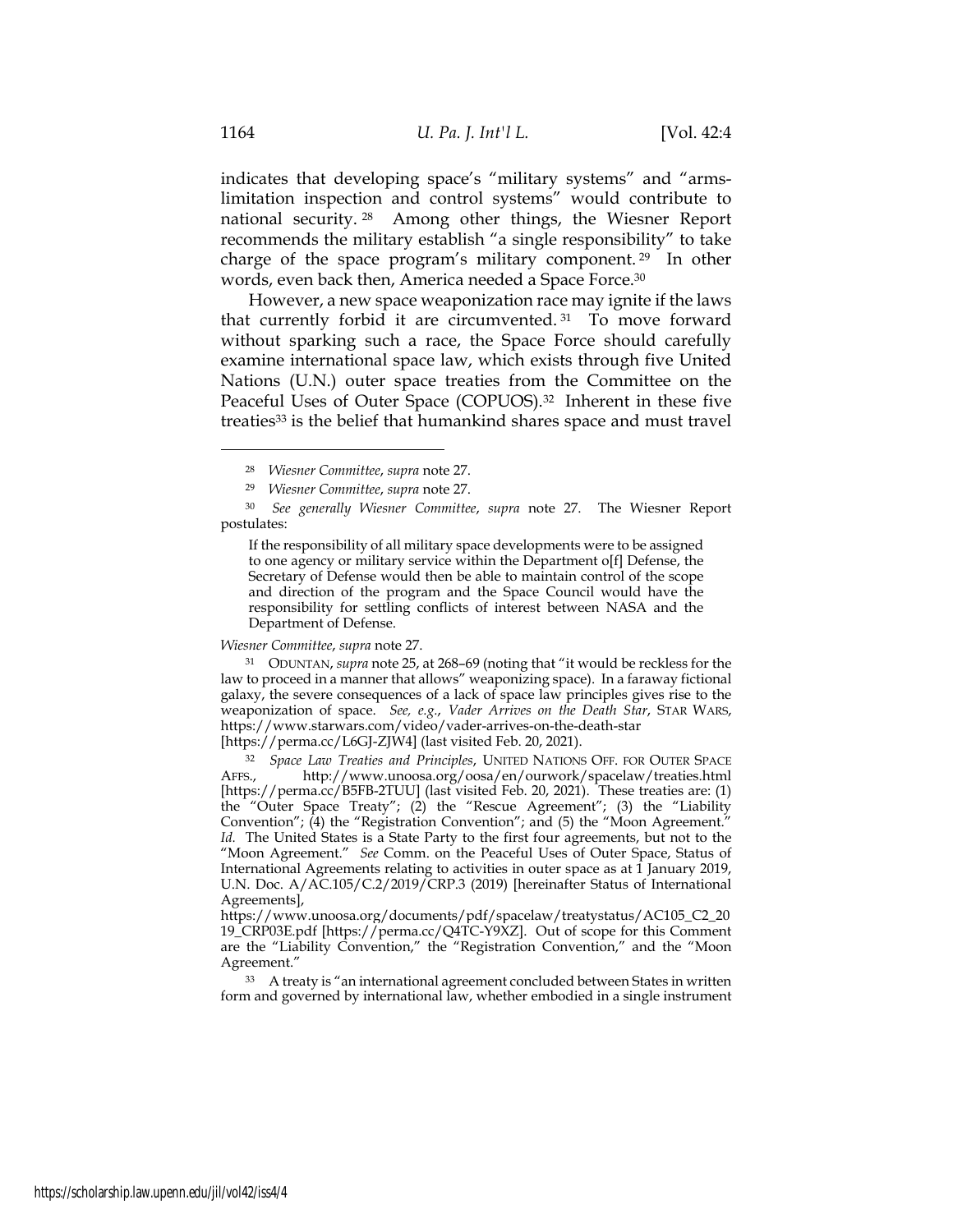there in peace.34 Because the U.N. and the COPUOS will likely stay steadfast to "their very primal duties to maintain global peace," instead of giving rise to outer space's militarization,<sup>35</sup> it is essential to understand the current landscape of space law. More importantly, American military and civilian lawyers will need to "critically analyze international law proposals and aggressively proffer alternative views" to counteract other States' attempts "to interpret existing international law in such a way as to limit American freedom of action in outer space."36

*a. Outer Space Treaty (OST)* 

To capture the composition of space law, refer to this quote from J.R.R. Tolkien:

One [Treaty] to rule them all,

One [Treaty] to find them,

One [Treaty] to bring them all

and in the darkness [of space] bind them.37

The first place to look is the Outer Space Treaty (OST), which is akin to space law's *Magna Carta*.38 On January 27, 1967, the OST "was signed at Washington, London, and Moscow" and on October

or in two or more related instruments and whatever its particular designation . . . ." Vienna Convention on the Law of Treaties art. 2, May 23, 1969, 1155 U.N.T.S. 333 (entered into force Jan. 27, 1980).

<sup>34</sup> *See generally* G.A. Res. 2222 (XXI), Treaty on Principles Governing the Activities of States in the Exploration and Use of Outer Space, including the Moon and Other Celestial Bodies (Jan. 27, 1967) [hereinafter Outer Space Treaty], https://www.unoosa.org/oosa/en/ourwork/spacelaw/treaties/introouterspace treaty.html [https://perma.cc/4S7U-A2BX].

<sup>35</sup> ODUNTAN, *supra* note 25, at 267–68.

<sup>36</sup> John W. Bellflower, *The Influence of Law on Command of Space*, 65 A.F. L. REV. 107, 117 (2010). *See also* RICHARD K. GARDINER, INTERNATIONAL LAW 388 (2003) (emphasis in original) ("International law applies *between* states. . . . These areas are the communal parts of water (principally, the sea), and of the air, and the whole of outer space.").

<sup>37</sup> J.R.R. TOLKIEN, *The Fellowship of the Ring*, *in* THE LORD OF THE RINGS 50 (Houghton Mifflin Harcourt 2004).

<sup>38</sup> Bellflower, *supra* note 36, at 121. Tolkien would likely find the OST to be the One Treaty to rule over the remaining four U.N. outer space treaties.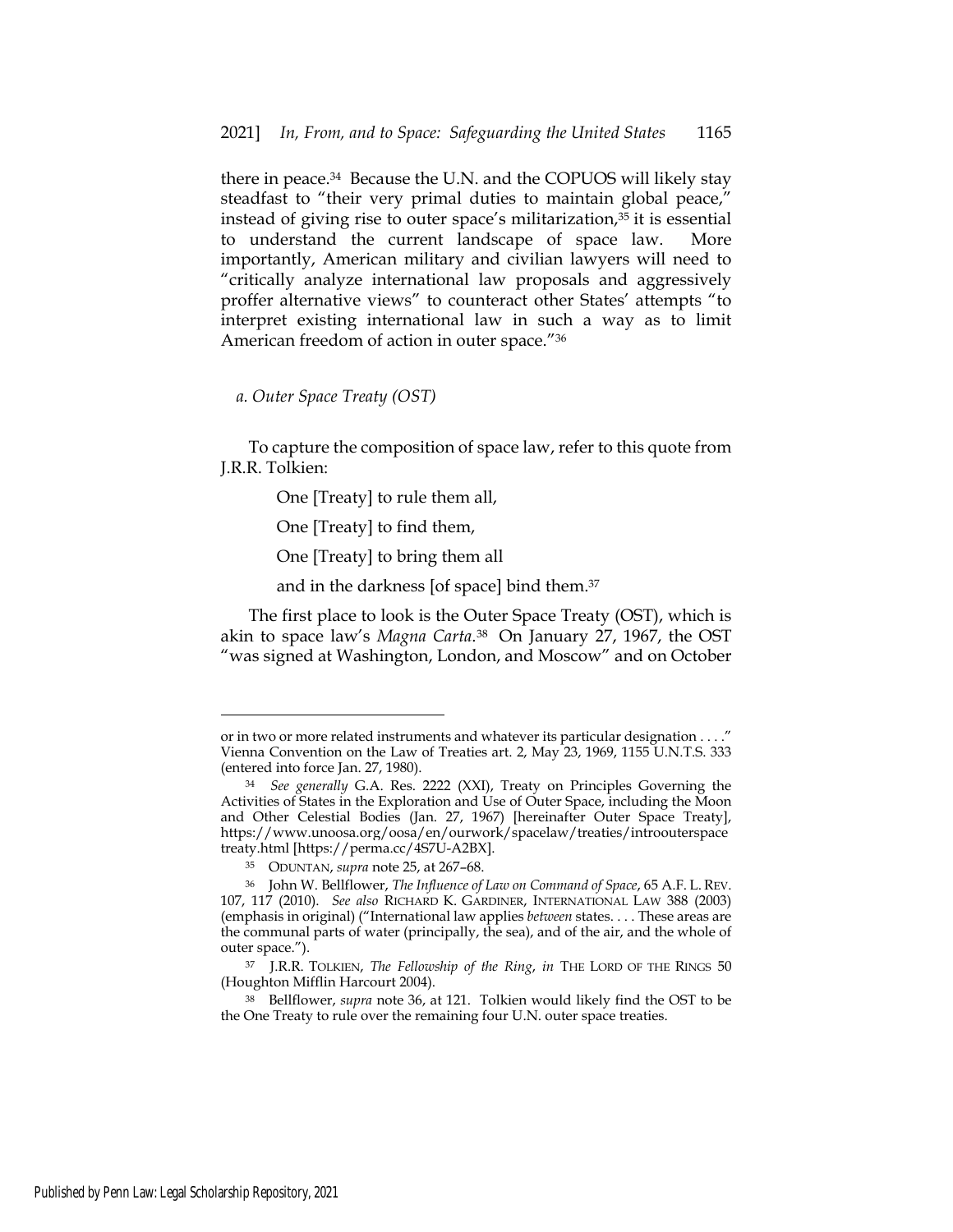10, 1967 "entered into force" of law,39 becoming a "supreme law" under Article VI of the Constitution.40 As of January 1, 2019, the United States and another 108 States are parties to the OST, and an additional twenty-three States are signatories awaiting ratification.41 Moreover, due to its widespread acceptance, the OST applies to all States—even nonparties to the treaty—because it "has risen to the level of customary international law ...."<sup>42</sup> Yet even with successful application of the OST, there is a trend towards the international community's desire to restrain the United States' "freedom of action in outer space."43

In reality, although there is a shared aspiration to cooperate in space and a hypothetical forceful aggression would be condemned, "all spacefaring states today have military missions, goals, and contingency space-operations plans."44 In this climate, the United States must navigate under the OST because it mandates that space use and exploration are bound by "*international law*, including the Charter of the United Nations, in the *interest of maintaining* 

<sup>39</sup> Beattie v. United States, 756 F.2d 91, 99 (D.C. Cir. 1984) ("By the terms of the treaty, the United States has agreed to be internationally liable for its space objects and retain jurisdiction over its own objects and persons."), *abrogated by* Smith v. United States, 507 U.S. 197 (1993).

<sup>40</sup> U.S. CONST. art. VI (acknowledging that "all treaties made, or which shall be made, under the authority of the United States, shall be the supreme law of the land").

<sup>41</sup> Status of International Agreements, *supra* note 32.

<sup>42</sup> KLEIMAN, LAMIE & CARMINATI, *supra* note 27, at 61. *See also* Kiobel v. Royal Dutch Petroleum Co., 621 F.3d 111, 118 (2d Cir. 2010) ("[C]ustomary international law includes only 'those standards, rules or customs (a) affecting the relationship between states or between an individual and a foreign state, and (b) used by those states for their common good and/or in dealings *inter se*.'" (quoting IIT v. Vencap, Ltd., 519 F.2d 1001, 1015 (2d Cir. 1975))), *aff'd*, 569 U.S. 108 (2013); WILLIAM H. BOOTHBY & WOLFF HEINTSCHEL VON HEINEGG, THE LAW OF WAR: A DETAILED ASSESSMENT OF THE US DEPARTMENT OF DEFENSE LAW OF WAR MANUAL 3 (2018) (reminding "that it is the general practice of States supported by *opinio juris*, not the practice of an individual State, that must be demonstrated to establish a customary law rule").

<sup>43</sup> Bellflower, *supra* note 36, at 117.

<sup>44</sup> Bellflower, *supra* note 36, at 108 (quoting EVERETT C.DOLMAN, ASTROPOLITIK: CLASSICAL GEOPOLITICS IN THE SPACE AGE 2 (2002)).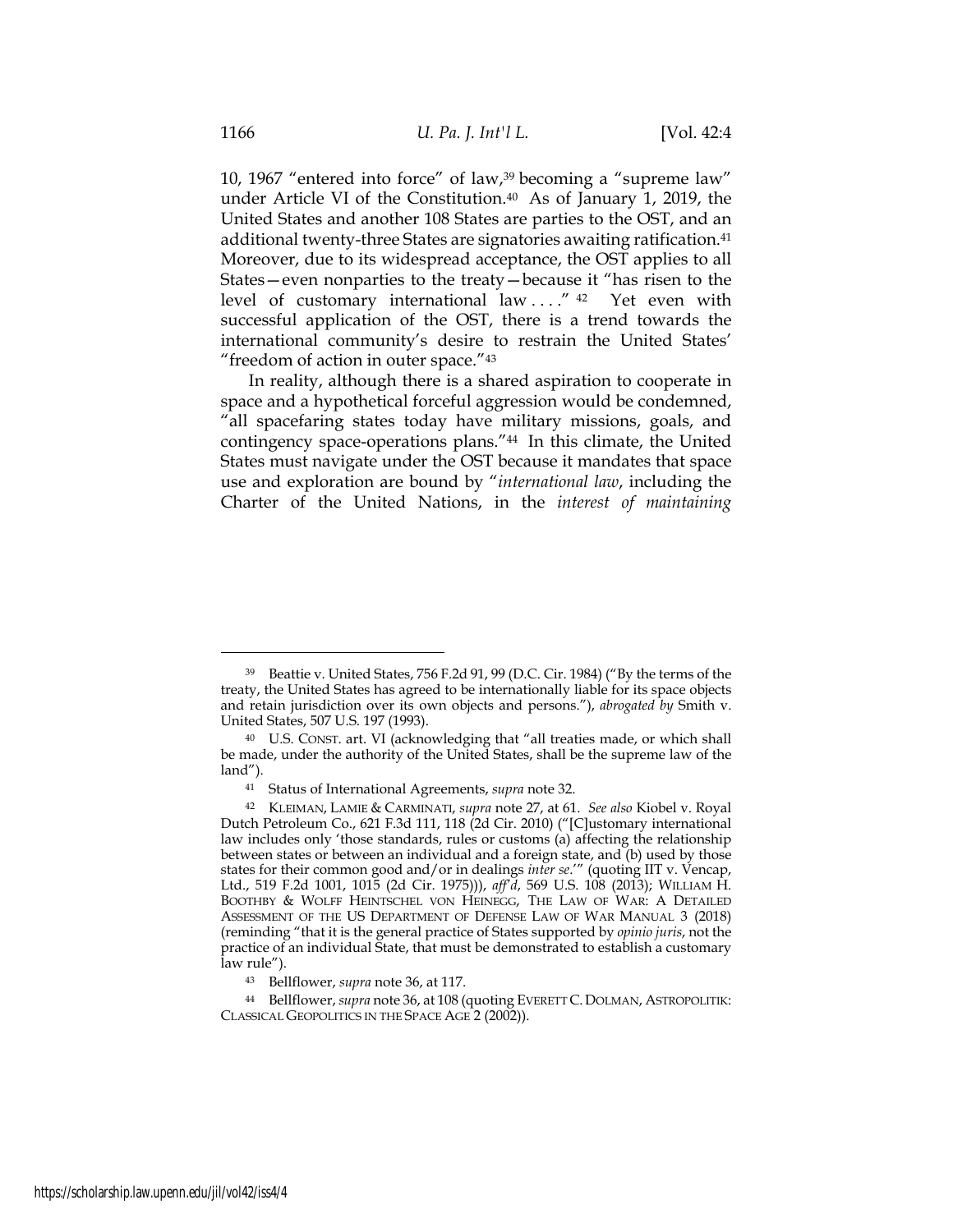*international peace and security* . . . ."45 Thus, international law applies similarly here on earth as in space.<sup>46</sup>

Additionally, under the principle of *res communes*,47 exclusive ownership of space is disallowed under the OST because "[o]uter space, including the moon and other celestial bodies, is not subject to national appropriation by claim of sovereignty, by means of use or occupation, or by any other means."48 Space must be shared by all.49 For example, when eight nations in 1976 attempted to expand their sovereignty into their respective geostationary orbit under the Bogotá Declaration, Article II of the OST estopped them.<sup>50</sup> The United States must not appear territorial, as if pursuing Manifest Destiny in outer space, and instead balance its interests with those of the rest of the world. But even "in the sovereign-less reaches of outer space, each state party to the treaty will retain jurisdiction over its own objects and persons."51

Under Article VI, the OST requires that States ensure their "national activities in outer space," including those "carried on by governmental agencies" such as the Space Force, comply with the treaty. 52 The OST, in Article VII, ensures that States receive international liability "for damage to another State Party to the Treaty or to its natural or juridical persons by such object or its component parts on the Earth, in air or in outer space, including the

<sup>45</sup> Outer Space Treaty, *supra* note 34, at art. III (emphasis added). Article III of the OST may incorporate the prohibition against nations' threats of using force to hinder "the territorial integrity or political independence" of other nations under Article 2(4) of the U.N. Charter. *See* RABKIN & Yoo, *supra* note 17, at 205.

<sup>46</sup> International law includes the Law of War and the Law of the Sea, which this Comment discusses in Parts III and IV, respectively.

<sup>47</sup> KLEIMAN, LAMIE & CARMINATI, *supra* note 27, at 62. *See* Outer Space Treaty, *supra* note 34, at art. II. *Res communes* is defined as "things owned by no one and subject to use by all: things (as light, air, the sea, running water) incapable of entire exclusive appropriation." Res Communes, MERRIAM-WEBSTER, exclusive appropriation." *Res Communes*, MERRIAM-WEBSTER, https://www.merriam-webster.com/dictionary/res%20communes [https://perma.cc/76U9-LZVF] (last visited Feb. 28, 2021).

<sup>48</sup> Outer Space Treaty, *supra* note 34, at art. II.

<sup>49</sup> Outer Space Treaty, *supra* note 34, at art. II.

<sup>50</sup> All nations receive sovereignty within their airspace. *See* KLEIMAN, LAMIE & CARMINATI, *supra* note 27, at 62.

<sup>51</sup> *Beattie*, 756 F.2d at 100.

<sup>52</sup> This provision also applies to "non-governmental entities," which are beyond the scope of this Comment. Outer Space Treaty, *supra* note 34, at art. VI.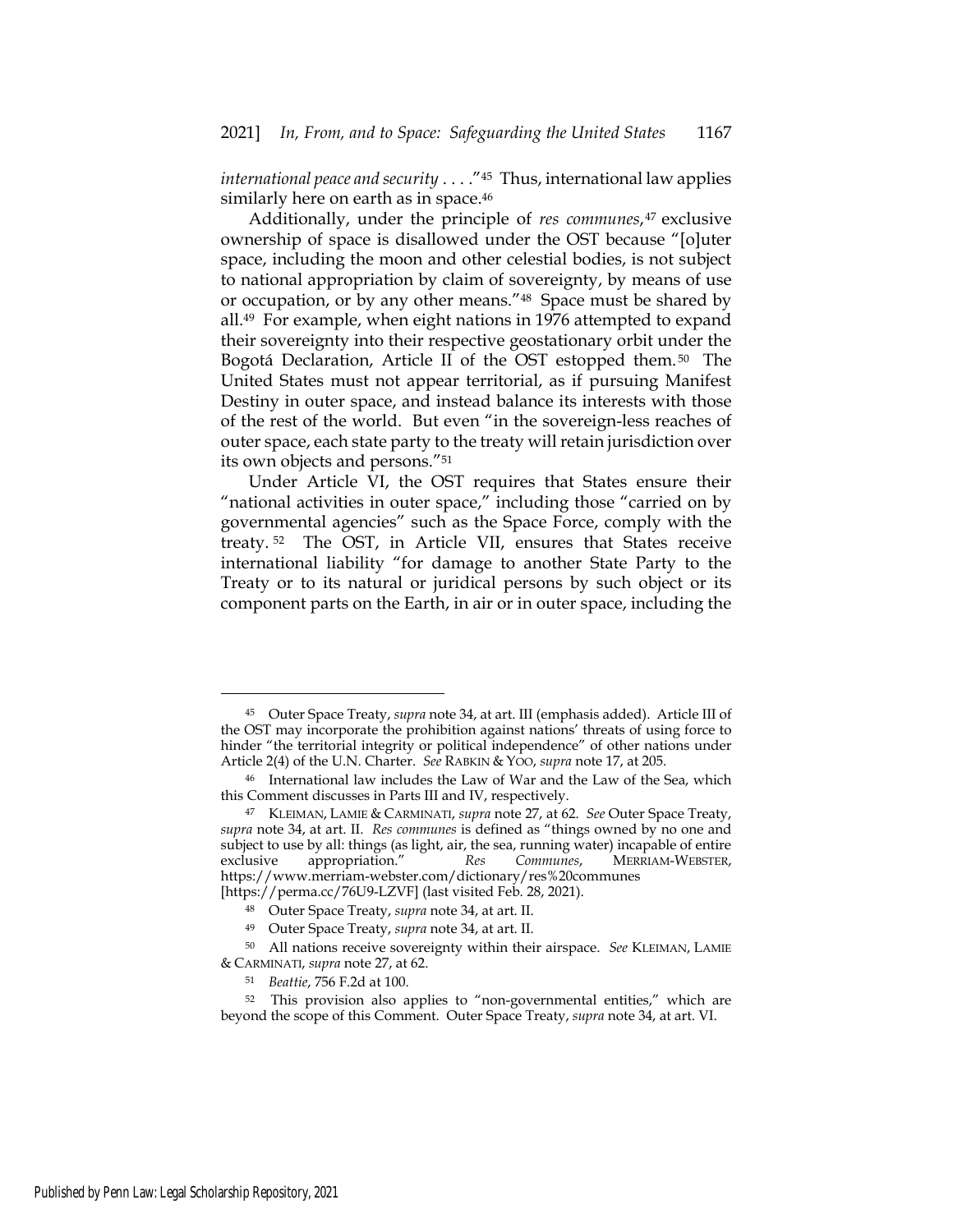moon and other celestial bodies."53 This provision would apply to the Space Force, if: (1) the United States "launches or procures the launching of an object into outer space," and that "object" or "component part" was used to the detriment of another "State Party . . . or to its natural or juridical persons[,]" or (2) the United States was the "territory or facility [from which] an object is launched," and created such damage.<sup>54</sup>

In addition to the potential liability the United States may face under the OST should Space Force activity appear bellicose, Article IV provides an effective framework of what it—as a State Party and its Space Force may or may not do expressly. Please refer to Table 1 below.55

| Table 1: Acceptable Versus Unacceptable Activities Under the OST |  |
|------------------------------------------------------------------|--|
|------------------------------------------------------------------|--|

| <b>States Parties to the Treaty</b> | States Parties to the Treaty may       |  |  |
|-------------------------------------|----------------------------------------|--|--|
| may:                                | not:                                   |  |  |
| On the moon and other               | "[P]lace in orbit <sup>56</sup> around |  |  |
| celestial bodies:                   | the Earth any objects                  |  |  |
| Use exclusively for<br>$\circ$      | carrying nuclear weapons               |  |  |
| peaceful purposes                   | or any other kinds of                  |  |  |
| Use required<br>$\circ$             | weapons of mass                        |  |  |
| facility or                         | destruction [("WMDs")]                 |  |  |
| equipment for                       | or station such weapons in             |  |  |

<sup>53</sup> Outer Space Treaty, *supra* note 34, at art. VII; *see also* G.A. Res. 2777 (XXVI), Convention on International Liability for Damage Caused by Space Objects, Nov. 29, 1971, 24 U.S.T. 2389, 961 U.N.T.S. 187 [hereinafter Liability Convention] (stating that "a launching State shall be absolutely liable to pay compensation for damage caused by its space objects on the surface of the Earth or the aircraft, and liable for damage due to its faults in space. The Convention also provides for procedures for the settlement of claims for damages"). Under the Liability Convention, this liability is joint and several. *See* Liability Convention, *supra.* The United States is a State Party to the Liability Convention. *See* Status of International Agreements, *supra* note 32. This Comment will not examine the Liability Convention in further detail.

- <sup>54</sup> Outer Space Treaty, *supra* note 34, at art. VII.
- <sup>55</sup> Outer Space Treaty, *supra* note 34, at art. IV.

<sup>56</sup> U.S. DEP'T OF DEF., OFF. OF THE GEN. COUNSEL, DEP'T OF DEF. LAW OF WAR MANUAL ¶ 14.10.3.1 (updated Dec. 2016) (quoting Outer Space Treaty art. IV); *see also* Outer Space Treaty, *supra* note 34, at art. IV (elaborating that "[t]he prohibition on placing weapons of mass destruction 'in orbit around the earth' . . . does not ban the use of nuclear or other weapons of mass destruction that go into a fractional orbit or engage in suborbital flight.").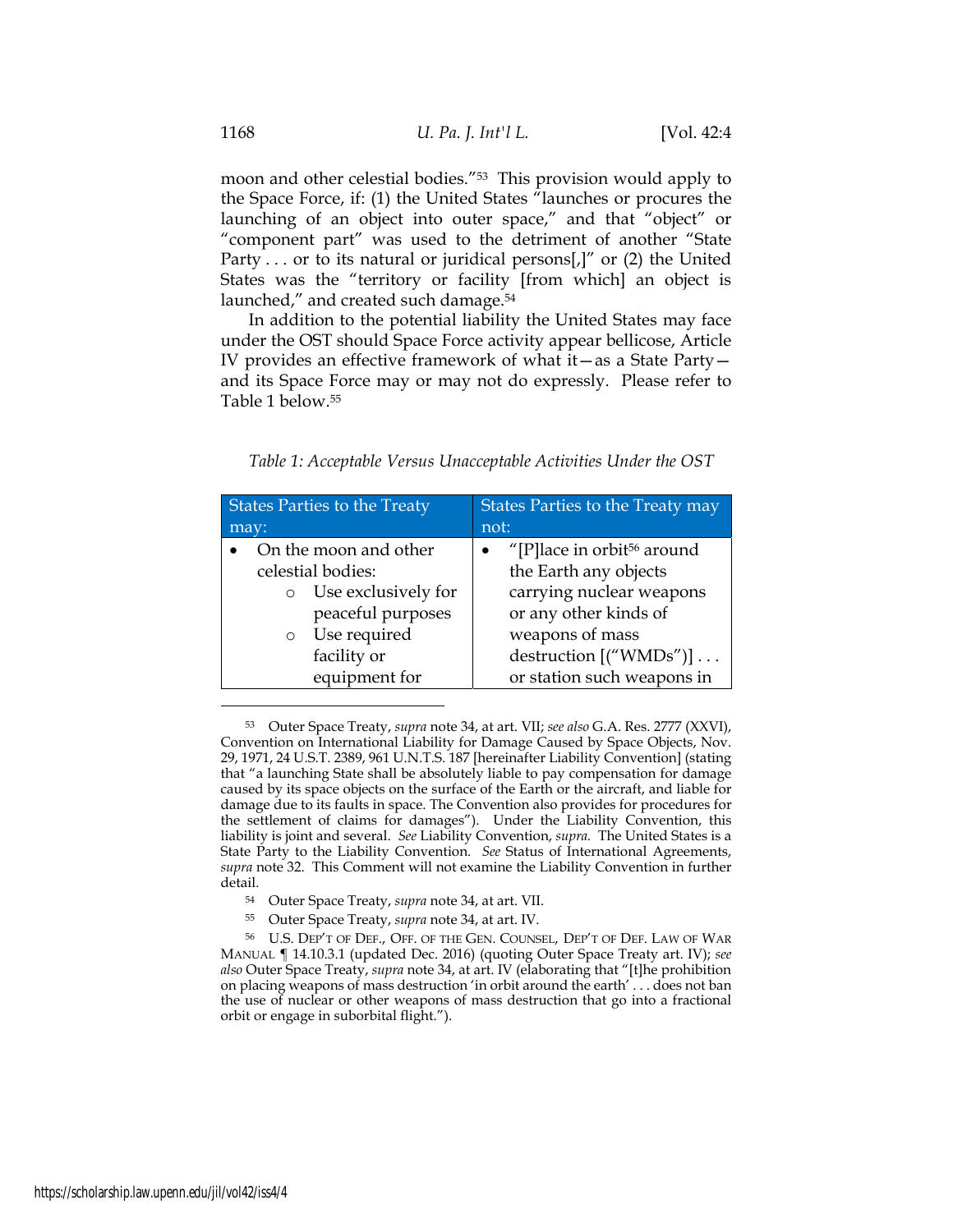| peaceful                       | outer space in any other       |
|--------------------------------|--------------------------------|
| exploration                    | manner."                       |
| Use "military personnel        | On celestial bodies:           |
| for scientific research or for | Establish military<br>$\circ$  |
| any other peaceful             | bases, installations,          |
| purposes"                      | and fortifications             |
|                                | Test any weapon<br>$\circ$     |
|                                | Install any nuclear<br>$\circ$ |
|                                | weapon or WMD                  |
|                                | Conduct military<br>$\circ$    |
|                                | maneuvers                      |

Read in tandem, in addition to what is allowed expressly under Article IV (*i.e.*, the chart's left column), the Space Force is permitted impliedly in Earth's orbit: (1) to establish a military base, installation, or fortification; (2) to test a non-nuclear or non-WMD weapon; and (3) to conduct a military maneuver.<sup>57</sup> Thus, although the Space Force is forbidden to build a military moon-base, it may build an earth-orbiting base under Article IV,58 which also legally authorizes the military to exercise kinetic and non-kinetic "*selfdefense* in outer space via non-nuclear weapons and non-weapons of mass destruction."59 Simply put, space law allows for "the passage of weapons through space, such as ballistic missiles, the stationing of reconnaissance satellites, or the basing of conventional weapons in orbit."60

The United States Department of Defense (DoD), in paragraph 14.10.4 of the *DoD Law of War Manual*, recognizes acceptable military activities in space that fall within the "peaceful purposes" requirement, including use of satellites for "observation or information-gathering" and "lawful military activities in selfdefense (*e.g.*, missile early warning, use of weapon systems) . . . but aggressive activities that violate the Charter of the United Nations

<sup>57</sup> *See* KLEIMAN, LAMIE & CARMINATI, *supra* note 27, at 62; *see also* U.S. DEP'T OF DEF., *supra* note 56, ¶ 14.10.3.2 (noting that "[t]hese activities are prohibited only on the moon and other celestial bodies, not in outer space itself").

<sup>58</sup> *See* KLEIMAN, LAMIE & CARMINATI, *supra* note 27, at 62.

<sup>59</sup> Bellflower, *supra* note 36, at 127 (emphasis added).

<sup>60</sup> RABKIN & YOO, *supra* note 17, at 195. *See also* U.S. DEP'T OF DEF., *supra* note 56, ¶ 14.10.3.1 ("In addition, this rule in Article IV of the Outer Space Treaty does not establish any prohibitions with respect to weapons that are not weapons of mass destruction (*e.g.*, anti-satellite laser weapons or other conventional weapons).").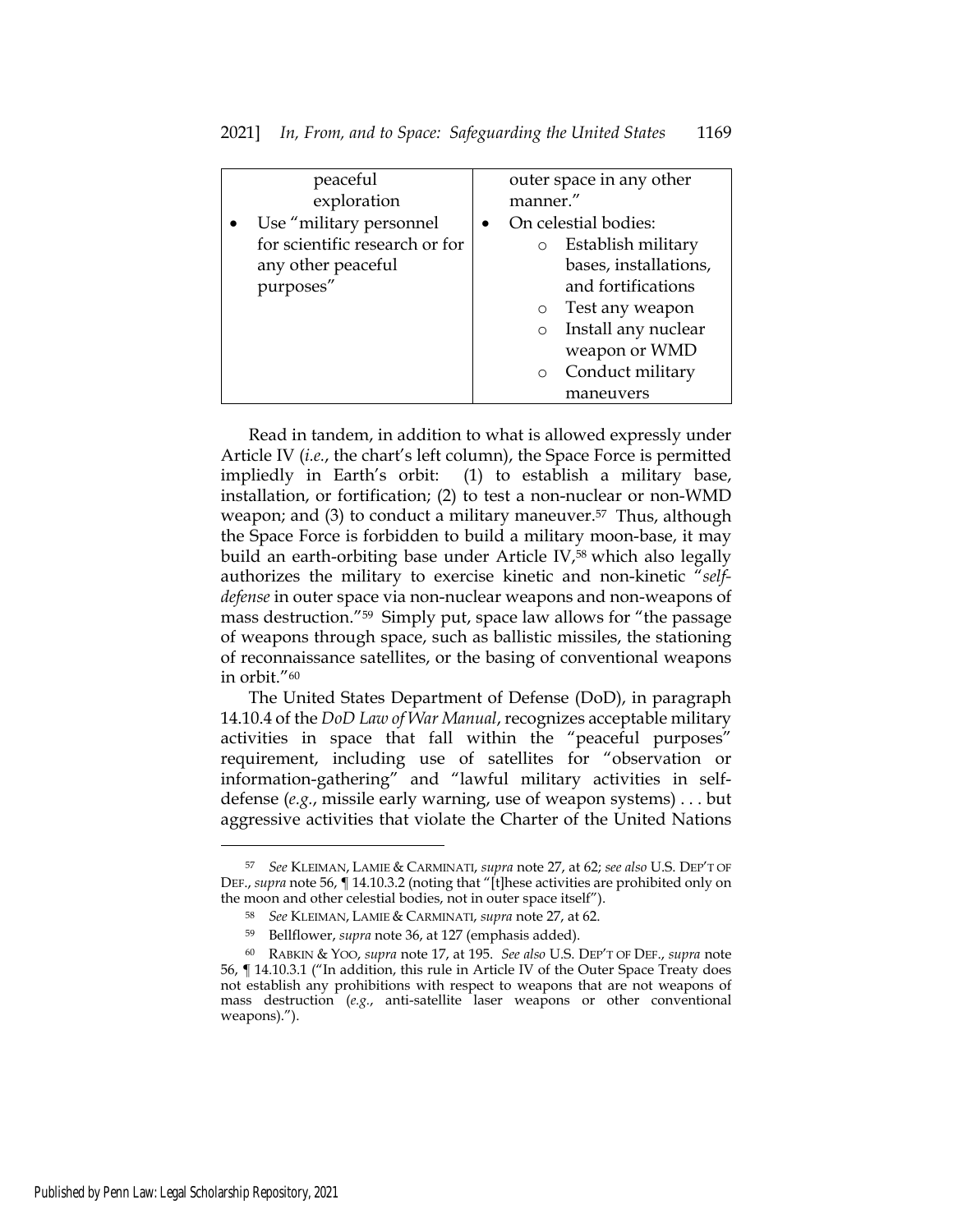would not be permissible."61 To justify the need for a Space Force, the United States shall hold strong to the belief that military operations in space are not incongruent with "peaceful purposes" and are for its self-defense.62

#### *b. Rescue Agreement*

A central premise of the OST and its progeny, the Rescue Agreement,<sup>63</sup> is that space activity is performed by "astronauts" that serve as "envoys of all mankind[,]"<sup>64</sup> and they should receive States' protection when danger comes their way.65 However, the Space Force will likely possess its own brand of astronauts. Because "astronaut"66 is synonymous with the National Aeronautics and Space Administration (NASA), a *civilian* space agency that focuses on "U.S. space exploration and aeronautics research," 67 this

<sup>61</sup> U.S. DEP'T OF DEF., *supra* note 56, ¶ 14.10.4.

<sup>62</sup> *See* RABKIN & YOO, *supra* note 17, at 205; *see also* U.S. DEP'T OF DEF., *supra* note 56, ¶ 14.10.4 ("The United States has interpreted use of outer space for 'peaceful purposes' to mean 'non-aggressive and beneficial' purposes consistent with the Charter of the United Nations and other international law.").

<sup>63</sup> G.A. Res. 2345 (XXII), Agreement on the Rescue of Astronauts, the Return of Astronauts and the Return of Objects Launched into Outer Space (19 Dec. 1967) [hereinafter Rescue Agreement].

<sup>64</sup> Outer Space Treaty, *supra* note 34, at art. V.

<sup>65</sup> *See* KLEIMAN, LAMIE & CARMINATI, *supra* note 27, at 62 ("In the interest of promoting international cooperation and collaboration in outer space, the international community sought to protect astronauts by requiring States to help those in danger. The general principle [under Article V of the OST] was later expanded in the Rescue Agreement . . . .").

<sup>66</sup> *Astronaut Biographies*, NASA, https://www.nasa.gov/astronauts [https://perma.cc/68VS-YVRF] (last visited Feb. 21, 2021) (asserting that "'astronaut' derives from the Greek words meaning 'space sailor,' and refers to all who have been launched as crew members aboard NASA spacecraft bound for orbit and beyond").

<sup>67</sup> *What Is NASA?*, NASA (Sept. 24, 2018), https://www.nasa.gov/audience/forstudents/5-8/features/nasa-knows/whatis-nasa-58.html [https://perma.cc/X5U4-JTMW].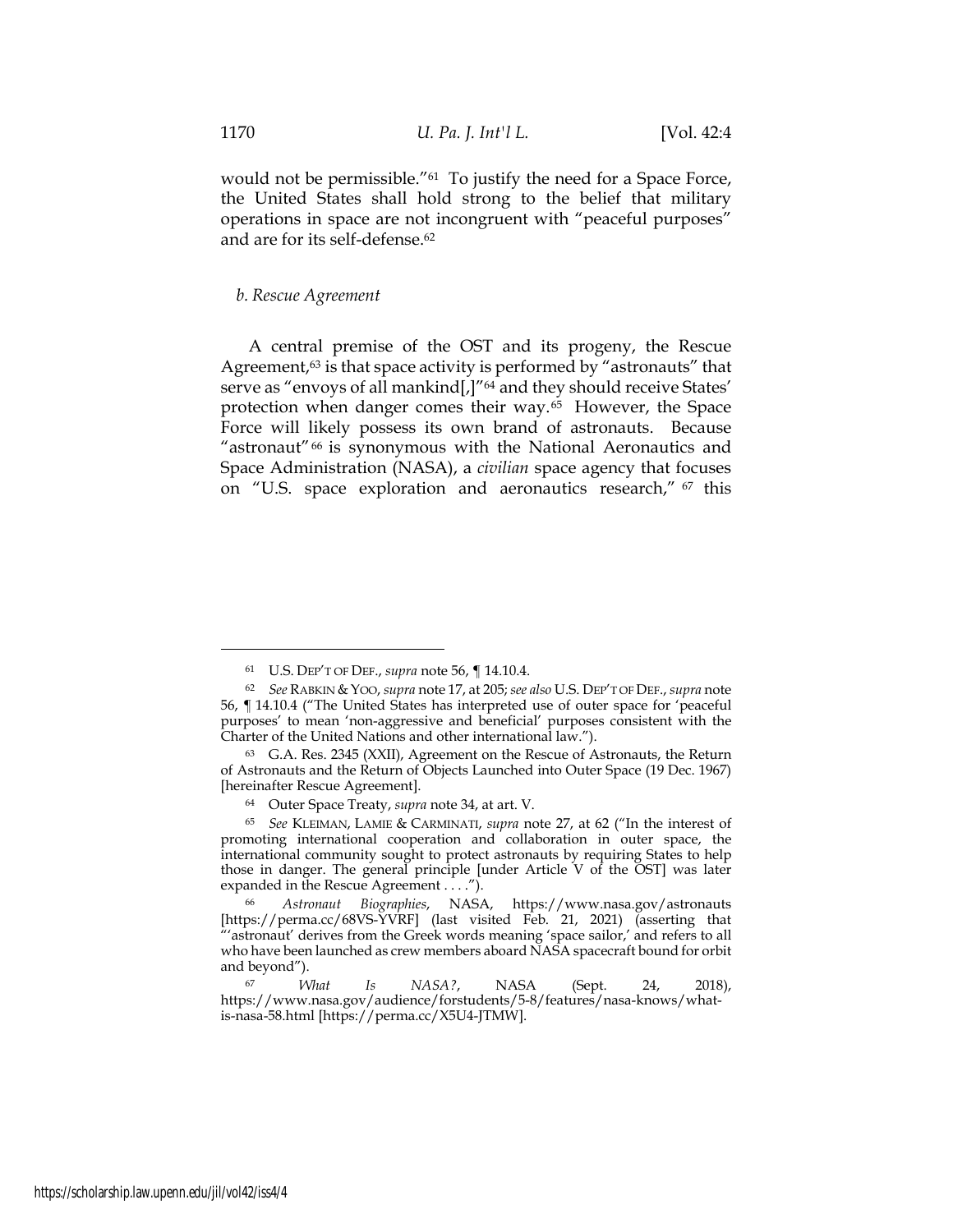Comment will use the novel word "astrohoplite"68 to distinguish a *military* Space Force soldier.<sup>69</sup>

The Rescue Agreement, expanding on the OST, obligates the recovery of a discovered "space object or its component parts,"70 and the rescue and return of "*personnel of a spacecraft*" due "to accident, distress, emergency or unintended landing[.]"71 If read broadly, "personnel of a spacecraft" would include astrohoplites; however, if read narrowly, it would include *only* astronauts. So, this is an ambiguous term. The Supreme Court interprets treaties by first examining "the text of the treaty and the context in which the written words are used."72 In *Water Splash, Inc. v. Menon*, the Supreme Court noted that traditional treaty interpretation tools are applied to an ambiguous treaty provision, where the Court "may look beyond the written words to the history of the treaty, the negotiations, and the practical construction adopted by the parties."73

Nowhere within the Rescue Agreement's ten articles is the word "astronaut."74 However, in the Preamble that provides the treaty's brief history, the word "astronauts" appears twice when mentioning the OST's significance and the desire "to develop and give further concrete expression" to the duties under the OST of "rendering . . . all possible assistance to *astronauts* in the event of accident, distress

<sup>68</sup> This term roughly translates to "space soldier" in Greek. *See astro-*, ONLINE ETYMOLOGY DICTIONARY, https://www.etymonline.com/word/astro- [https://perma.cc/2L89-N63U] (last visited Feb. 21, 2021) (defining "astro" as "star or celestial body; outer space"); *hoplite*, ONLINE ETYMOLOGY DICTIONARY, https://www.etymonline.com/search?q=hoplite [https://perma.cc/HEH6- CELA] (last visited Sept. 15, 2019) (defining "hoplite" as a "heavy-armed foot soldier of ancient Greece").

<sup>69</sup> *See, e.g.*, Kevin M. Hymel, *First Soldiers in space*, U.S. ARMY (Nov. 24, 2009), https://www.army.mil/article/30900/first\_soldiers\_in\_space [https://perma.cc/W2N5-YWZR] (noting that even after then-Colonel Robert L. Stewart "floated through the space shuttle Challenger's cargo bay and over to his jetpack," he consciously said, "I am not an astronaut, I am a Soldier").

<sup>70</sup> Rescue Agreement, *supra* note 63, at art. 5.

<sup>71</sup> Rescue Agreement, *supra* note 63, at art. 2 (emphasis added).

<sup>72</sup> Water Splash, Inc. v. Menon, 137 S. Ct. 1504, 1508–09 (2017) (quoting Volkswagenwerk Aktiengesellschaft v. Schlunk, 486 U.S. 694, 699 (1988)).

<sup>73</sup> *Water Splash*, 137 S. Ct. at 1511 (citing *Schlunk*, 486 U.S. at 700) (internal quotation marks omitted). Under international law, when the United States is a State Party to a treaty, its duties are "determined by reference to the normal rules of treaty interpretation, taking into account any relevant statements of interpretation or reservations that the United States may have submitted, and that have not been rejected by the other States party." BOOTHBY & HEINTSCHEL VON HEINEGG, *supra* note 42, at 3.

<sup>74</sup> Rescue Agreement, *supra* note 63, at arts. 1–10.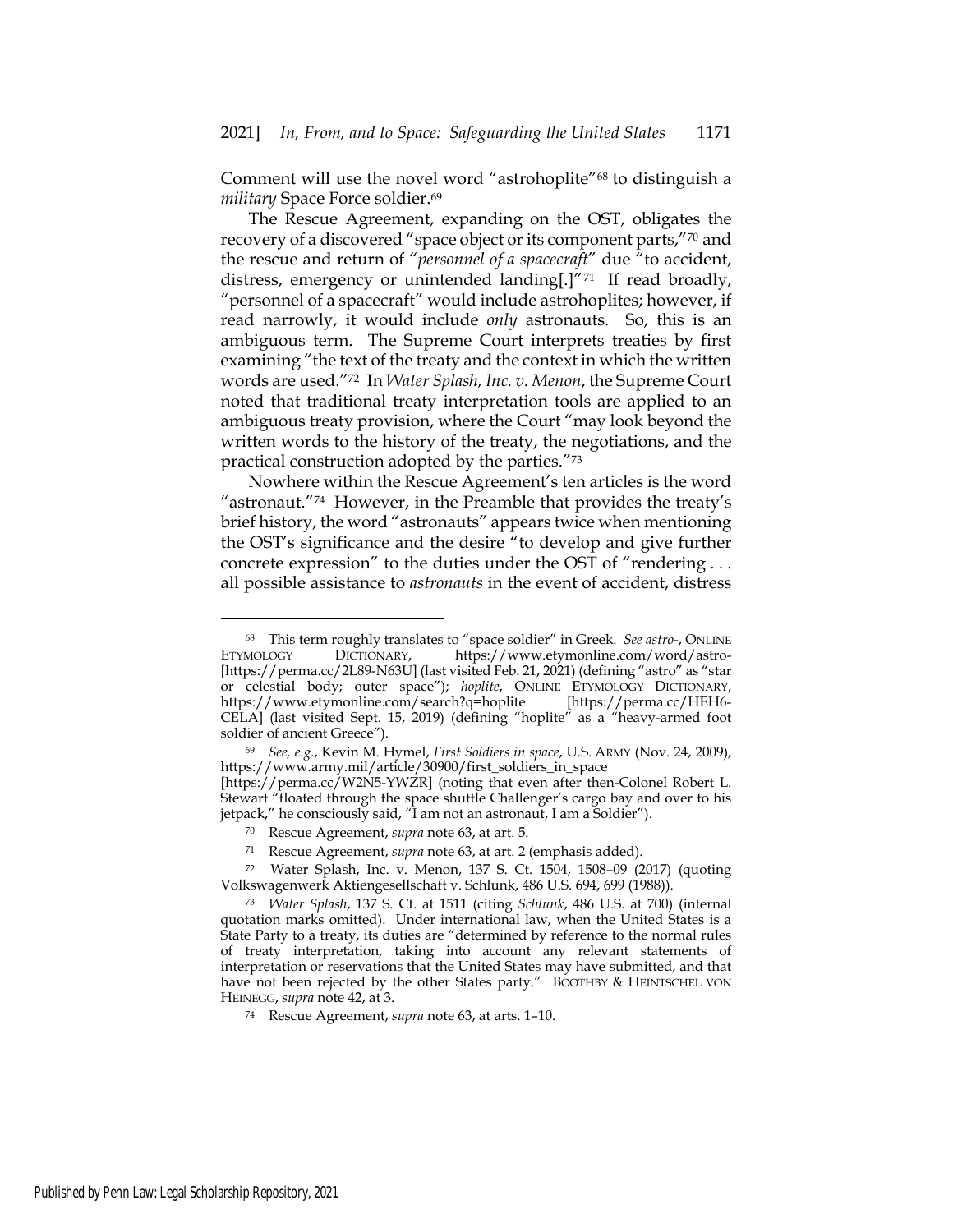or emergency landing, the prompt and safe return of *astronauts*, and the return of objects launched into outer space  $\dots$ ." <sup>75</sup> Unfortunately, the OST does not provide any clarification, as the term "astronaut" is not defined within its text either.76

On the other hand, the practical construction of the Rescue Agreement reasonably appears to broaden protections to those found in space. By using the ambiguous phrase "personnel of a spacecraft" as opposed to "astronauts," the Contracting Parties allow more parties to fall into the agreement's shelter. More importantly, the Contracting Parties knew of the term "astronaut" and even used it in the Preamble, yet chose to not use it in the Rescue Agreement's articles.77

Finally, if this ambiguity ever becomes a conflict of laws question, the United States applying its definition of "government astronaut" may safeguard astrohoplites because § 50902(4) of the United States Code, Title 51, provides that a "government astronaut":

(A) is designated by the National Aeronautics and Space Administration under section 20113(n);

(B) is carried within a launch vehicle or reentry vehicle in the course of his or her employment, which may include performance of activities directly relating to the launch, reentry, or other operation of the launch vehicle or reentry vehicle; and

(C) is either—

(i) an employee of the United States Government, including the uniformed services, engaged in the performance of a Federal function under authority of law or an Executive act; or

(ii) an international partner astronaut.78

<sup>75</sup> Rescue Agreement, *supra* note 63, pmbl. (emphasis added).

<sup>76</sup> Outer Space Treaty, *supra* note 34.

<sup>77</sup> *See* Rescue Agreement, *supra* note 63.

<sup>78</sup> 51 U.S.C. § 50902(4) (2018). The astrohoplite would need to meet all three prongs of this definition, including the first prong that follows section 20113(n):

For purposes of a license issued or transferred by the Secretary of Transportation under chapter 509 [51 U.S.C. § 50901 *et seq.*] to launch a launch vehicle or to reenter a reentry vehicle carrying a government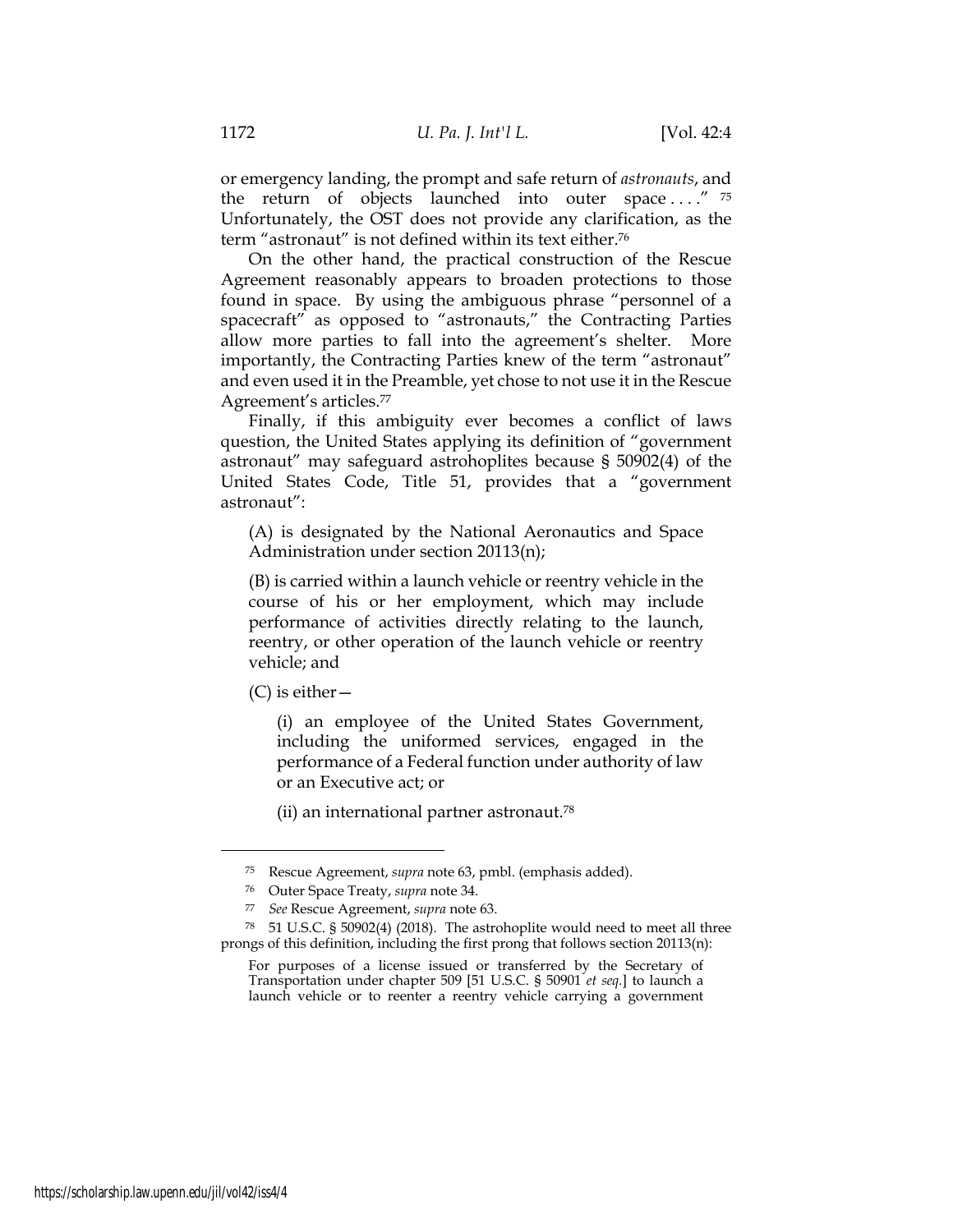Astrohoplites as members of the "uniformed services, [and] engaged in the performance of a Federal function under authority of law or an Executive act" would fall into this definition.<sup>79</sup> The astrohoplites that will protect America from a new host of threats may not necessarily fall neatly into the parameters of the OST and the Rescue Agreement. Accordingly, the Space Force should apply a broader reading of "personnel of a spacecraft" for other States' astrohoplites, so that it may receive reciprocity,<sup>80</sup> unless otherwise applicable international law applies. It is important that the United States begins to form a concrete view on this issue, as preparations are being made81 and the Space Force has already sworn in its first member, General John W. "Jay" Raymond, as the inaugural Chief of Space Operations.82 In the near future, active duty astrohoplites will be performing activities in space because as General Raymond stated: "We no longer have the luxury of operating in a peaceful,

astronaut (as defined in section 50902), the Administration shall designate a government astronaut in accordance with requirements prescribed by the Administration.

<sup>51</sup> U.S.C. § 20113(n) (2018) (giving NASA discretionary authority to designate a "government astronaut").

<sup>79</sup> *Id.* § 50902(4)(C)(i). Arguably, all Space Force defensive and peacekeeping activities would qualify as "performance of a Federal function under authority of law or an Executive act[.]" *Id.*

<sup>80</sup> Hilton v. Guyot, 159 U.S. 113, 163 (1895) (observing that the authority of a nation's laws is limited to the nation's sovereignty, and "[t]he extent to which the law of one nation, . . . shall be allowed to operate within the dominion of another nation, depends upon . . . 'the comity of nations'").

<sup>81</sup> *See, e.g.*, Derek Hawkins, *Trump reveals Space Force logo, and 'Star Trek' fans aren't happy*, WASH. POST (Jan. 25, 2020, 9:55 AM EST), https://www.washingtonpost.com/national-security/2020/01/25/space-forcelogo/ [https://perma.cc/4M6W-HDPM]. The Space Force has selected an insignia which bears some resemblance to that of *Star Trek*'s Starfleet Command. *Id.*

<sup>82</sup> *General John W. "Jay" Raymond*, U.S.AIR FORCE, https://www.af.mil/About-Us/Biographies/Display/Article/108479/general-john-w-jay-raymond/ [https://perma.cc/NW2E-KWDL] (last visited Feb. 27, 2020) (noting Gen. John W. 'Jay' Raymond assumed the duties as the first Chief of Space Operations, United States Space Force, Dec. 20, 2019); *see* David Welna, *Commander Sworn in As First Member Of New Space Force*, NPR (Jan. 14, 2020, 6:12 PM ET), https://www.npr.org/2020/01/14/796405754/commander-sworn-in-as-firstmember-of-new-space-force [https://perma.cc/24QM-UPKB] ("The first newly created branch of the U.S. armed forces in more than seven decades now has its first official member."). As of April 27, 2020, there are six members in the Space Force. *See* Katherine Hafner, *'It Feels Awesome'—Meet the newly-graduated Air Force cadet who just became the sixth member of Space Force*, TASK & PURPOSE (Apr. 27, 2020), https://taskandpurpose.com/news/how-many-people-are-in-space-force [https://perma.cc/YAK2-ZJ67].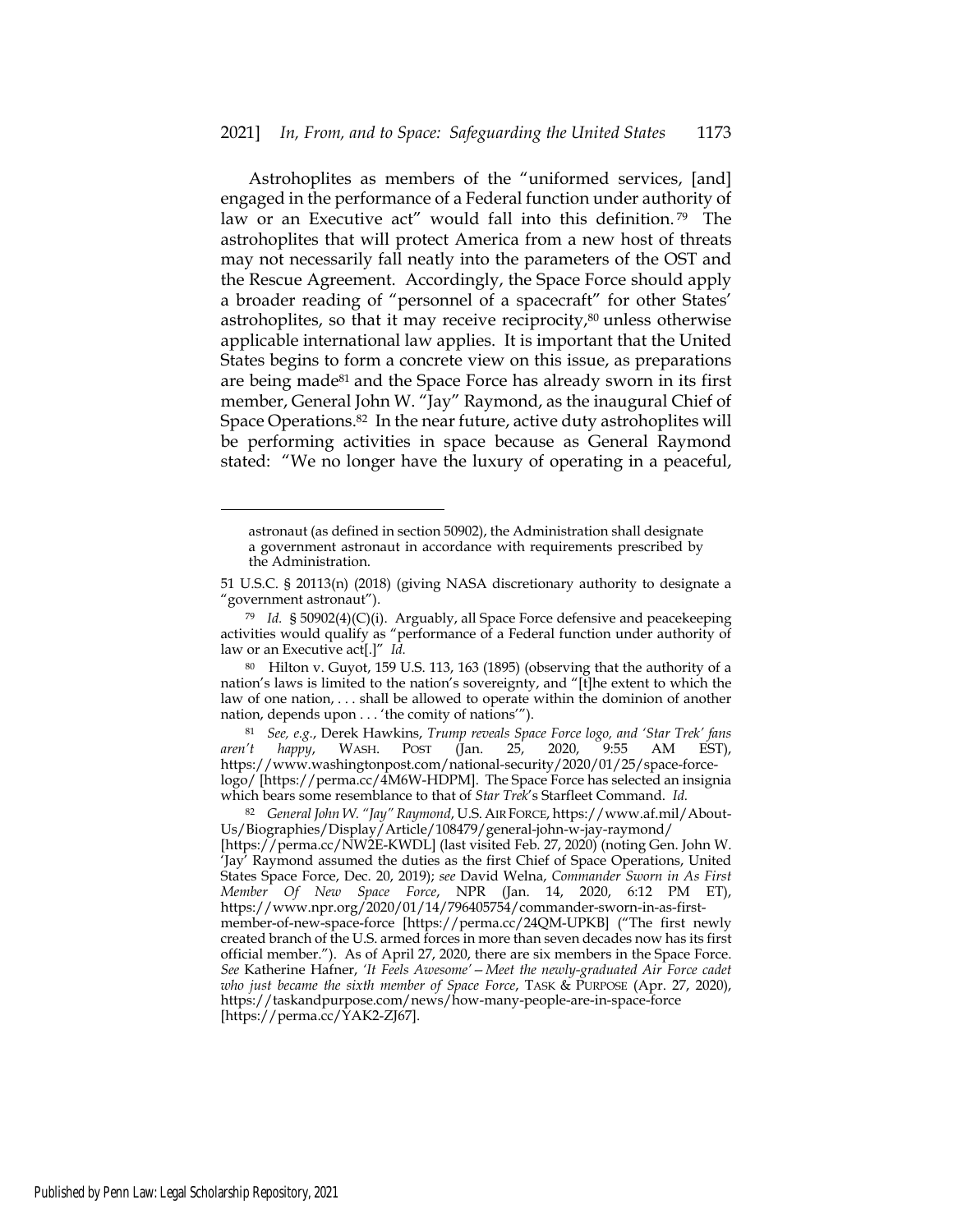benign domain, and we no longer have the luxury of treating space superiority as a given."<sup>83</sup>

# III. SPACEWALK THE LINE: THE LAW OF WAR AND RULES OF ENGAGEMENT IN THE ARENA OF OUTER SPACE

On April 23, 1910, President Theodore Roosevelt at the Sorbonne in Paris delivered his legendary "The Man in the Arena" speech, noting that

[t]here are well-meaning philosophers 84 who declaim against the unrighteousness of war . . . . *War is a dreadful thing, and unjust war is a crime against humanity. But it is such a crime because it is unjust, not because it is a war* . . . . Every honorable effort should always be made to avoid war . . . but no self-respecting individual, no self-respecting nation, can or ought to submit to wrong.85

<sup>83</sup> Welna, *supra* note 82. In May 2020, Netflix streamed an original show sharing the same namesake as the military branch. *See* Mike Murphy, *These are the streaming services worth your money in May 2020*, MARKETWATCH (May 10, 2020, 8:43 PM ET), https://www.marketwatch.com/story/heres-whats-worth-streaming-inmay-2020-space-force-homecoming-ramy-and-more-2020-04-27

<sup>[</sup>https://perma.cc/W9VG-QQ89].

<sup>84</sup> *See, e.g.*, ARISTOTLE, THE POLITICS OF ARISTOTLE bk. I at xvii (B. Jowett trans., Clarendon Press 1885), https://oll.libertyfund.org/title/jowett-the-politics-vol-1#preview [https://perma.cc/6PPE-KV7J] ("Others again appeal to custom, which they identify with justice; but this is a view which cannot be consistently maintained. For a war which is justified by custom may nevertheless be an unjust war[.]").

<sup>85</sup> Theodore Roosevelt, President, United States of America, *The Man in the Arena*, THEODORE ROOSEVELT CTR. AT DICKENSON STATE UNIV. (emphasis added), https://www.theodorerooseveltcenter.org/Learn-About-TR/TR-

Encyclopedia/Culture-and-Society/Man-in-the-Arena.aspx

<sup>[</sup>https://perma.cc/ADS3-K8BK] (last visited Feb. 29, 2020). President Roosevelt in the same speech noted that

<sup>[</sup>i]t is not the critic who counts; not the man who points out how the strong man stumbles or where the doer of deeds could have done them better. The credit belongs to the man who is actually *in the arena* . . . who at the best knows in the end the triumph of high achievement, and who at the worst, if he fails, at least fails while daring greatly, so that his place shall never be with those cold and timid souls who neither know victory nor defeat.

*Id.* (emphasis added). With proper guidance, the Space Force may achieve victory and credit for being in the arena of space.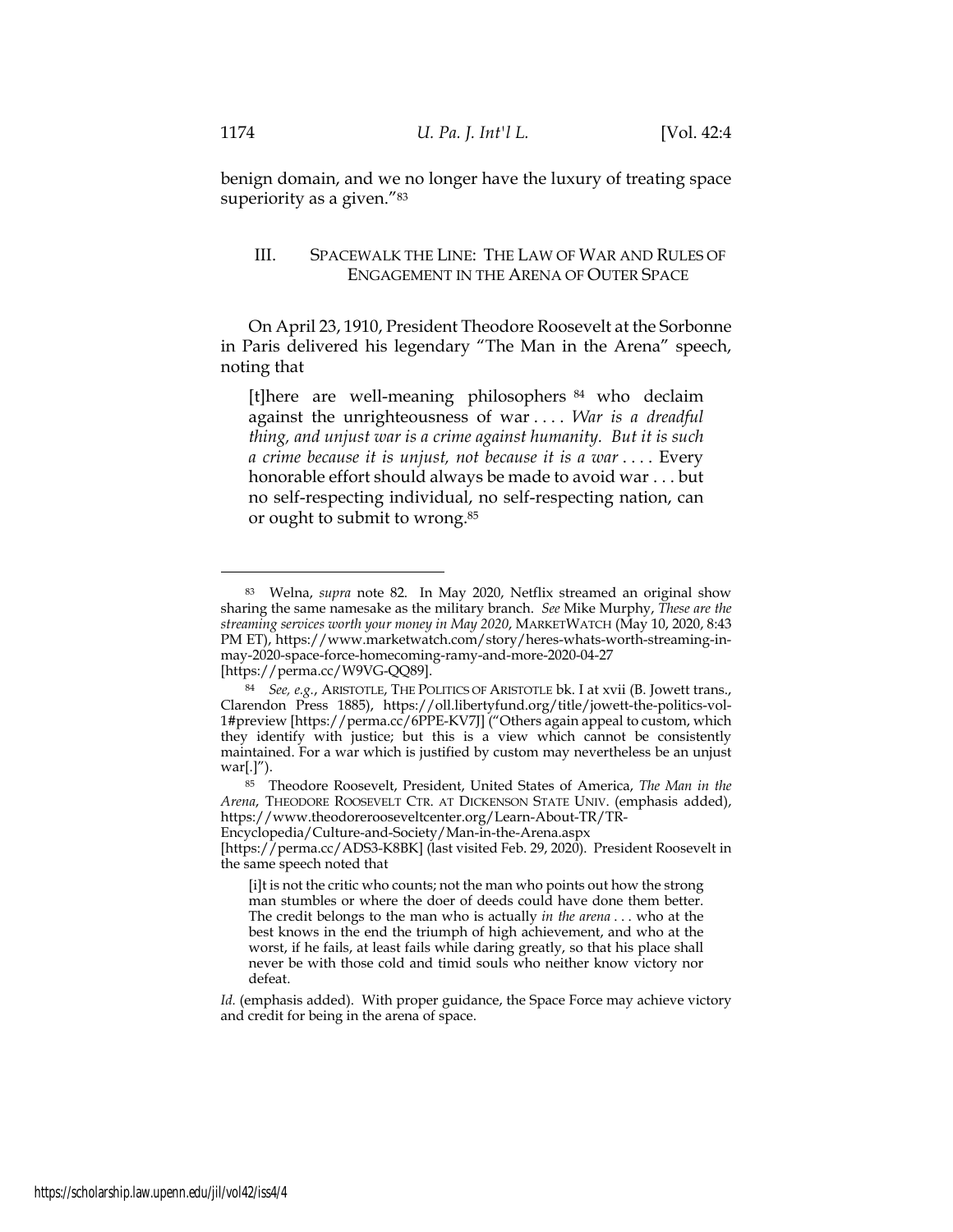Just war principles continue to inform the United States and the rest of the world in their decision-making on military matters.<sup>86</sup> Because current international treaties do not "expressly address[] space *jus in bello* rules, aside from the Outer Space Treaty's WMD ban," the Space Force may look to applicable international laws such as the law of war<sup>87</sup>-that "regulate the conduct of hostilities, regardless of where they are conducted, which would include the conduct of hostilities in outer space."88

#### *a. Law of War*

The law of war regulates a nation's decision to use armed forces. It is "firmly established" in treaties and customary international laws, and such, applies to the United States.<sup>89</sup> Moreover, the United States holds the duty to act according to "both the law of initiating

<sup>86</sup> *See* U.S. DEP'T OF DEF., *supra* note 56, ¶ 1.6.4. Just war doctrine includes "stringent limitations on the initial resort to war, *jus ad bellum*, and by seeking humane limitations on the means by which war [is] waged, *jus in bello*." GARY D. SOLIS, THE LAW OF ARMED CONFLICT: INTERNATIONAL HUMANITARIAN LAW IN WAR 19 (2nd ed. 2010).

<sup>87</sup> RABKIN & YOO, *supra* note 17, at 220 (internal citation and quotation marks omitted). Since the OST and the four other space law treaties are silent as to what happens during war, "the law of armed conflict would apply unless it was trumped by the principle of noninterference with space systems . . . None of [the four space treaties] has any specific provision that indicates whether the parties intended that the agreement apply in wartime." U.S. DEP'T OF DEF., *supra* note 56, ¶ 14.10.2.1 n.153 (quoting U.S. Dep't of Def., Off. of the Gen. Counsel, *An Assessment of International Legal Issues in Information Operations* (2nd ed., Nov. 1999), *reprinted in* 76 U.S. NAVAL WAR COLL. INT'L LAW STUDIES 459, 494 (2002)). "Certain provisions of these treaties may not be applicable as between belligerents during international armed conflict." *Id.* The DoD does not specify which provisions the U.S. may regard as inapplicable during an international armed conflict. BOOTHBY & HEINTSCHEL VON HEINEGG, *supra* note 42, at 368.

<sup>88</sup> U.S. DEP'T OF DEF., *supra* note 56, ¶ 14.10.2.2 (stating that the law of war applies to outer space like "land, sea, air, or cyber domains").

<sup>89</sup> U.S. DEP'T OF DEF., *supra* note 56, ¶¶ 1.3, 1.3.2.2. The DoD uses several definitions for the law of war. *See* U.S. DEP'T OF DEF., *supra* note 56, ¶ 1.3.1.1.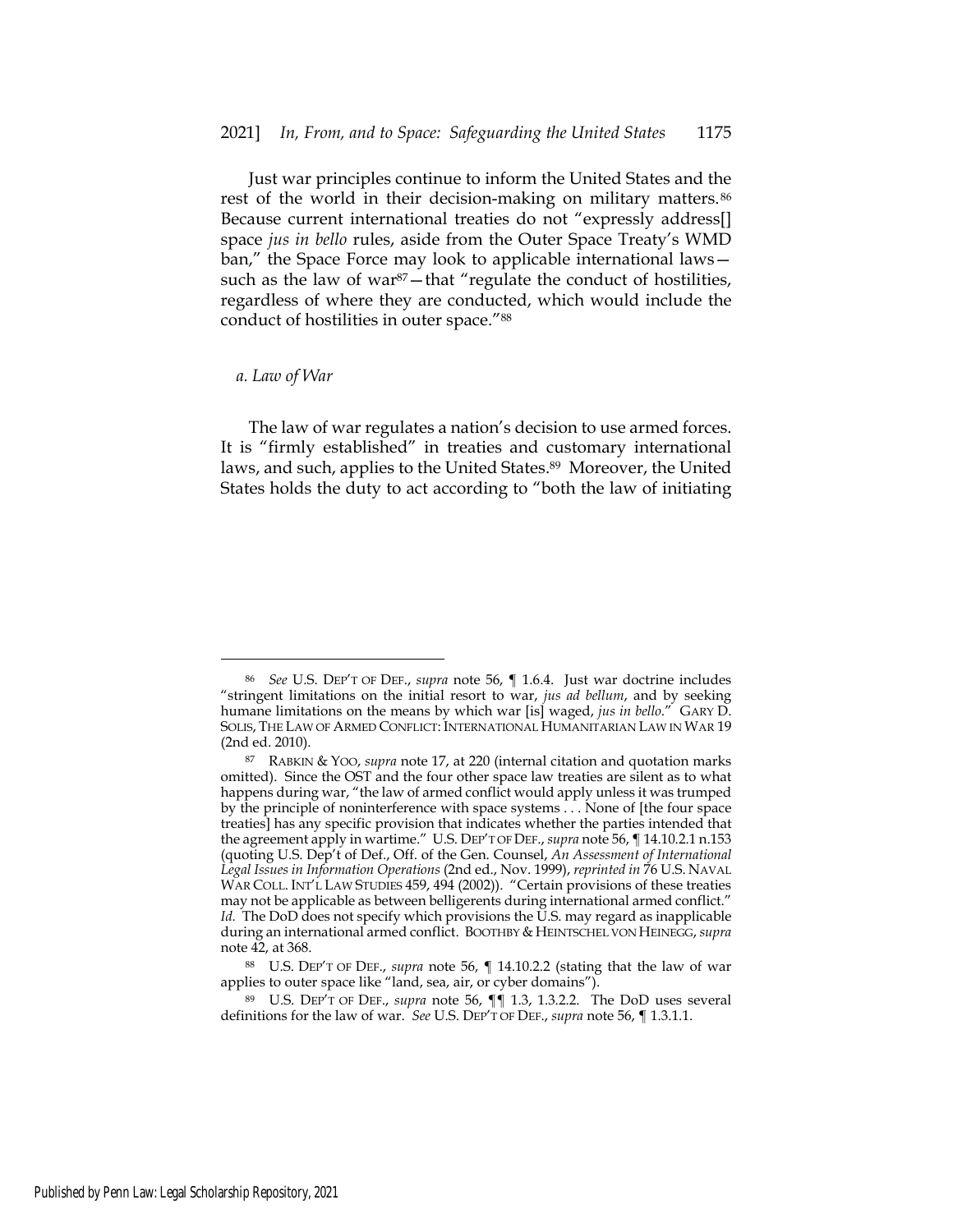war (*jus ad bellum*)90 and the law of conducting war (*jus in bello*)."91 Knowing what "war" means is critical because it triggers when rules related to *jus in bello* apply.92 One definition for "war" might be "a State's use of force to vindicate its rights (principally, its inherent right of self-defense) under international law."93

Under Article 51 of the U.N. Charter,<sup>94</sup> however, war is justified when performed in self-defense to counter another State's act of aggression.95 Finding active self-defense as an exception to Article  $2(4)$  %  $-a$  "cornerstone" of the U.N. Charter and the general prohibition on war<sup>97</sup>-"leaves a wide arena for the use of force in space."<sup>98</sup> Because the U.N. Charter "is a living instrument" and may

<sup>93</sup> U.S. DEP'T OF DEF., *supra* note 56, ¶ 1.5.1. In fact, "war" is an ambiguous term that is defined in various ways by the United States and other States under international law. U.S. DEP'T OF DEF., *supra* note 56, ¶ 1.5.2.

<sup>94</sup> U.N. Charter art. 51 ("Nothing in the present charter shall impair the inherent right of individual or collective self-defen[s]e if an armed attack occurs against a Member of the United Nations, until the Security Council has taken measures necessary to maintain international peace and security.").

<sup>95</sup> *Id.* This Comment will focus on the role of the United States as an individual U.N. Member State responding to an armed attack. Out of scope are anticipatory self-defense, collective self-defense, and obligations with respect to the U.N. Security Council's involvement under Article 51.

96 U.N. Charter art. 2, ¶ 4 ("All Members shall refrain in their international relations from the *threat or use of force* against the territorial integrity or political independence of any state, or in any other manner inconsistent with the Purposes of the United Nations.") (emphasis added).

<sup>97</sup> *See* CHRISTIAN HENDERSON, THE USE OF FORCE AND INTERNATIONAL LAW 17 (2018); CHRISTINE GRAY, INTERNATIONAL LAW AND THE USE OF FORCE 124 (4th ed. 2018) (noting that Article 51 is a narrow exception to Article 2(4) of the U.N. Charter). Additionally, customary international law forbids the use of force, or even the threat of it. *See* Military and Paramilitary Activities In and Against Nicaragua (Nicar. v. U.S.), Judgment, 1986 I.C.J. 14, ¶ 185 (June 27) ("In the present dispute, the Court, while exercising its jurisdiction only in respect of the application of the customary rules of non-use of force and non-intervention, cannot disregard the fact that the Parties are bound by these rules as a matter of treaty law and of customary international law.").

<sup>98</sup> RABKIN & YOO, *supra* note 17, at 206.

<sup>90</sup> HAROLD HONGJU KOH, THE TRUMP ADMINISTRATION AND INTERNATIONAL LAW 99 (2019) (citation omitted); *see also id.* at 97 ("[U]nder the international law of *jus ad bellum* . . . the doctrine of self-defense may at times be invoked to use force based on a necessarily elongated notion of 'imminence'—against those senior operational leaders who present a 'continuing and imminent threat' of striking against the United States.").

<sup>91</sup> *Id.* at 99 ("Under domestic law, the United States must follow the terms of both the Constitution and the various statutory authorizations for, and restrictions on, the use of military force."). Use of force under *jus in bello* requires near perfect confidence that civilians will not be injured or killed. *Id.* at 97.

<sup>92</sup> *See* U.S. DEP'T OF DEF., *supra* note 56, ¶ 1.5.2.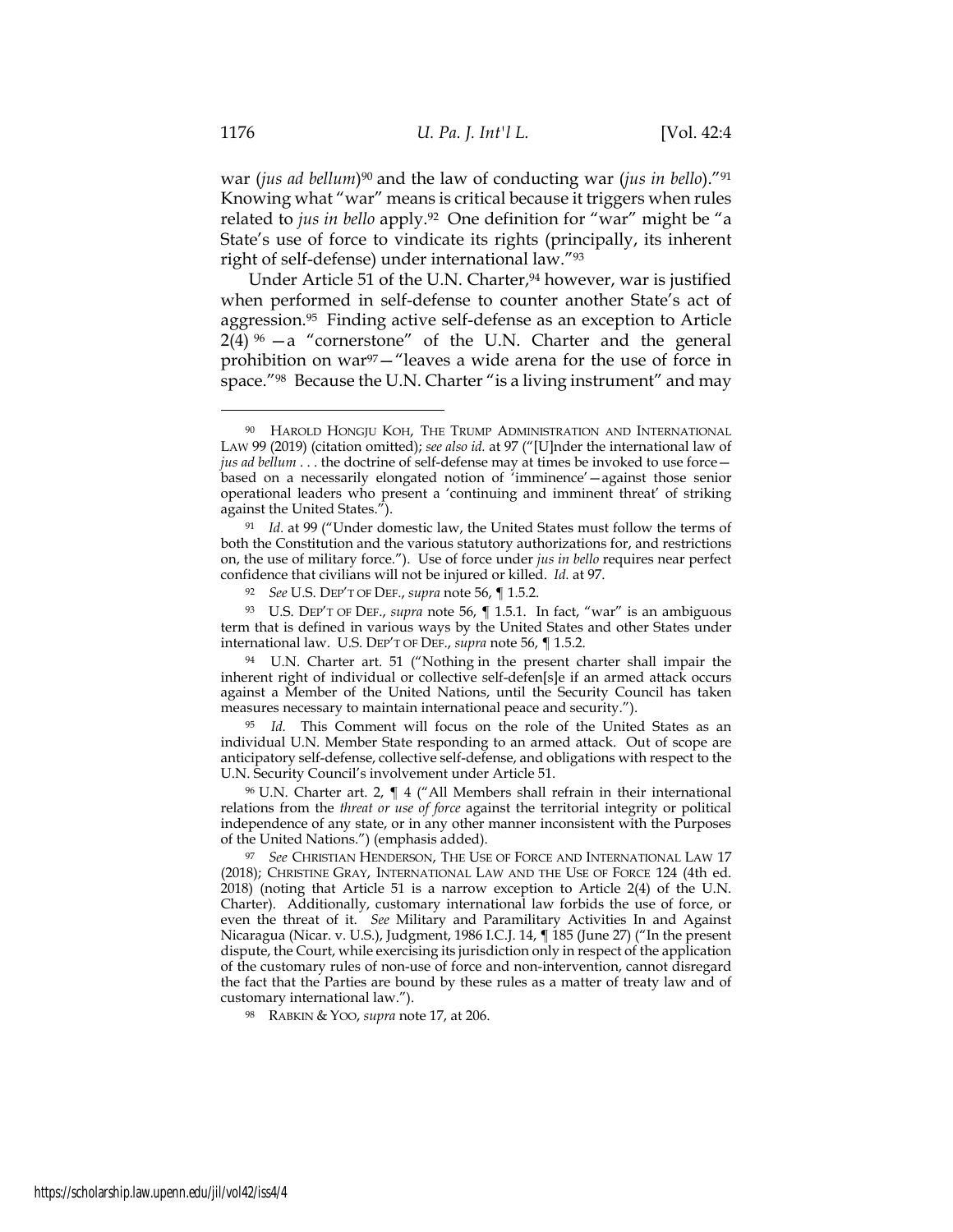be reinterpreted based on States' shared subsequent agreement and practice, additional excepted activities to Article 2(4) may be added under an expanding interpretation of Article 51. 99 Maintaining flexibility in interpreting Article 51 allows the Space Force to station astrohoplites in space to protect the United States and its orbiting weapons systems capable of striking targets in, from, and to space.<sup>100</sup> The United States and its astrohoplites must act righteously—and know when there is no choice other than to respond in kind, tit for tat.101

As certain terms have been left undefined by the U.N. Charter,<sup>102</sup> disagreements have sprung up. One such debate is over Article 2(4)'s use of the word "threat," which may prohibit either narrowly "threats of unlawful force" or, broadly, "threats of possible lawful force," as they may, in turn, harm international security and peace.103 Additionally, Article 2(4) provides no clarity on the gravity of threat of force versus use of force, but de facto practice reveals that States tolerate threats better than use of force, "and the U.N. very rarely expresses any condemnation of the former."104

On the other hand, with respect to self-defense, all nations concur that it "must be necessary and proportionate."105 In his 2009 Nobel Peace Prize acceptance speech, President Barack Obama restated just war's twin principles, noting that:

[O]ver time, as codes of law sought to control violence within groups, so did philosophers and clerics and statesmen seek to regulate the destructive power of war. The concept of a

<sup>102</sup> For example, both "threat" and "use of force" are left undefined by the U.N. Charter. HENDERSON, *supra* note 97, at 26.

<sup>103</sup> *See* GRAY, *supra* note 97, at 36–37 ("There is also a growing debate as to what types of activities can amount to 'use of force' as opposed to intervention or mere law enforcement.").

- <sup>104</sup> HENDERSON, *supra* note 97, at 30.
- <sup>105</sup> GRAY, *supra* note 97, at 157.

<sup>99</sup> *See* HENDERSON, *supra* note 97, at 19.

<sup>100</sup> *See* RABKIN & YOO, *supra* note 17, at 199, 206.

<sup>101</sup> *See* Radiolab, *Tit for Tat*, WNYCSTUDIOS (Sept. 17, 2019), https://www.wnycstudios.org/podcasts/radiolab/segments/104010-one-gooddeed-deserves-another [https://perma.cc/NFL2-37UT]; s*ee also* Leon F. Seltzer, *The Prisoner's Dilemma and the "Virtues" of Tit for Tat*, PSYCH. TODAY (July 27, 2016), https://www.psychologytoday.com/us/blog/evolution-the-self/201607/theprisoner-s-dilemma-and-the-virtues-tit-tat [https://perma.cc/5YTM-N974] ("If, reciprocally, your partner cooperates, you continue to cooperate; if they defect, you respond in kind by immediately retaliating against them. This formula has, ironically, been characterized as 'conditional niceness,' since it advocates for a kind of provisional golden rule. And it's a constant winner.").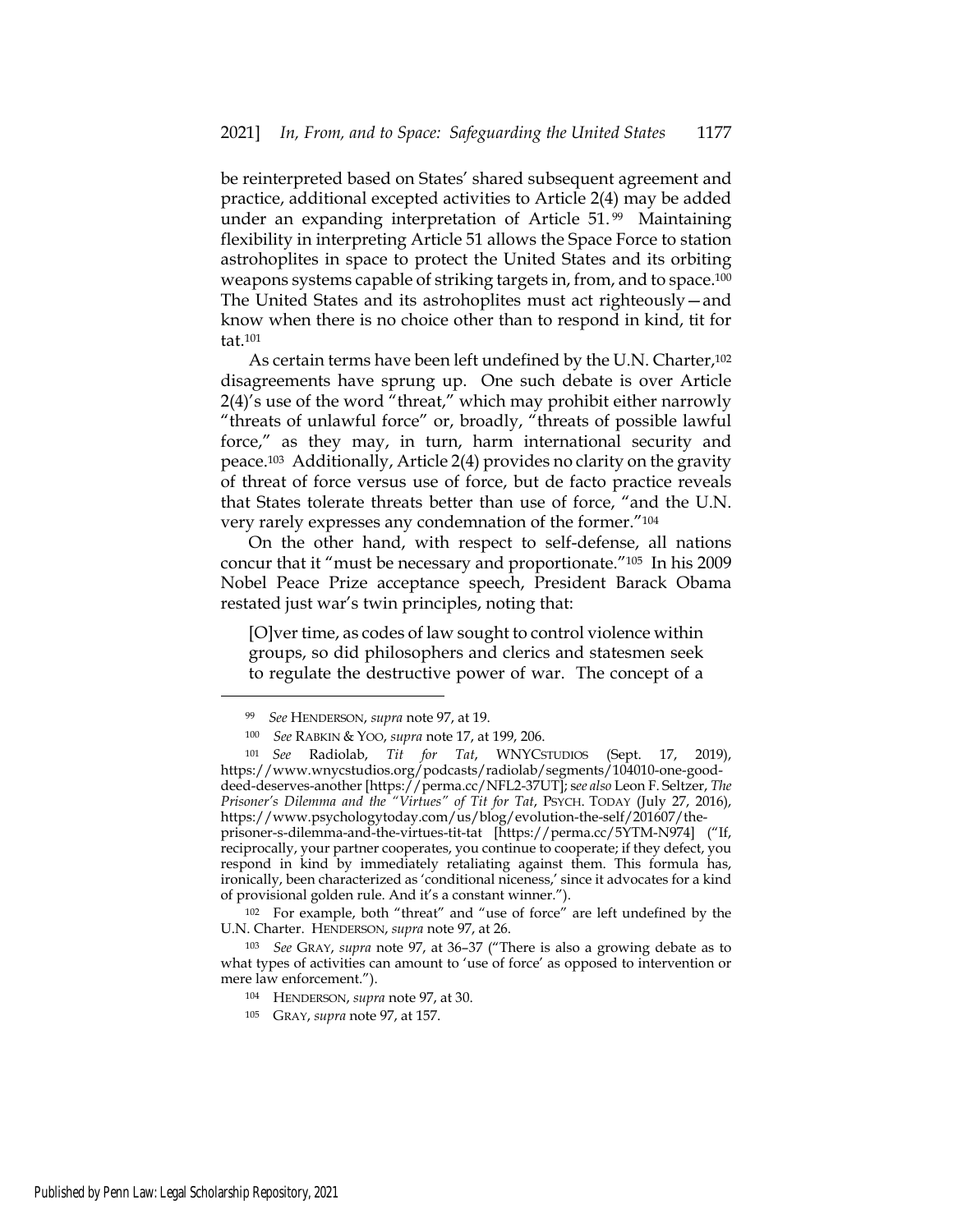"just war" emerged, suggesting that war is justified only when certain conditions were met: if it is waged as a last resort or in self-defense; if the force used is proportional; and if, whenever possible, civilians are spared from violence.106

Necessity and proportionality are fact dependent on a case-bycase basis. 107 Because a reprisal is typically frowned upon as unlawful, an act of self-defense "must not be retaliatory or punitive; the aim should be to halt and repel an attack."108 In reality, however, there is a gray area between what constitutes self-defense and what constitutes a reprisal. 109 In the Space Force, these early determinations will likely be made by the Assistant Secretary of Defense for Space Policy, as Section 955 of the Act expressly provides that the Assistant Secretary's principal duty will be to oversee "policy of the Department of Defense for space warfighting."110 It is necessary and proper for the Space Force to begin analyzing the facts and circumstances that provide for selfdefense in outer space, before policy transforms into law.111

## *i. Necessity for Use of Force*

First, if the Space Force intends to act in self-defense, it must make a good faith showing of necessity, in that there is "no alternative response to an armed attack . . . ."112 In other words, the Space Force when acting in self-defense must establish either the

<sup>106</sup> Barack H. Obama, 44th President of the U.S., Nobel Lecture: A Just and Lasting Peace, (Dec. 10, 2009) (highlighting that adherence to international standards for the use of force "becomes particularly important [for accountability] when the purpose of military action extends beyond self-defense or the defense of one nation against an aggressor").

<sup>107</sup> GRAY, *supra* note 97, at 159-60 ("In theory it is possible to draw a distinction between necessity and proportionality, and the [International Court of Justice] typically applies the two requirements separately.").

<sup>108</sup> GRAY, *supra* note 97, at 159-60.

<sup>109</sup> GRAY, *supra* note 97, at 160; *see also* HENDERSON, *supra* note 97, at 241 ("[A]rmed reprisals are acts of forcible self-help, involving an unlawful use of force falling short of war, by one state in response to a prior violation of international law by another.") (internal citation, quotation marks, and italics omitted).

<sup>110</sup> S. 1790, 116th Cong. § 955(a) (2019) (enacted).

<sup>111</sup> *See* KOH, *supra* note 90, at 18 (observing that "norms initially articulated as policy for political reasons affect legal rulings and over time themselves harden into law").

<sup>112</sup> GRAY, *supra* note 97, at 159.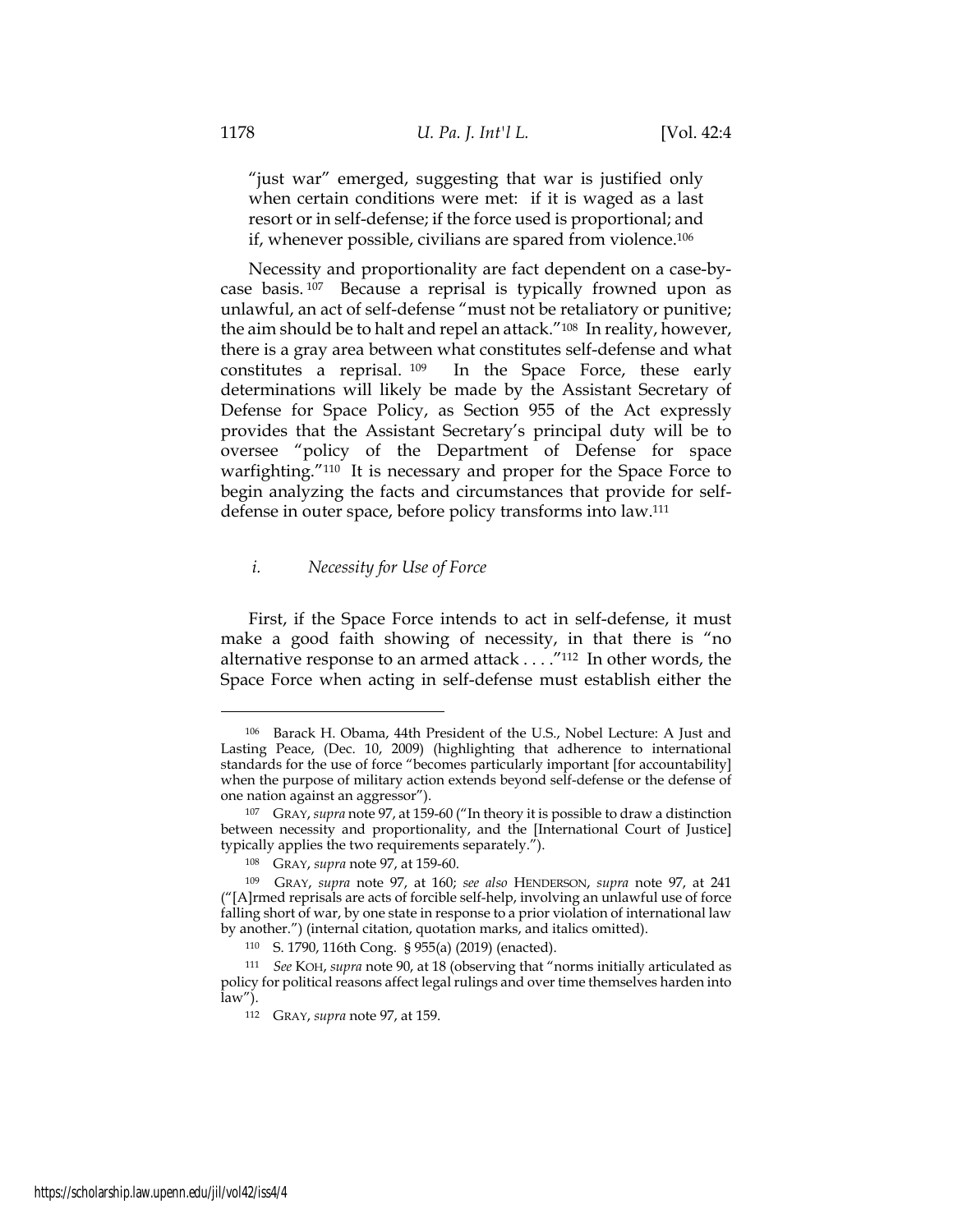unavailability of "reasonable non-forcible measures" or the "reasonable expectation that recourse to such measures would be ineffective." 113 A helpful fact is knowing whether the "armed attack" was an act of terrorism, because if so, the Space Force may respond to a ceased attack by invoking self-defense to prevent future harm and this response will be received more favorably by the international community.114 Pivotal to the necessity analysis is the "nature of the armed attack, or threat thereof, in terms of the weapons and methods used . . . . "115 There is universal agreement that a right to self-defense is invoked by an "armed attack"; however, it is unsettled what even constitutes one and how to identify it due to "the special characteristics of particular weapons."116 In short, the necessity for self-defense may hinge on certain facts, such as whether the perpetrators used or threatened to use WMDs, conventional weaponry, or cyberattacks.117

Another threshold issue is based upon the Space Force's interpretation of Article 51 of the U.N. Charter, which may be read more inclusively or exclusively. 118 If reading Article 51 as an *expansionist*, then self-defense equals "a right that nothing in the Charter shall impair." 119 From this viewpoint, this pre-existing "inherent" right stems from "earlier customary international law" that the U.N. Charter did not expressly strike and that recognized "the protection of nationals and anticipatory" self-defense at the time of the Charter's implementation.120 Alternatively, *restrictionists* assert that "if, and only if, an armed attack occurs and imminent threats of attack are not covered by Article  $51$ <sup>[</sup>]<sup>"121</sup> is self-defense tolerable as a narrow exception to Article 2(4). 122 Regardless of whether one is an expansionist or restrictionist—for a "one-off minor incident" or "an ongoing conflict"—central to the States'

- <sup>119</sup> HENDERSON, *supra* note 97, at 277–78 (internal quotation marks omitted).
- <sup>120</sup> GRAY, *supra* note 97, at 124.

<sup>113</sup> HENDERSON, *supra* note 97, at 230.

<sup>114</sup> HENDERSON, *supra* note 97, at 231. For example, the United States' response to the acts of terrorism on 9/11 was "generally well received by other [S]tates." HENDERSON, *supra* note 97, at 232.

<sup>115</sup> HENDERSON, *supra* note 97, at 233.

<sup>116</sup> GRAY, *supra* note 97, at 134–35.

<sup>117</sup> *See* HENDERSON, *supra* note 97, at 233.

<sup>118</sup> GRAY, *supra* note 97, at 124.

<sup>121</sup> HENDERSON, *supra* note 97, at 278.

<sup>122</sup> GRAY, *supra* note 97, at 124 (noting that for those who share this view, "Article 51 is clear; the right . . . arises only if an armed attack (French: *aggression armée*) occurs").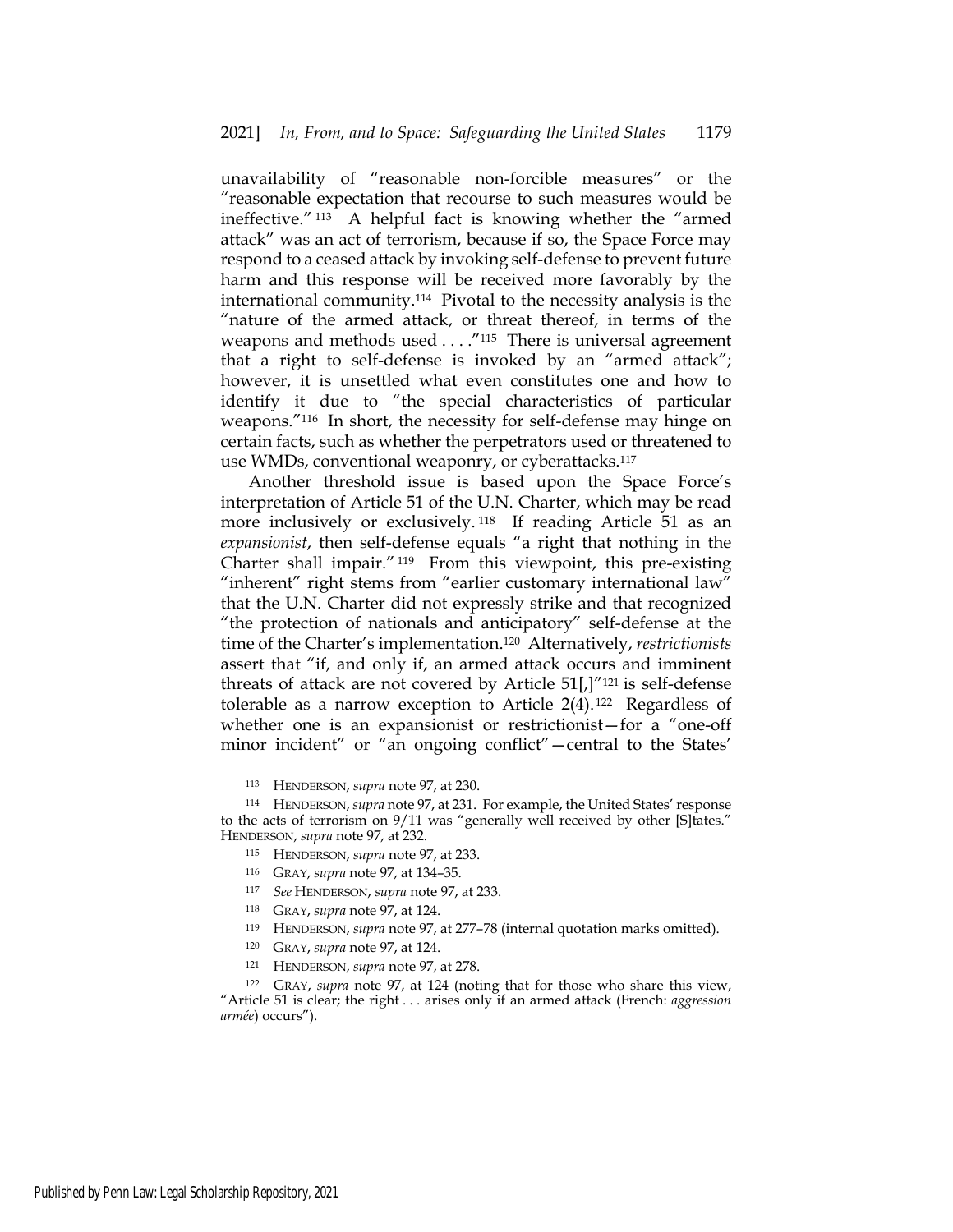controversy are "the questions of fact as to whether there has actually been an armed attack of the type claimed and, if so, which state was the victim."123

#### *ii. Proportionality for Use of Force*

Second, for self-defense to meet the proportionality requirement, "[n]o more force or greater violence should be used to carry out a military operation than is necessary in the circumstances."124 Because proportionality is a "constraint on the scale and effects of defensive action,"125 factors used to determine it are "the size, duration, and target of the response . . . ."126 Although there are no underpinnings or guidelines, 127 proportionality is referenced by States as the "criterion for a lawful act" to justify their acts of self-defense and those of others.128 Proportionality depends on the act falling under either *jus ad bellum* or *jus in bello*.129 The former measures the act in its totality, but "the latter considers the force applied as against a specific military target as defined by international law at any given point during that operation."130

Space offers a *sui generis* environment for warfare. As there are virtually no people in space—other than those boarded on the International Space Station<sup>131</sup> and on the occasional Virgin Galactic spacecraft<sup>132</sup> - States may "harm each other without directly costing

<sup>123</sup> GRAY, *supra* note 97, at 121.

<sup>124</sup> SOLIS, *supra* note 86, at 258 (citation omitted).

<sup>125</sup> HENDERSON, *supra* note 97, at 234 (internal citation and quotation marks omitted).

<sup>126</sup> GRAY, *supra* note 97, at 159 ("[T]hese factors are also relevant to necessity.").

<sup>127</sup> HENDERSON, *supra* note 97, at 235.

<sup>128</sup> HENDERSON, *supra* note 97, at 234.

<sup>129</sup> HENDERSON, *supra* note 97, at 234.

<sup>130</sup> HENDERSON, *supra* note 97, at 234 (quoting Dino Kritsiotis, *A Study of the*  Scope and Operation of the Rights of Individuals and Collective Self-Defence under *International Law*, *in* RESEARCH HANDBOOK ON INTERNATIONAL CONFLICT AND SECURITY LAW: JUS AD BELLUM, JUS IN BELLO, AND JUS POST BELLUM (Nigel D. White & Christian Henderson eds., 2013), 170, 211–12 (internal quotation marks omitted)).

<sup>131</sup> *See* Doris Elin Urrutia, *Crowded Space Station: There are 9 People from 4 Different Space Agencies in Orbit Right Now*, SPACE.COM (Sept. 30, 2019), https://www.space.com/space-station-crowded-nine-crewmembers-expedition-60.html [https://perma.cc/E5DX-J22N].

<sup>132</sup> *See* Mike Wall, *Virgin Galactic's VSS Unity space plane arrives at New Mexico spaceport*, SPACE.COM (Feb. 14, 2020), https://www.space.com/virgin-galacticspaceshiptwo-unity-spaceport-america.html [https://perma.cc/8NKK-4TBP].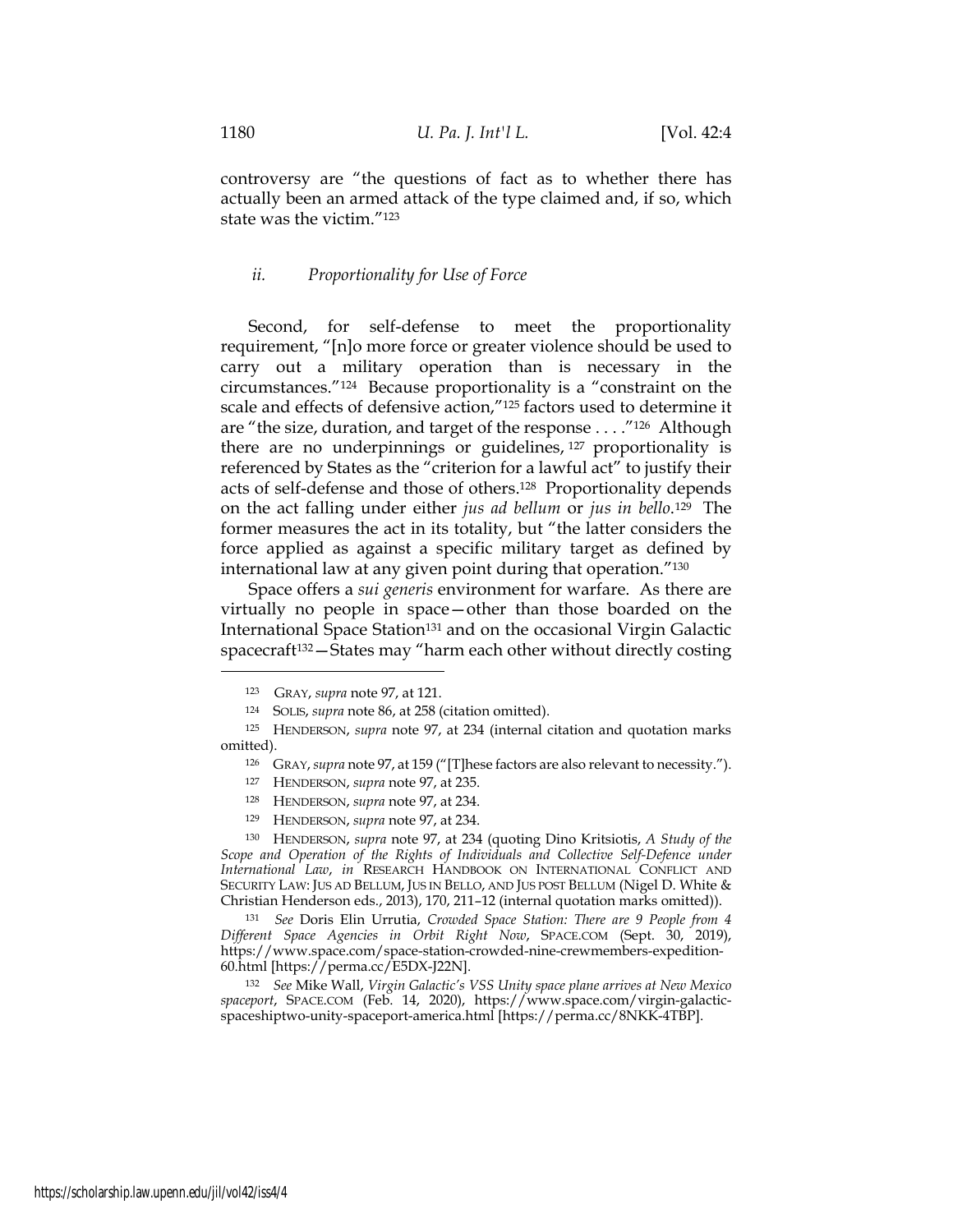the lives of combatants or civilians. Their use of force will destroy satellites that can be replaced and cause only temporary economic losses."<sup>133</sup> So long as temporarily disabled communications and transportation networks do not cause unintended consequences, no one will need to die.134

The Space Force may deliver a reasonably calculated, temporary, and proportional response on another nation's "space-based systems . . . without causing the death and destruction of terrestrial combat."135 If the satellites, even though civilian-based, support military functions, the Space Force may target them "under traditional approaches to the laws of war. Military use of civilian systems renders them liable to attack during armed conflict."<sup>136</sup> Moreover, it is fair game for the Space Force to disable any militarypurchased "surveillance or communications bandwidth from civilian providers[.]" 137 Another proposed self-defense tactic in space may be aiming "ground-based lasers to temporarily blind satellites or jam their connections with ground control stations."138 This is in the realm of possibility for a proportionate response, as the Space Force would produce a "loss" without the "death and destruction of kinetic weapons."139 This kind of warfare would be similar to a game of keep away, in that the Space Force's goal would not be to destroy or create permanent damage to another State's resources or satellite systems, but merely frustrate the opponent for a period of time until it acquiesces.140

- <sup>137</sup> RABKIN & YOO, *supra* note 17, at 218.
- <sup>138</sup> RABKIN & YOO, *supra* note 17, at 219.
- <sup>139</sup> RABKIN & YOO, *supra* note 17, at 219.
- <sup>140</sup> RABKIN & YOO, *supra* note 17, at 219.

<sup>133</sup> RABKIN & YOO, *supra* note 17, at 221 (noting that loss of GPS signal or slowed down Internet data may occur, "[b]ut no one dies, no infrastructure is destroyed, and no lands or waters ruined").

<sup>134</sup> *See* RABKIN & YOO, *supra* note 17, at 221.

<sup>135</sup> RABKIN & YOO, *supra* note 17, at 220.

<sup>136</sup> RABKIN & YOO, *supra* note 17, at 218. If a nation possesses no military satellite systems, then attacking its "civilian space systems" is acceptable as the least "destructive means of coercion. Disabling the space-based elements of a communication system could pressure an opponent without causing any human casualties, much in the same way as shutting down its Internet or financial markets." RABKIN & YOO, *supra* note 17, at 219.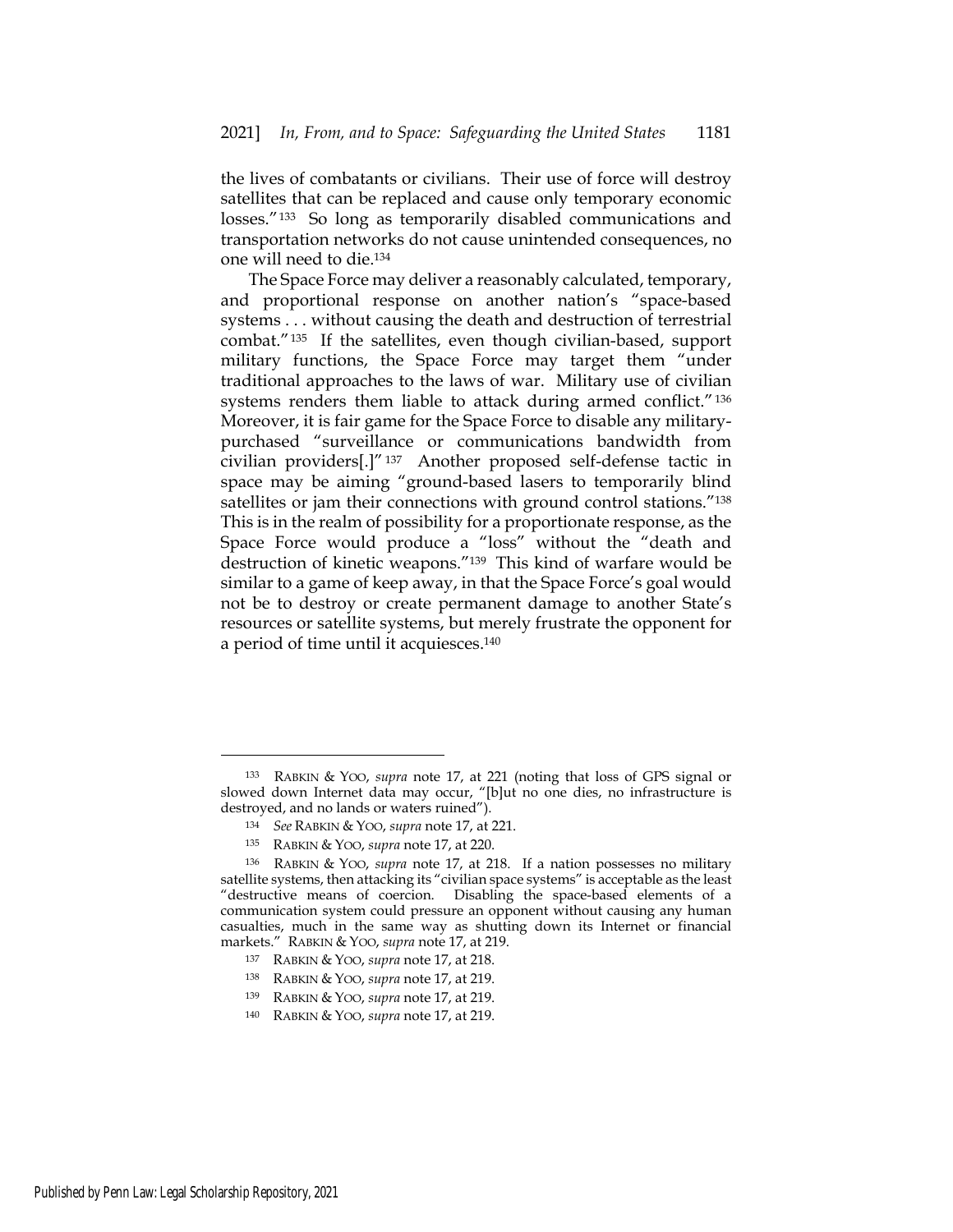#### *b. Responding Tit for Tat—Self-Defense Matrices*

Over the next decade, "constellations" of 800 to 1,000 "small and miniaturized satellites both for imaging and communications" will launch every year.141 As satellites become an even more essential part of nations' infrastructures,<sup>142</sup> it is not a stretch to see how they may be attacked to antagonize a State—especially when communication services are "in higher demand as much of the world spends more time at home due to the coronavirus pandemic[.]"143 The United States, China, and Russia already have earth-to-space "anti-satellite missiles," and in the future, nations will possess maneuverable satellites that may collide with another State's satellite system, simultaneously destroying it and creating debris fields.144

Tables 2a and 2b provide hypothetical uses of force by Hostile State against the United States, and how the Space Force may respond with a necessary ("Nec.") and proportional ("Prop.") response.

<sup>141</sup> K.R. Sridhara Murthi & V. Gopalakrishnan, *Trends in Outer Space Activities – Legal and Policy Challenges*, *in* RECENT DEVELOPMENTS IN SPACE LAW 27, 31–32 (2017).

<sup>142</sup> *Id.* at 30–31 ("More than fifty nations operate satellites in space, while over 100 nations are engaged in the use of space systems and services.").

<sup>143</sup> Eric Mack, *Elon Musk says Starlink satellite broadband to start beta testing this year*, CNET (Apr. 23, 2020, 3:16 PM PT), https://www.cnet.com/news/elon-musksays-starlink-satellite-broadband-beta-testing-to-start-soon/

<sup>[</sup>https://perma.cc/6A8F-PEP7] (noting that SpaceX's international filings indicate plans to grow its Starlink constellation to more than 40,000 satellites for more affordable internet access worldwide).

<sup>144</sup> Dale Stephens, *Increasing Militarization of Space and Normative Responses*, *in* RECENT DEVELOPMENTS IN SPACE LAW 93 (2017).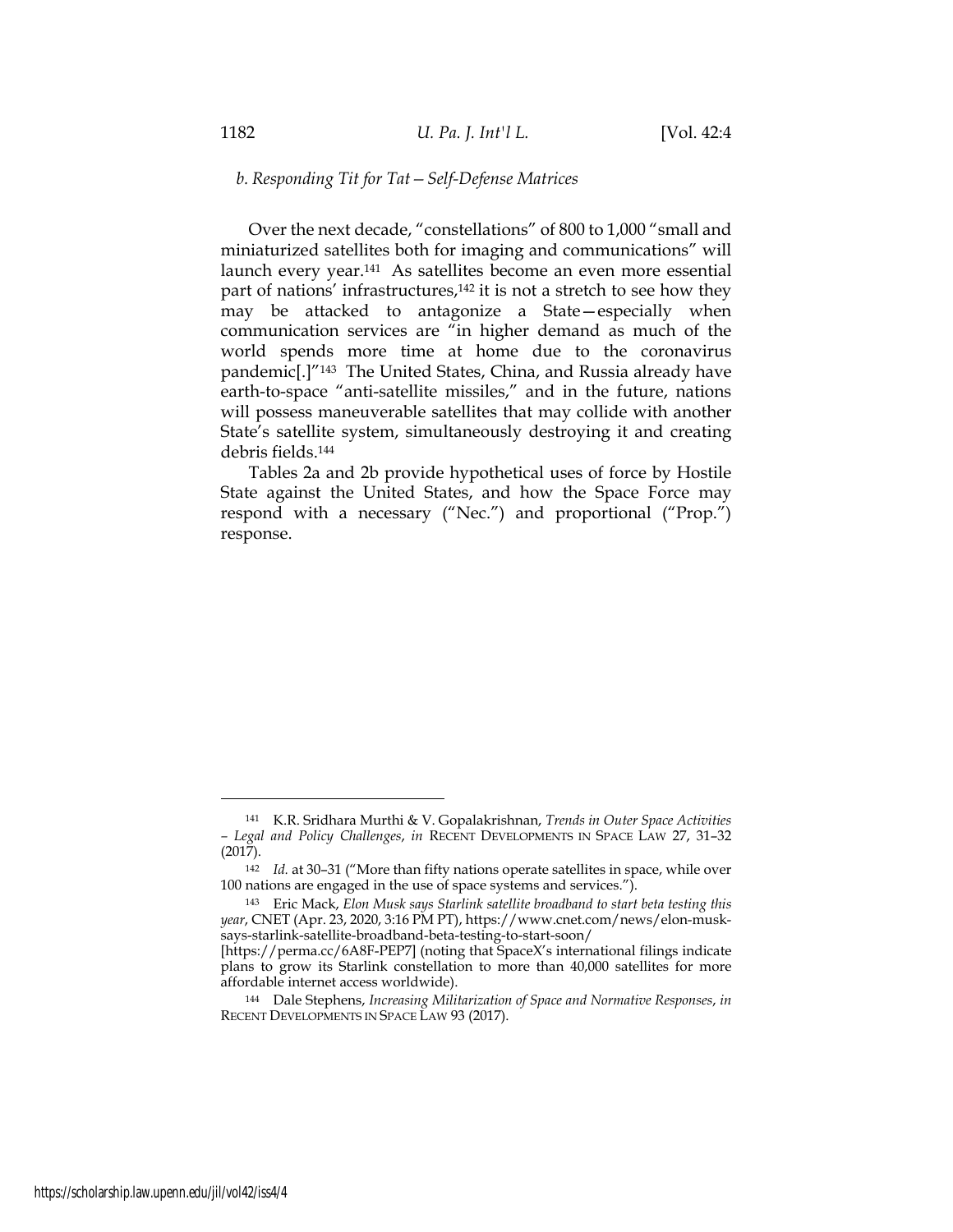| Table 2a: Self-Defense Matrix-Jus ad Bellum |  |
|---------------------------------------------|--|
|                                             |  |

| <b>Hostile State's</b><br><b>Action</b>              | Use of<br><b>Force</b> | <b>Space Force's Self-Defense</b>                                                                                                               | Nec.                         | Prop.    |
|------------------------------------------------------|------------------------|-------------------------------------------------------------------------------------------------------------------------------------------------|------------------------------|----------|
|                                                      |                        | <b>JUS AD BELLUM</b>                                                                                                                            |                              |          |
| Shoots down<br>500 satellites in                     | Yes <sup>145</sup>     | Shoots down $\leq 500$ satellites<br>in Hostile State's constellation                                                                           | Likely<br>Yes <sup>146</sup> | Yes      |
| constellation                                        |                        | Shoots down 1,000 satellites<br>in Hostile State's constellation                                                                                | Likely No                    | No       |
| Electronically<br>jams<br>constellation /<br>damages | Yes <sup>147</sup>     | Electronically jams <sup>148</sup> Hostile<br>State's similarly sized<br>constellation / damages same<br>number of satellites' optic<br>sensors | Likely Yes                   | Yes      |
| satellites' optic<br>sensors                         |                        | Shoots down satellites in<br>Hostile State's constellation                                                                                      | No <sup>149</sup>            | No       |
| Clears own                                           |                        | Notify Hostile State of<br>damage done to constellation                                                                                         | Yes                          | Yes      |
| space debris,<br>which harms<br>constellation        | Likely<br>No           | Electronically jams Hostile<br>State's similarly sized<br>constellation / damages same<br>number of satellites' optic<br>sensors                | $\overline{N}$               | $\rm No$ |

<sup>149</sup> Stephens, *supra* note 144, at 98 (observing that a State may not use "kinetic force" under these circumstances).

<sup>145</sup> *Id.* at 97 ("In the context of space activities, an Article 2(4) violation may be manifested where activities are initiated by a State in space or on earth that causes physical damage on target state's terrestrial space-based infrastructure.").

<sup>146</sup> *Id.* at 98 ("[A State's] parallel neutralization of blocking satellites, the reciprocal 'bumping' and/or cyber reaction that disables a violating satellite . . . or other space object may arguably be lawful reactions depending on the circumstances, and the interests that are imperilled.").

<sup>147</sup> *Id.* at 97 (noting that "use of lasers to damage optic sensors of passing satellites or otherwise 'bumping' or otherwise physically damaging satellites" are additional Article 2(4) violations).

<sup>148</sup> Dan Robitzski, *Space Force Unveils Its First Weapon, A Satellite Jammer*, FUTURISM (Apr. 23, 2020), https://futurism.com/the-byte/space-force-firstweapon-satellite-jammer [https://perma.cc/XMU9-LE58] ("The U.S. Space Force recently acquired its first offensive weaponry: a device capable of blocking satellite communications, temporarily rendering orbiting satellites useless.").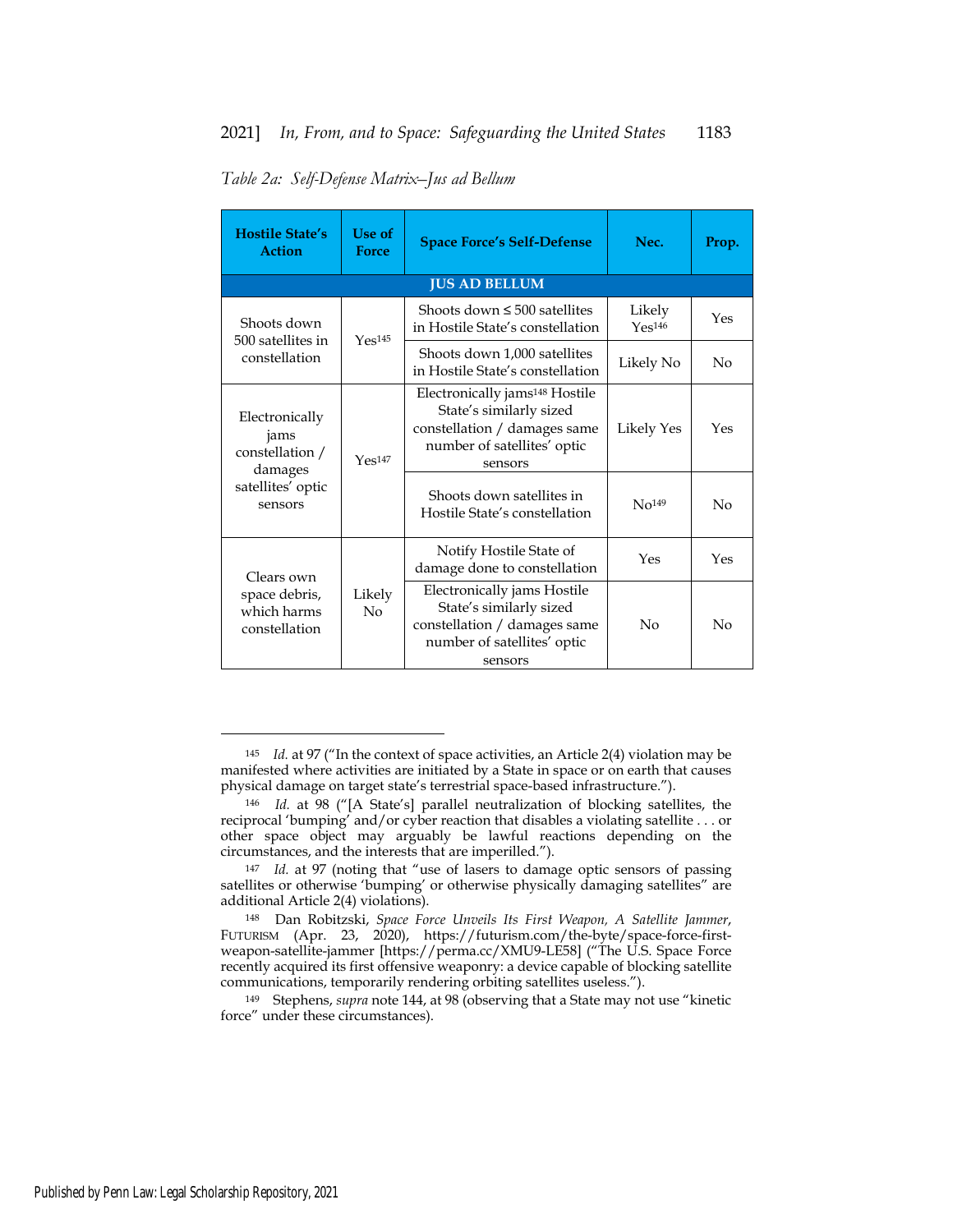|  | Table 2b: Self-Defense Matrix-Jus in Bello |  |
|--|--------------------------------------------|--|
|  |                                            |  |

| <b>Hostile State's</b><br><b>Action</b>           | Use of<br><b>Force</b> | <b>Space Force's Self-Defense</b>                                                                                                                                                            | Nec.          | Prop. |
|---------------------------------------------------|------------------------|----------------------------------------------------------------------------------------------------------------------------------------------------------------------------------------------|---------------|-------|
|                                                   |                        | <b>JUS IN BELLO<sup>150</sup></b>                                                                                                                                                            |               |       |
| Shoots down                                       | Yes                    | Shoots down Hostile State's<br>unmanned spacecraft                                                                                                                                           | Likely Yes    | Yes   |
| unmanned<br>spacecraft                            |                        | Shoots down Hostile State's<br>manned spacecraft                                                                                                                                             | No            | No    |
| Shoots down                                       |                        | Shoots down Hostile State's<br>manned spacecraft $\leq 100$<br>astrohoplites                                                                                                                 | Īt<br>Depends | Yes   |
| manned<br>spacecraft with<br>100<br>astrohoplites | Yes                    | Shoots down Hostile State's<br>manned spacecraft carrying<br>prisoners of war, civilians, or<br>wounded / attacks a hospital,<br>school, or civilian home in<br>Hostile State <sup>151</sup> | No            | No    |

#### *c. Rules of Engagement*

Rules of Engagement (ROE) are not law—international or domestic<sup>152</sup>-but share an important role in warfare because they "are the primary means of regulating the use of force in armed conflict . . . They are akin to a tether, with which senior commanders control the use of force by individual combatants."153 To guide their soldiers, nearly all States' armed forces have a version of the ROE.154 If ROE were a wooden three-legged stool, then the three legs would be "national policy, operational requirements and law." 155 The

<sup>150</sup> Stephens, *supra* note 144, at 98 ("At present, there is no specific Treaty that regulates armed conflict in space.").

<sup>151</sup> This anticipates application of law of war principles, which would provide protections over these individuals and locations.

<sup>152</sup> SOLIS, *supra* note 86, at 490 ("[Rules of Engagement] are military directives, heavy with acronyms.").

<sup>153</sup> SOLIS, *supra* note 86, at 495. To help the individual commander employ their armed forces, the ROE are constructed with "the help of military lawyers and implemented by those who execute the military mission." SOLIS, *supra* note 86, at 495.

<sup>154</sup> SOLIS, *supra* note 86, at 490.

<sup>155</sup> SOLIS, *supra* note 86, at 495 (internal quotation marks omitted).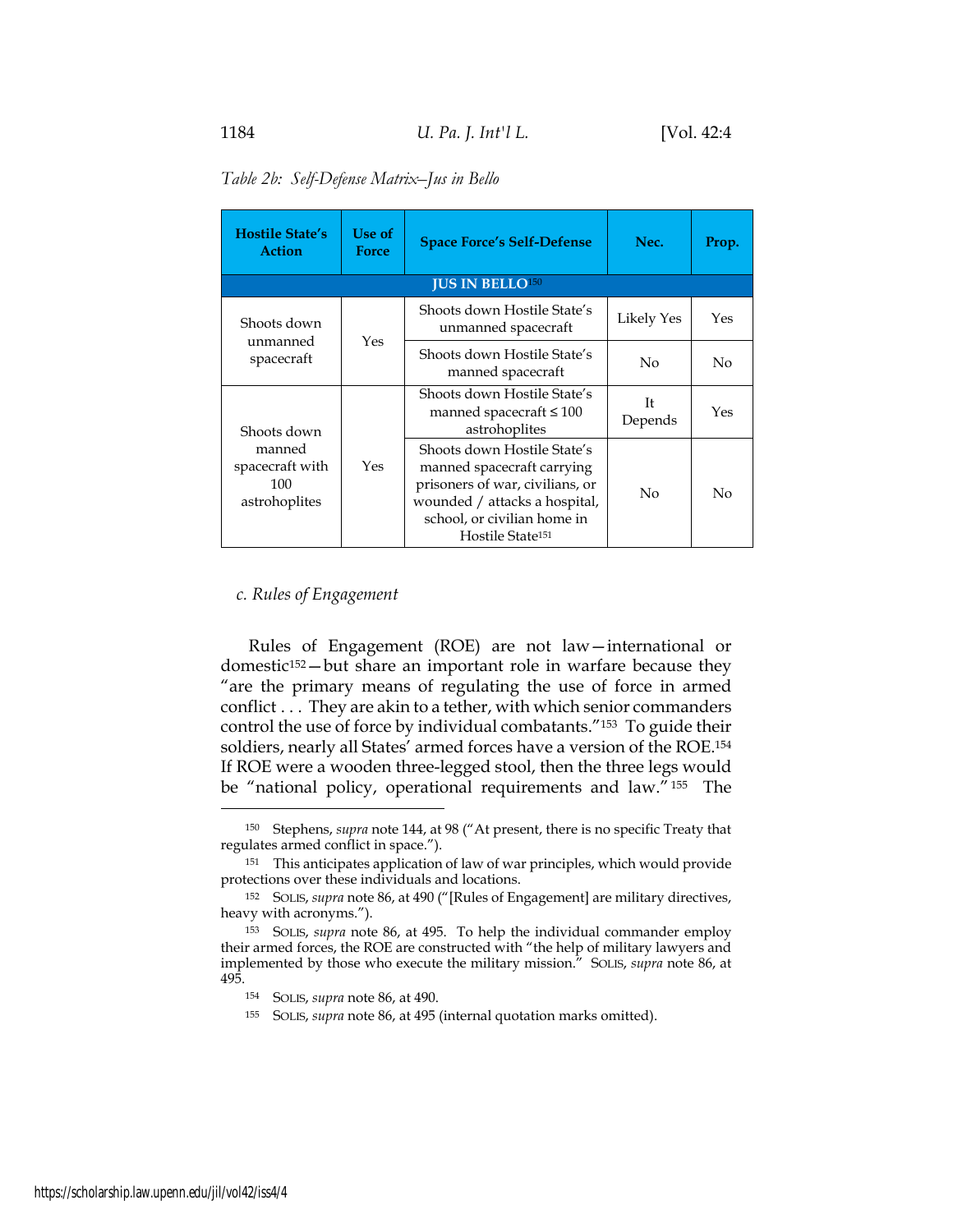stool's seat on top would be the foundational law of war and other customary international law, "along with considerations of political objectives and the military mission." 156 ROE may limit a commander's action for certain issues (*e.g.*, grant/denial for a certain weapon's use), but "ROE *never* limit the right and obligation of combatants to exercise self-defense."157 More similar to a code of conduct, ROE do not provide instructions on executing military missions because "ROE are not tactical in nature[.]"158

The Space Force must establish a substantial ROE for astrohoplites because they are essential in meeting the standards the United States must follow under the law of war "on the modern battlefield"159—and ROE "are frequently cited when . . . violations are alleged."160 The Space Force should continue the tradition of any astrohoplite's misconduct under ROE to be "prosecuted as violations of a lawful general order, a common Uniform Code of Military Justice offense."161 In a Congressional hearing, General Creighton Abrams, Jr.162 declared, "The rules [of engagement] have been forever . . . a source of frustration to many commanders. And they have had to live with them. And they have had to do their job with them."163

In 1994, the military "redesignated" ROE as the Standing Rules of Engagement ("SROE"), which underwent a January 2000 revision "to give individual self-defense increased emphasis."164 Following

<sup>159</sup> SOLIS, *supra* note 86, at 491.

<sup>161</sup> SOLIS, *supra* note 86, at 490 (citation omitted).

<sup>162</sup> General Abrams was a four-star general who was "head of Military Assistance Command, Vietnam, or MACV, which oversaw all American combat forces inside South Vietnam." Brig. Gen. John D. Howard (ret.), *This general challenged the president and saved American lives*, MILITARYTIMES (Nov. 2, 2017), https://www.militarytimes.com/military-honor/salute-

veterans/2017/11/02/this-general-challenged-the-president-and-saved-

american-lives/ [https://perma.cc/A39C-WMGH].

<sup>163</sup> SOLIS, *supra* note 86, at 493 (quoting LEWIS SORLEY, THUNDERBOLT: GENERAL CREIGHTON ABRAMS AND THE ARMY OF HIS TIMES 341 (1998)).

<sup>164</sup> SOLIS, *supra* note 86, at 494. *See also* SOLIS, *supra* note 86, at 502 ("All ROE contain a clear statement of the right to self-defense. Occasionally, ROE also describe escalation-of-force measures. Most contain other common elements addressing enemy hostile acts, enemy hostile intent, dealing with enemy forces declared hostile, and a positive identification requirement.").

<sup>156</sup> SOLIS, *supra* note 86, at 495.

<sup>157</sup> SOLIS, *supra* note 86, at 495 (emphasis in original) ("[The ROE] may [not] authorize a violation of  $LOAC/IIHL \ldots$ .").

<sup>158</sup> SOLIS, *supra* note 86, at 495.

<sup>160</sup> SOLIS, *supra* note 86, at 490.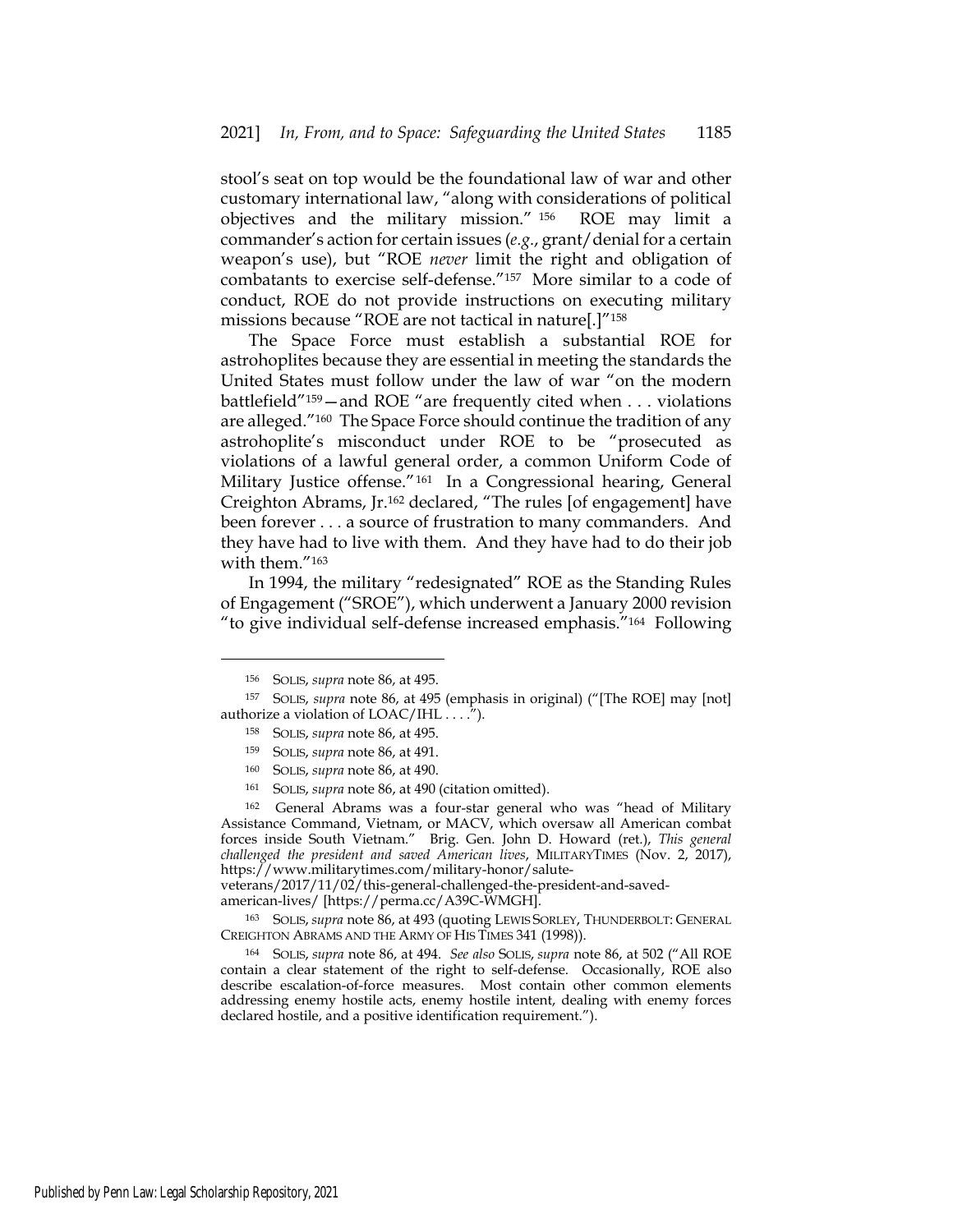current standards, the astrohoplite may use "self-defense, as long as the opposing force remains a threat, it may be pursued and engaged."165 Under an objective standard for self-defense, "a soldier is not necessarily required to employ each option before escalating to the next higher force level, and when circumstances dictate, the soldier may go immediately to deadly force."<sup>166</sup>

In June 2005, SROE added Standing Rules for the Use of Force ("SRUF"),167 which "apply in domestic civil support missions and land defense missions within U.S. territory."168 The legal source behind SROE are "generally shaped by international legal obligations, such as the United Nations Charter, international treaties, and customary international law[,]" whereas the SRUF "are generally shared by domestic or host-nation legal obligations."169 In a future update of the SROE and SRUF, the Space Force's astrohoplites should be considered<sup>170</sup> because the majority of space will stay shared international territory; however, within the confines of the Space Forces' bases and ships are potentially United States space (or waters).171

- <sup>166</sup> SOLIS, *supra* note 86, at 505 ("ROE are interpreted in a reasonable way.").
- <sup>167</sup> SOLIS, *supra* note 86, at 494.
- <sup>168</sup> SOLIS, *supra* note 86, at 494.
- <sup>169</sup> SOLIS, *supra* note 86, at 494 (internal quotation marks omitted).

<sup>170</sup> *See, e.g.*, U.S. DEP'T OF DEF., *supra* note 56, ¶ 14.10.2.2 ("[L]aw of war treaties[,] the customary law of war[, the SROE, and the SRUF] are understood to regulate the conduct of hostilities, regardless of where they are conducted, which would include the conduct of hostilities in outer space.").

<sup>171</sup> U.S. DEP'T OF DEF., *supra* note 56, ¶ 14.10.1. ("Outer space may be viewed as analogous to the high seas in certain respects. For example, no State may claim sovereignty over outer space.") (internal citations omitted); U.S. DEP'T OF DEF., *supra* note 56, ¶ 14.10.1, n.145. Arthur J. Goldberg, U.S. Ambassador to the United Nations, Treaty on Outer Space: Hearings Before the Committee on Foreign Relations, U.S. Senate, 90th Congress, First Session, 63 (Mar. 13, 1967) ("[O]nce we leave airspace, and get to outer space, however you define the limits, this is an attempt to create in outer space the closest analogy and that is the high seas."); Outer Space Treaty art. VIII:

A State Party to the Treaty on whose registry an object launched into outer space is carried shall retain jurisdiction and control over such object, and over any personnel thereof, while in outer space or on a celestial body. Ownership of objects launched into outer space, including objects landed or constructed on a celestial body, and of their component parts, is not affected by their presence in outer space or on a celestial body or by their return to the Earth. Such objects or component parts found beyond the

<sup>165</sup> SOLIS, *supra* note 86, at 502 ("Unless the ROE specify otherwise, there is no requirement that a self-defense engagement be terminated when the opposing force attempts to break off contact.").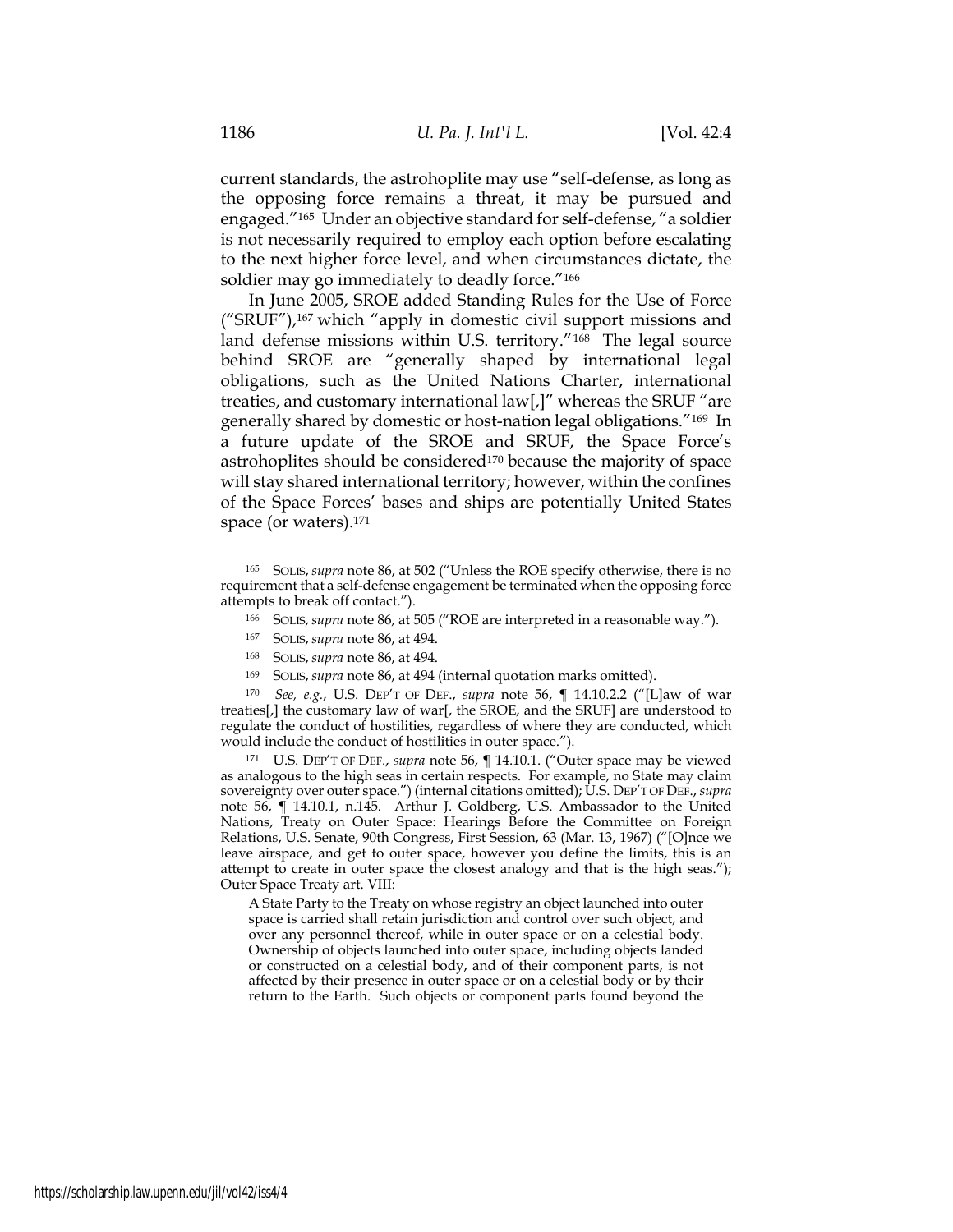# IV. FINDING OPEN SPACE UNDER THE LAW OF THE SEA

With a Space Force, the vastest ocean yet is next. From the moment a United States Navy was created, "military use of the oceans has been associated with the seas . . . ."172 The high seas are often used as "the most common analogy for space" when looking at implications on commerce and military expansion because "[i]f similar to the high seas, space would allow any nation to deploy both military and civilian craft free from interference."173 Unlike outer space, the law over how the military uses waterways is quite developed during times of war and peace.174 For war time, "Hague law, the 1949 Geneva Conventions, and the Protocols have application, in addition to the distinctive international law that applies to the sea during these times, including the laws of naval warfare."175 For peacetime, the third United Nations Convention on the Law of the Sea ("UNCLOS III") sheds some light.176 The law of the sea is a proven testing ground for "international law's ability to facilitate coexistence and interaction between states, and also between their national systems of law."177

limits of the State Party to the Treaty on whose registry they are carried shall be returned to that State Party, which shall, upon request, furnish identifying data prior to their return.

<sup>172</sup> DONALD R. ROTHWELL & TIM STEPHENS, THE INTERNATIONAL LAW OF THE SEA 259 (2010) ("[E]arly uses of the oceans were for the purpose of asserting naval power with the objective of controlling the oceans.").

<sup>173</sup> RABKIN & YOO, *supra* note 17, at 216.

<sup>174</sup> ROTHWELL & STEPHENS, *supra* note 172, at 258 ("[T]he linkages and tensions between the law [of the sea] and naval operations became more prominent as the law consolidated and was codified throughout the twentieth century."). The OST and the other space treaties only considered "peaceful purposes." *See, e.g.*, Outer Space Treaty, *supra* note 34, at art. IV ("The moon and other celestial bodies shall be used by all States Parties to the Treaty exclusively for peaceful purposes.").

<sup>175</sup> ROTHWELL &STEPHENS, *supra* note 172, at 258 (emphasis added and internal citations omitted). These wartime laws are out of scope for this Comment because the current state of space is more closely related to the peacetime Law of the Sea. "Two dimensions of general international law have particular relevance to military operations at sea: the law of naval warfare, and UN-sanctioned naval operations." Id. at 260. Unfortunately, there are no corollaries on point for space law.

<sup>176</sup> ROTHWELL & STEPHENS, *supra* note 172, at 258 (noting that UNCLOS III was "designed to bring security to the oceans, and with it an enhancement of the peaceful uses of the oceans through maritime confidence building"); United Nations Convention on the Law of the Sea, Dec. 10, 1982, 1833 U.N.T.S. 397 [hereinafter UNCLOS III].

<sup>177</sup> GARDINER, *supra* note 36, at 389.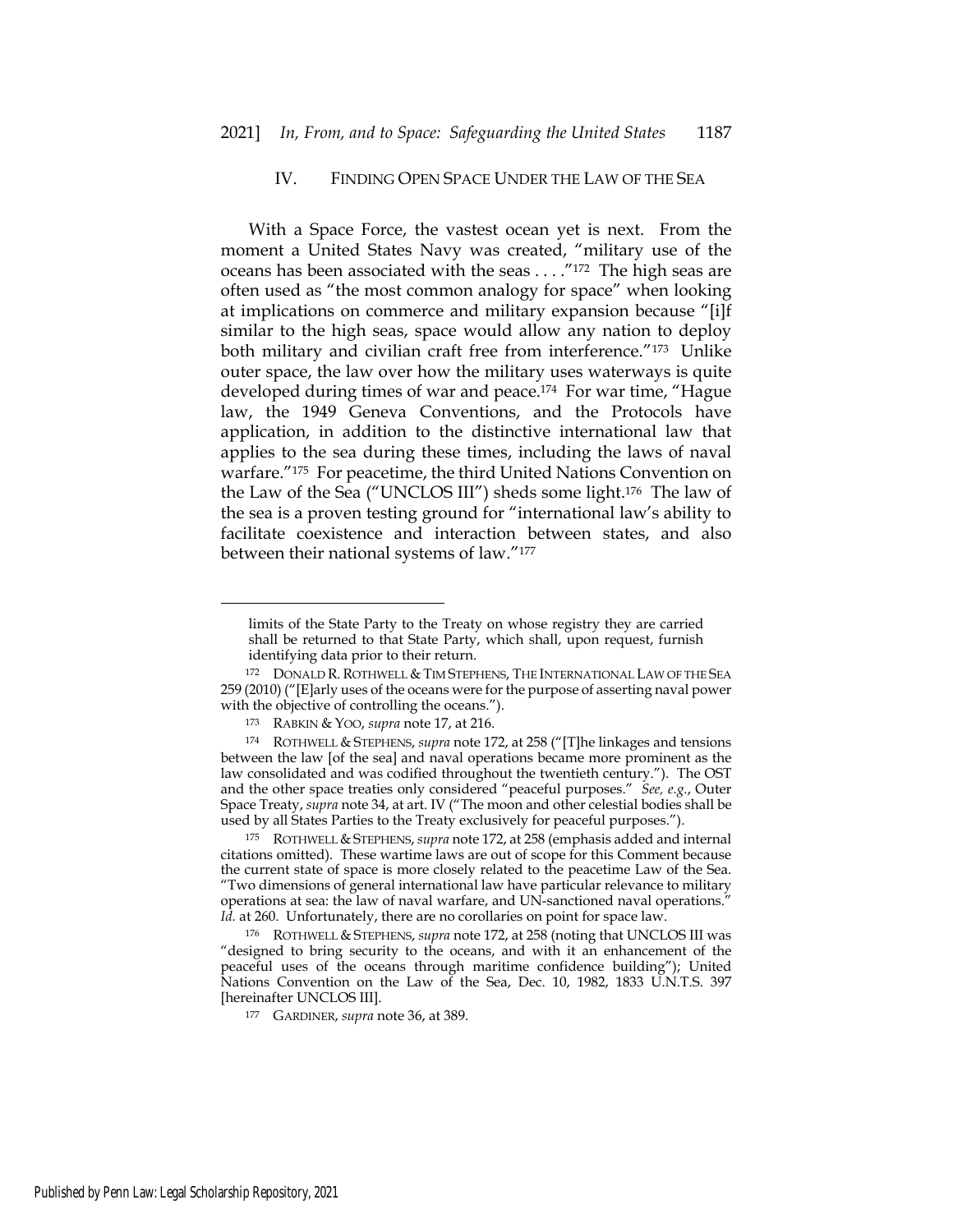#### *a. Law of the Sea*

As an initial matter, the law of the sea—comprised of treaties (*e.g.*, UNCLOS III) and customary international law—"developed principally with peacetime situations in mind. Nothing in the law of the sea impairs a State's inherent right of individual or collective self-defense, or rights during armed conflict."<sup>178</sup> More specifically, the Preamble of UNCLOS III recognizes an aspiration to establish "a legal order for the seas and oceans which . . . will promote the peaceful use of the seas and oceans . . . ."179 Additionally, Article 301 provides that "States Parties *shall refrain from any threat or use of force against the territorial integrity or political independence of any State*, or in any other manner inconsistent with the principles of international law embodied in the Charter of the United Nations."180

Renowned as the "constitution" for oceans, UNCLOS III specifies in detail "practically every aspect of the use and resources of the seas and the oceans."181 As of March 8, 2020, there are 157 signatories and 168 parties to the United Nations Convention on the Law of the Sea; however, the United States remains a nonparty.182 Although President Ronald Reagan, on behalf of "the United States famously declined to ratify the 1982 U.N. Convention on the Law of the Sea, [he] recognized much of it as governing U.S. practice and eventually as customary international law."183

<sup>178</sup> U.S. DEP'T OF DEF., *supra* note 56, ¶ 13.1.1.

<sup>179</sup> UNCLOS III, *supra* note 176, pmbl.

<sup>180</sup> UNCLOS III, *supra* note 176, at art. 301 (emphasis added). This reads like Article 2(4) of the U.N. Charter.

<sup>181</sup> JAMES HARRISON, MAKING THE LAW OF THE SEA 48 (2011) (internal quotation marks omitted).

<sup>182</sup> *See Chapter XXI Law of the Sea, United Nations Convention on the Law of the Sea*, UNITED NATIONS TREATY COLLECTION: STATUS OF TREATIES, https://treaties.un.org/Pages/ViewDetailsIII.aspx?src=TREATY&mtdsg\_no=XXI -6&chapter=21&Temp=mtdsg3&clang=\_en [https://perma.cc/M8B7-69YD] (last visited Apr. 13, 2021); Nat'l Oceanic & Atmospheric Admin., *What is the law of the sea?*, NAT'L OCEAN SERV., https://oceanservice.noaa.gov/facts/lawofsea.html [https://perma.cc/4E99-XTJU] (last updated Feb. 26, 2021) ("While the United States ratified the 1958 Convention, as of late 2013, it had not become a party to the 1982 Convention. The United States recognizes that the 1982 Convention reflects customary international law and complies with its provisions.").

<sup>183</sup> KOH, *supra* note 90, at 18; *see also* U.S. DEP'T OF DEF., *supra* note 56, ¶ 13.1.2 (observing that the United States did not sign UNCLOS III in 1982 because of the deep seabed mining provisions, "[h]owever, in 1983, the United States announced that it was prepared to accept and act in accordance with the balance of interests . . . relating to traditional uses of the oceans").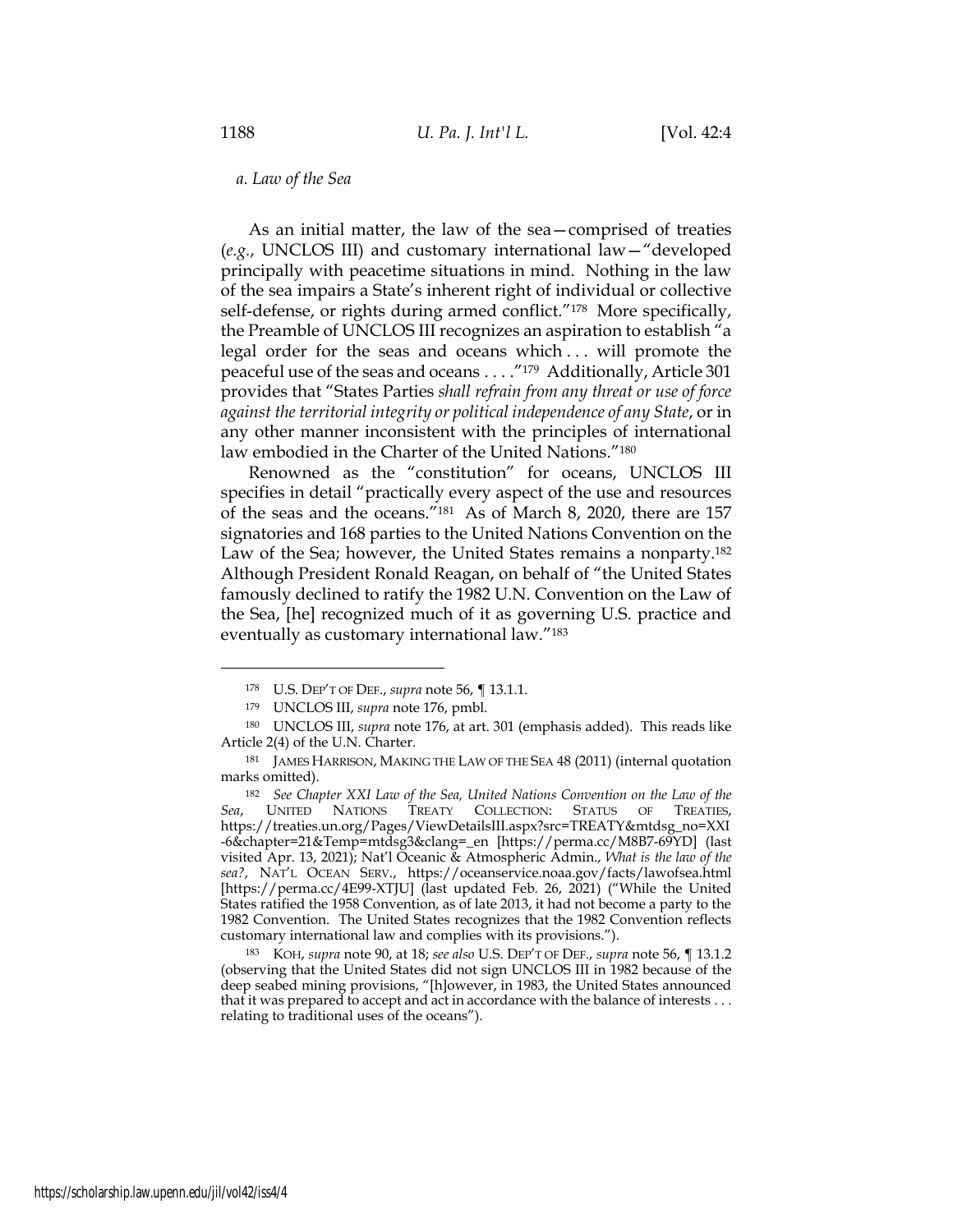Notably, general international law tends to supersede the law of the sea on the question of use of force and its related limitations.184 Because "the modern law of the sea" was drafted without prioritizing wartime military operations, its effect is on "military operations at sea during peacetime, particularly the movement of naval vessels through the territorial sea, international straits, and archipelagic waters of foreign states." 185 Any State's military operations or act of self-defense that are "consistent with international law," is unaffected by "the use of the high seas for peaceful purposes . . . ." 186 However, these obligations to other States may become malleable during wartime, based on the military's needs and consideration of the law of war.187

#### *i. Sovereignty Over Waters*

In 1983, the United States agreed to abide by the same "traditional uses of the oceans" as those under UNCLOS III for "navigation and overflight rights and freedoms . . . ."188 Waters are subjected to either a State's sovereignty (national waters) or not (international waters). 189 National waters may include "internal waters, territorial seas, and archipelagic waters."<sup>190</sup> On the other hand, international waters "include contiguous zones, exclusive economic zones (EEZs), and the high seas."191 A State's freedom in the high seas provides for warships to exercise "task force maneuvering, flight operations, military exercises, surveillance, intelligence gathering activities, and ordnance testing and firing."192

<sup>184</sup> *See* ROTHWELL & STEPHENS, *supra* note 172, at 260 (noting that Article 301 of the UNCLOS defers to Article 2(4) of the U.N. Charter, prohibiting any use of force contrary to the Charter).

<sup>185</sup> *See* ROTHWELL & STEPHENS, *supra* note 172, at 260. *See also id.* at 266 (stating that the law of the sea acknowledges that the "high seas are reserved for peaceful purposes").

<sup>186</sup> U.S. DEP'T OF DEF., *supra* note 56, ¶ 13.1.1 (identifying the similar interpretation of "peaceful purposes" in "use of outer space").

<sup>187</sup> U.S. DEP'T OF DEF., *supra* note 56, ¶ 13.1.1.

<sup>188</sup> U.S. DEP'T OF DEF., *supra* note 56, ¶ 13.1.2.

<sup>189</sup> U.S. DEP'T OF DEF., *supra* note 56, ¶ 13.2.

<sup>190</sup> U.S. DEP'T OF DEF., *supra* note 56, ¶ 13.2.

<sup>191</sup> U.S. DEP'T OF DEF., *supra* note 56, ¶ 13.2.3.

<sup>192</sup> U.S. DEP'T OF DEF., *supra* note 56, ¶ 13.2.3.1 (observing that exercising these rights must be balanced with "the interests of other States").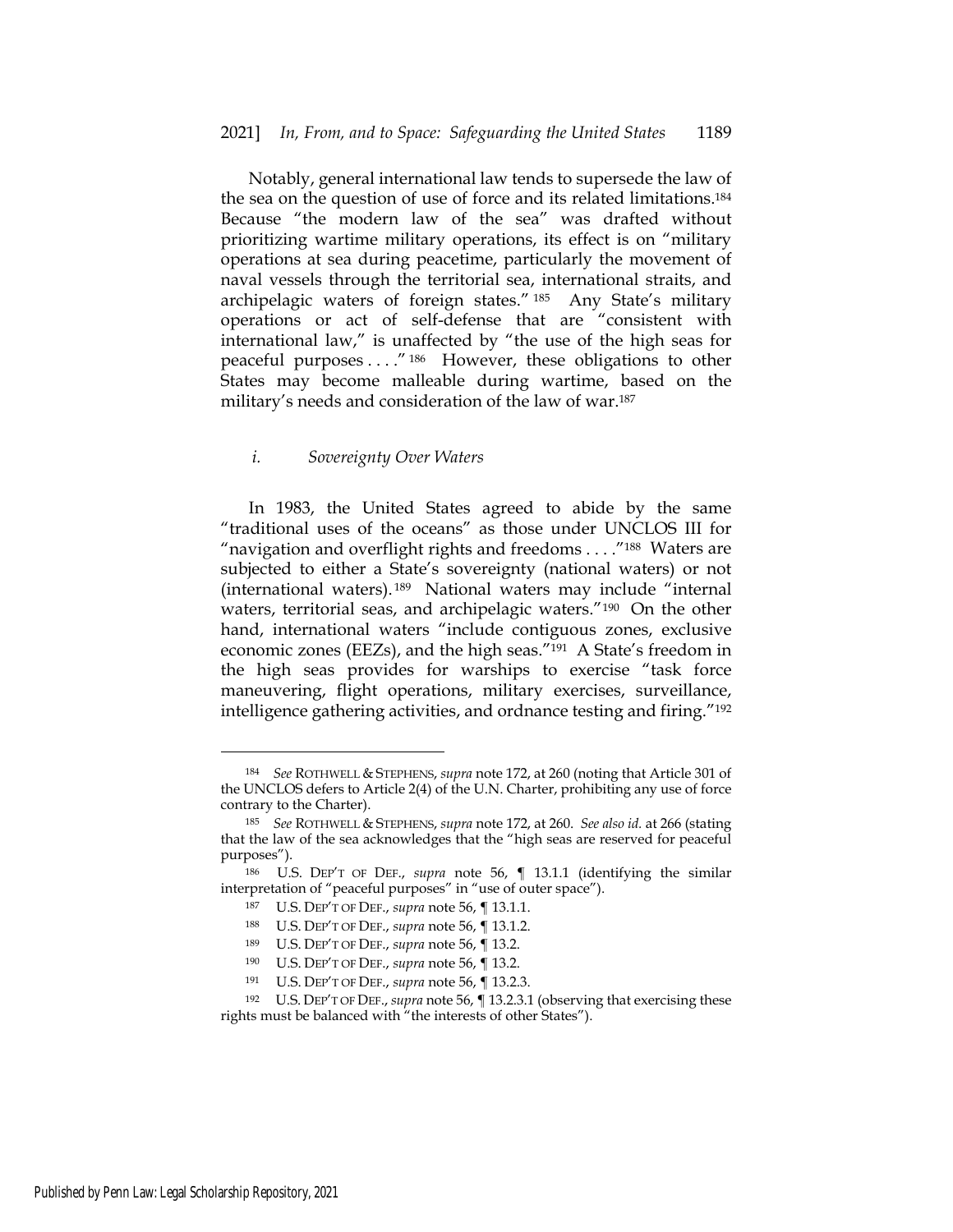As the high seas make up the majority of the earth's waters and are not "subject to the sovereignty of any one state," a State may take claim to "only a narrow margin around" its sovereign coastline.193 The United States claims a territorial sea<sup>194</sup> of twelve nautical miles, and "a contiguous zone extending [twenty-four] nautical miles" that follows international law and does not intersect another State's territorial seas,195 up to twelve nautical miles.196 Also, archipelagic States (*e.g.*, Indonesia, Japan, and the Philippines) claim sovereignty over "waters enclosed by archipelagic baselines drawn in accordance with" UNCLOS III.197

#### *ii. Innocent Passage*

Innocent passage is a right that allows foreign vessels to navigate in and through another State's territorial sea and archipelagic waters without fear of harassment.<sup>198</sup> In times of peace, all ships possess this right, but innocent passage does not apply to a belligerent State's ship in times of armed conflict.199 Additionally, belligerent States may establish a maritime zone during an armed conflict that limits neutral vessels' ability to navigate their territorial seas and archipelagic waters. Meanwhile, "neutral States may regulate, and even prohibit, belligerent warships and prizes from entering their territorial seas and archipelagic waters."200

Article 19 of UNCLOS III defines what is and is not innocent passage accordingly:

1. Passage is innocent so long as it is not prejudicial to the peace, good order or security of the coastal State. Such

<sup>193</sup> GARDINER, *supra* note 36, at 389.

<sup>194</sup> Territorial seas are adjacent to a State's coastline. U.S. DEP'T OF DEF., *supra* note 56, ¶ 13.2.2.

<sup>195</sup> U.S. DEP'T OF DEF., *supra* note 56, ¶ 13.1.2.

<sup>196</sup> U.S. DEP'T OF DEF., *supra* note 56, ¶ 13.2.2.2.

<sup>197</sup> U.S. DEP'T OF DEF., *supra* note 56, ¶ 13.2.2.3. Archipelagic States are composed in whole or in part by at least one archipelago, which is a cluster of "islands, including parts of islands, interconnecting water, and other natural features that are so closely interrelated that they form an intrinsic geographic, economic, and political entity or that historically have been regarded as such." *Id.*

<sup>198</sup> *See* ROTHWELL & STEPHENS, *supra* note 172, at 76; U.S. DEP'T OF DEF., *supra* note 56, ¶ 13.2.2.4.

<sup>199</sup> U.S. DEP'T OF DEF., *supra* note 56, ¶ 13.2.2.4.

<sup>200</sup> U.S. DEP'T OF DEF., *supra* note 56, ¶ 13.2.2.4.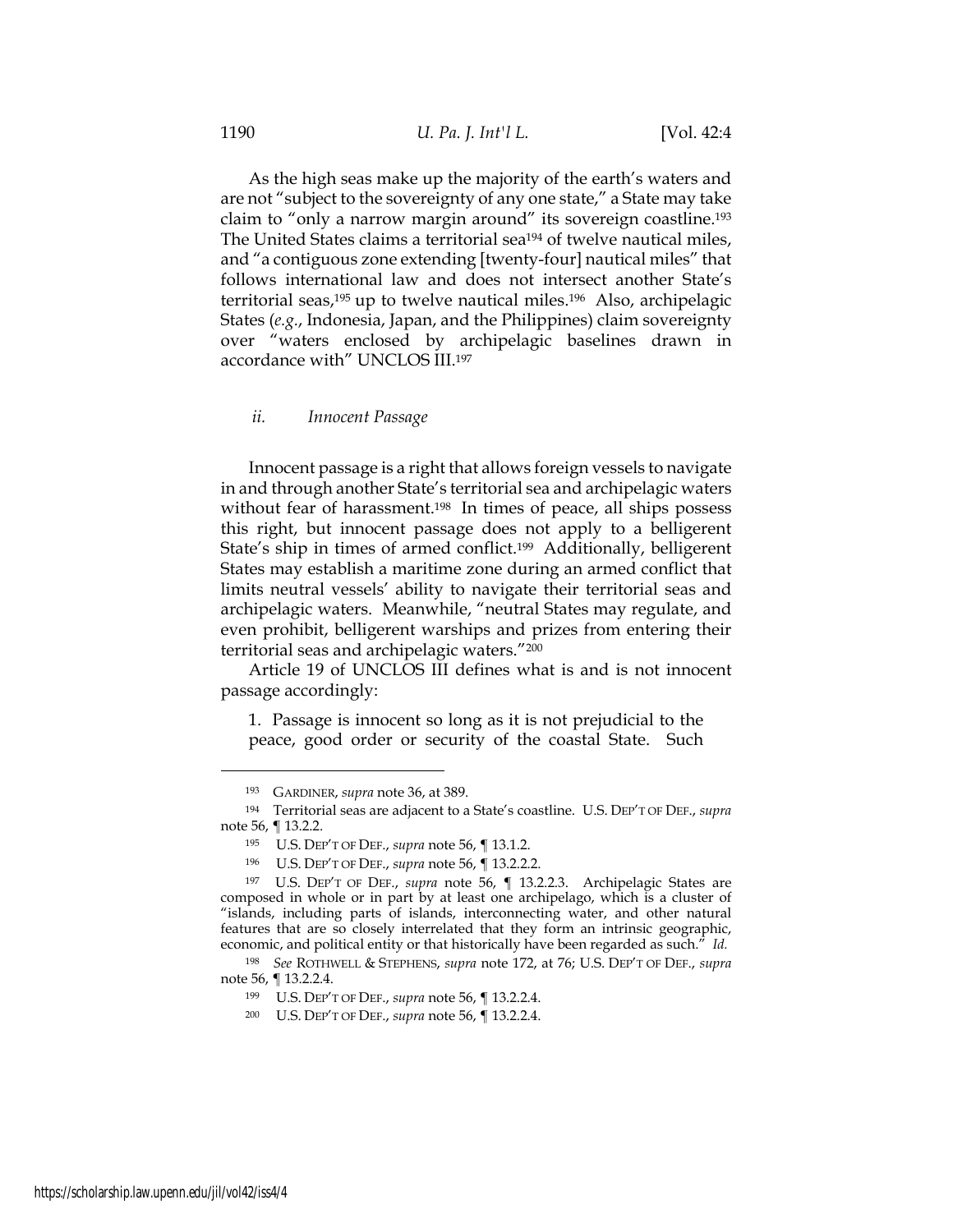passage shall take place in conformity with this Convention and with other rules of international law.

2. Passage of a foreign ship shall be considered to be prejudicial to the peace, good order or security of the coastal State if in the territorial sea it engages in any of the following activities:

(a) any threat or use of force against the sovereignty, territorial integrity or political independence of the coastal State, or in any other manner in violation of the principles of international law embodied in the Charter of the United Nations;

(b) any exercise or practice with weapons of any kind;

(c) any act aimed at collecting information to the prejudice of the defen[s]e or security of the coastal State;

(d) any act of propaganda aimed at affecting the defen[s]e or security of the coastal State;

(e) the launching, landing or taking on board of any aircraft;

(f) the launching, landing or taking on board of any military device;

(g) the loading or unloading of any commodity, currency or person contrary to the customs, fiscal, immigration or sanitary laws and regulations of the coastal State;

(h) any act of wil[l]ful and serious pollution contrary to this Convention;

(i) any fishing activities;

(j) the carrying out of research or survey activities;

(k) any act aimed at interfering with any systems of communication or any other facilities or installations of the coastal State;

(l) any other activity not having a direct bearing on passage.201

<sup>201</sup> UNCLOS III, *supra* note 176, at art. 19.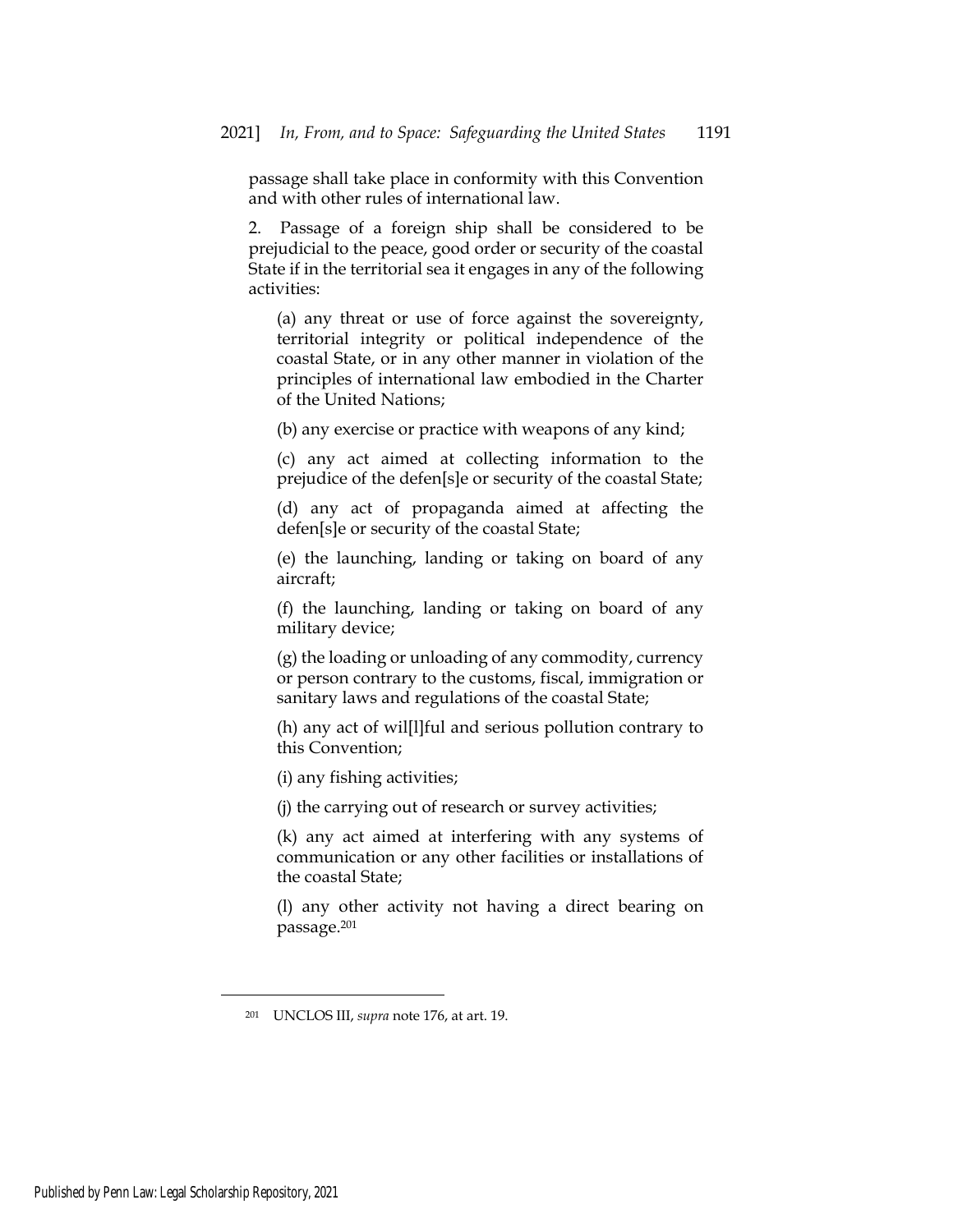In sum, the express prohibitions under Article 19(2) include a mixture of military and economic activities.202

## *b. Applying the Law of the Sea to Outer Space: Two Ships in the Night*

Currently, space law does not provide a corollary to the concept of innocent passage, 203 as no State in outer space may claim sovereignty,<sup>204</sup> which is an inherent feature of territorial seas and archipelagic waters. Within paragraph 14.10.1 of the *DoD Law of War Manual*, the military classifies outer space as being both legally distinct from airspace and "analogous to the high seas in certain respects."205 Similarities to the high seas include the proposition that "space systems of all nations have rights of passage through space without interference."206

But it does not take much imagination to see why States should desire the same right of innocent passage there because "they could engage in military patrols and use space resources for their own benefit. Popular culture exemplified this way of thinking. Star Trek named its ship the USS *Enterprise*, made its commander a Captain, and placed it under the command of a Starfleet."207 Already, States perform data collection on each other in space, "providing an information conduit for enhanced military operations. Space also provides an environment for widespread commercial activity, from television transmissions to GPS location services."208 After all, it only may take a single misunderstanding to spark an international crisis among the stars.

<sup>202</sup> *See* UNCLOS III, *supra* note 176, at art. 19(2)*.*

<sup>203</sup> *See* Paul Stephen Dempsey, *The Definition and Delimitation of Outer Space*, INT'L ASS'N FOR THE ADVANCEMENT OF SPACE SAFETY 13 (Mar. 30, 2017), https://www.unoosa.org/documents/pdf/copuos/lsc/2017/tech-05.pdf [https://perma.cc/GQ3D-BUM8] (proposing that either an amendment to a current treaty or new treaty altogether could establish innocent passage for all "like the High Seas, open to peaceful use").

<sup>204</sup> *See* Outer Space Treaty, *supra* note 34, at art. II.

<sup>205</sup> U.S. DEP'T OF DEF., *supra* note 56, ¶ 14.10.1.

<sup>206</sup> U.S. DEP'T OF DEF., *supra* note 56, ¶ 14.10.1 (citing Outer Space Treaty, at art. I).

<sup>207</sup> RABKIN & YOO, *supra* note 17, at 216.

<sup>208</sup> RABKIN & YOO, *supra* note 17, at 216.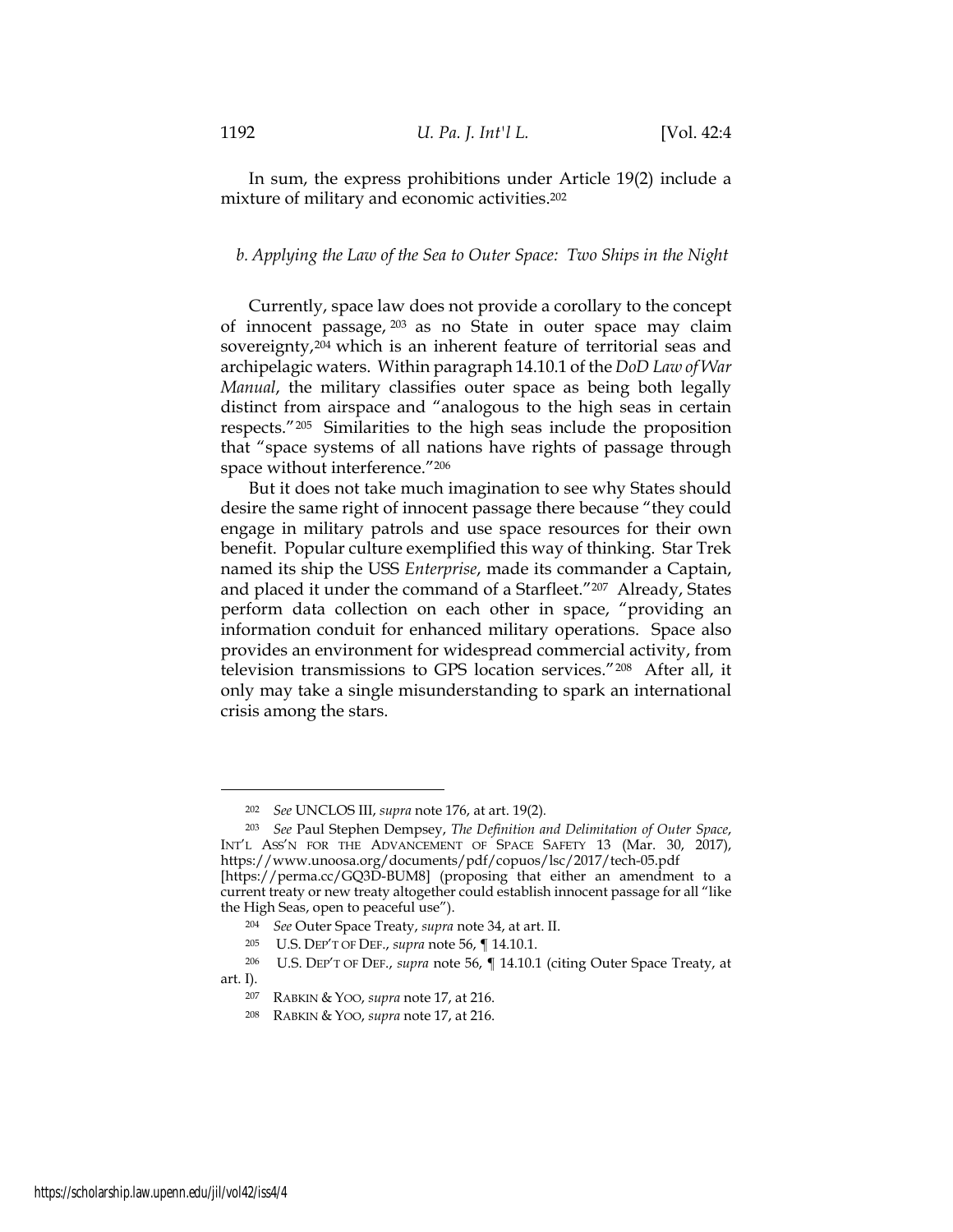For example, two spaceships—the USS *Enterprise* 209 and the Millennium Falcon<sup>210</sup> – passing in the night at warp speed<sup>211</sup> will need to avoid any potential collisions. Do they follow the same protocols as if at sea212 and pass by each other safely, or because of an absence of rules simply hope and pray that they do not crash? Under Rule 14 of the Convention on the International Regulations for Preventing Collisions at Sea ("COLREGs"), these two spaceships "meeting on reciprocal or nearly reciprocal courses" may avoid a head-on collision by altering their "course to starboard so that each shall pass on the port side of the other."213

Moreover, within the confines of both the USS *Enterprise* and Millennium Falcon are likely sovereign territories. When at sea, "[s]hips have for centuries had a formal link with a state, signified by flying that state's flag. Thus even vessels in private ownership are 'instrumentalities' that have the flag state's nationality."214 Here, the USS *Enterprise* would be sovereign territory of the United States as it wears that flag, and the Millennium Falcon is privately owned, so it would be an instrumentality for the appropriate jurisdiction.215 If spaceships are given a flag State's nationality, then one would be able to discern "which law can apply on board and which [S]tate can

<sup>210</sup> *Millennium Falcon*, STAR WARS, https://www.starwars.com/databank/millennium-falcon [https://perma.cc/JG82-YAJR] (last visited Apr. 13, 2021) ("An extensively modified Corellian light freighter, the Millennium Falcon is a legend in smuggler circles and is coveted by many for being the fastest hunk of junk in the galaxy.").

<sup>211</sup> This hypothetical requires some suspension in belief that: (1) spaceships can travel at warp speed; (2) accident-avoidance technology exists for spaceships traveling at warp speed; (3) Starfleet descends from the United States Space Force; and (4) the USS *Enterprise* and the Millennium Falcon could be in the same universe and timeline.

<sup>209</sup> *Enterprise*, STAR TREK, https://www.startrek.com/database\_article/enterprise [https://perma.cc/2RBS-TQAP] (last visited Apr. 13, 2021) ("The ship arguably gained its status as the most famous space-exploration vessel in history due to its historic five-year mission from 2264-2269.").

<sup>212</sup> United Nations Convention on the International Regulations for Preventing Collisions at Sea, *adopted* Oct. 20, 1972, 1050 U.N.T.S. 18 [hereinafter COLREGs],

https://treaties.un.org/doc/Publication/UNTS/Volume%201050/volume-1050- I-15824-English.pdf [https://perma.cc/HK4Q-WP68].

<sup>213</sup> *Id*. at Rule 14(a).

<sup>214</sup> GARDINER, *supra* note 36, at 389.

<sup>215</sup> *Millennium Falcon*, *supra* note 210 (noting that there have been a "succession of owners," so research will be required to determine the sovereign jurisdiction).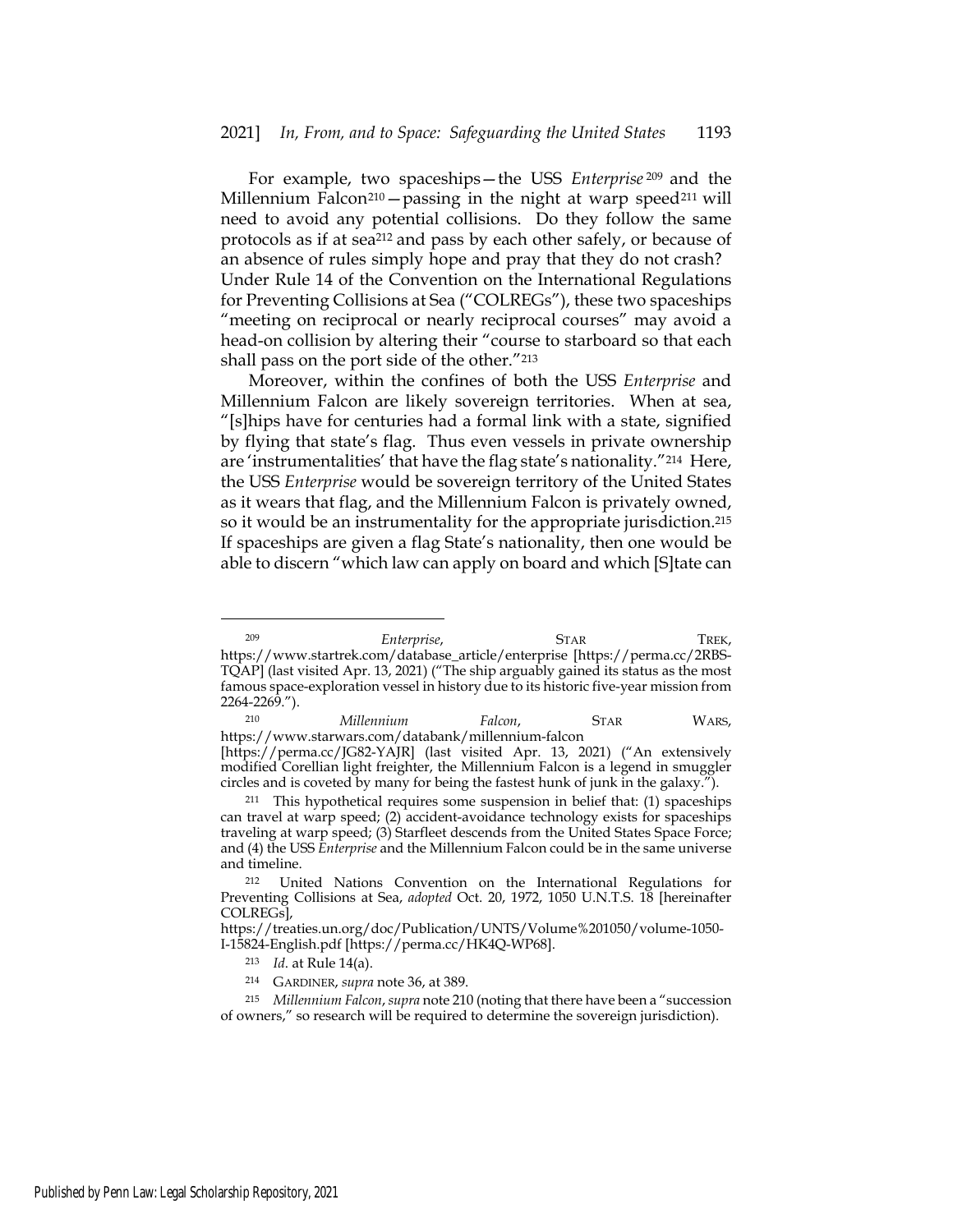assert a right of protection, that is, to assert rights under international law in respect of the instrumentality."216

Additionally, a State's fleet of spaceships may be akin to an archipelago, deserving of a territorial sea of outer space. Would the Millennium Falcon receive innocent passage if traveling between the USS *Enterprise* and other Starfleet spaceships—the archipelago when planning to violate Article  $19(2)(g)$  of UNCLOS III by "loading or unloading of any commodity, currency or person contrary to the customs, fiscal, immigration or sanitary laws and regulations"217 of the United States? Under these facts, the Millennium Falcon will not receive innocent passage under UNCLOS III because "while vessels on the high seas are, in principle, subject to exclusive jurisdiction of their flag states, enforcement action is possible on the high seas in exceptional circumstances, for example when a ship is engaged in piracy . . . ."218 Moreover, international law provides no safe harbor for pirates (even space pirates) because they are the "common enemies of all mankind."219

Finally, if the Millennium Falcon did not fly under a state flag as a pirate spaceship, then "on the high seas and in foreign ports, particular circumstances, such as a collision, illegal use of the vessel or exploitation of the sea's resources, may lead to a [S]tate other than the flag [S]tate having an interest in the application of law on or to a ship."220 On the other hand, the USS *Enterprise* and other Starfleet spaceships, if considered "warships" at sea, would hold "complete immunity on the high seas" of space because they would "not generally [be] engaged in police functions."221 Warships' "activities are part of a sovereign [S]tate's armed capabilities. Their use of the seas, for example for naval exercises, is subject to general international law of responsibility. This includes the duty of [S]tates to warn of any hazard . . . ."222 The USS *Enterprise* and other Starfleet spaceships may stop the Millennium Falcon because "pirates should

- <sup>217</sup> UNCLOS III, *supra* note 176, at art. 19.
- <sup>218</sup> HENDERSON, *supra* note 97, at 71.

- <sup>221</sup> GARDINER, *supra* note 36, at 416.
- <sup>222</sup> GARDINER, *supra* note 36, at 416.

<sup>216</sup> GARDINER, *supra* note 36, at 389.

<sup>219</sup> RUWANTISSA I.R. ABEYRATNE, FRONTIERS OF AEROSPACE LAW 108 (2002). The definition of a pirate is quite the opposite of an astronaut.

<sup>220</sup> GARDINER, *supra* note 36, at 389. Also, "[i]f the ship enters the territorial waters of another state, or those internal to that state, legislative jurisdiction concurrent with that of the flag may arise; and, because of the 'territorial' position of the ship, the coastal or post state has exclusive enforcement jurisdiction." GARDINER, *supra* note 36, at 389.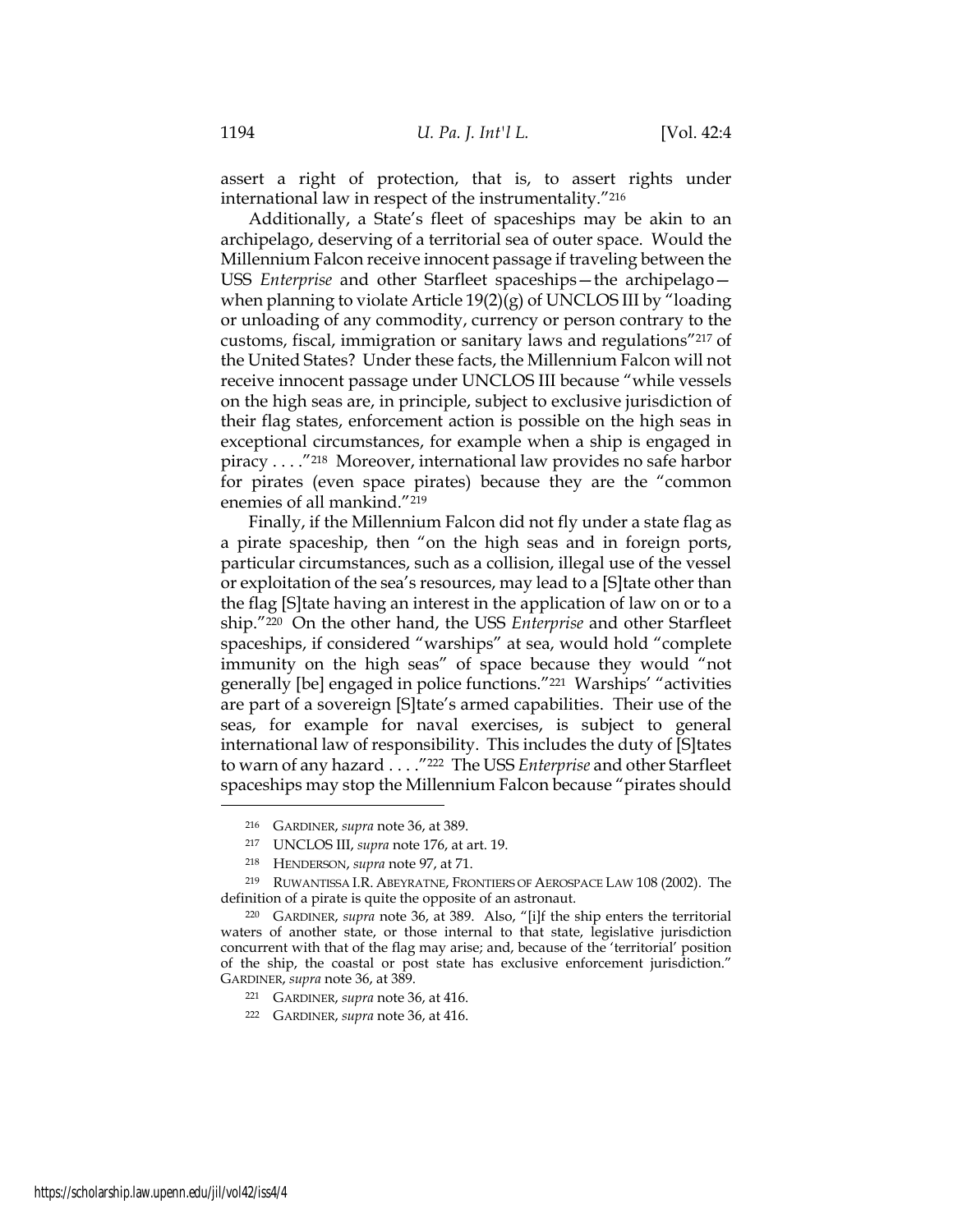be lawfully captured on the high seas by an armed vessel of any particular [S]tate, and brought within its territorial jurisdiction for trial and punishment."223

## V. SHAPING THE FUTURE OF SPACE WARFARE

In 1988, the United States was the only dissenting nation when the U.N. General Assembly "passed a resolution calling for general and complete disarmament under effective international control so that outer space shall be used exclusively for peaceful purposes and not become an arena for an arms race."224 On the other hand, in his 2009 Nobel Peace Prize acceptance speech, President Barack Obama acknowledged that not even "America—in fact, no nation—can insist that others follow the rules of the road if we refuse to follow them ourselves. For when we don't, our actions appear arbitrary and undercut the legitimacy of future interventions, no matter how justified."225 The DoD recognizes that the OST "imposes restrictions on certain military operations in outer space (*i.e.*, it does not exempt military spacecraft or military space activities from its purview)."226 Although it appears that in recent days, the United States has not provided legal justifications for every military action, the Space Force should "take care to offer a legal argument for [its] use of force."227

The United States and its President remain "powerful players in the making and unmaking of international law."228 So, it is in the best interest of the Space Force that the President brings forth a

<sup>223</sup> ABEYRATNE, *supra* note 219, at 108.

<sup>224</sup> RABKIN & YOO, *supra* note 17, at 208 (internal citation and quotation marks omitted). The vote was 154 to 1. RABKIN & YOO, *supra* note 17, at 208.

<sup>225</sup> Obama, *supra* note 106 (stating further that "this becomes particularly important when the purpose of military action extends beyond self-defense or the defense of one nation against an aggressor.").

<sup>226</sup> U.S. DEP'T OF DEF., *supra* note 56, ¶ 14.10.2.1. The *DoD Law of War Manual* mentions that the "collective view of all departments of the US Government is not necessarily reflected in its pages, and the reader is therefore somewhat left to speculate as to its actual status and claimed authority in international law." BOOTHBY & HEINTSCHEL VON HEINEGG, *supra* note 42, at 2.

<sup>227</sup> GRAY, *supra* note 97, at 30 ("President Trump has not to date set out legal justifications for the USA's 2017 direct intervention in Syria at any length; he seems to be relying on doctrines developed by the previous administration to explain his escalation of the use of force.").

<sup>228</sup> KOH, *supra* note 90, at 14.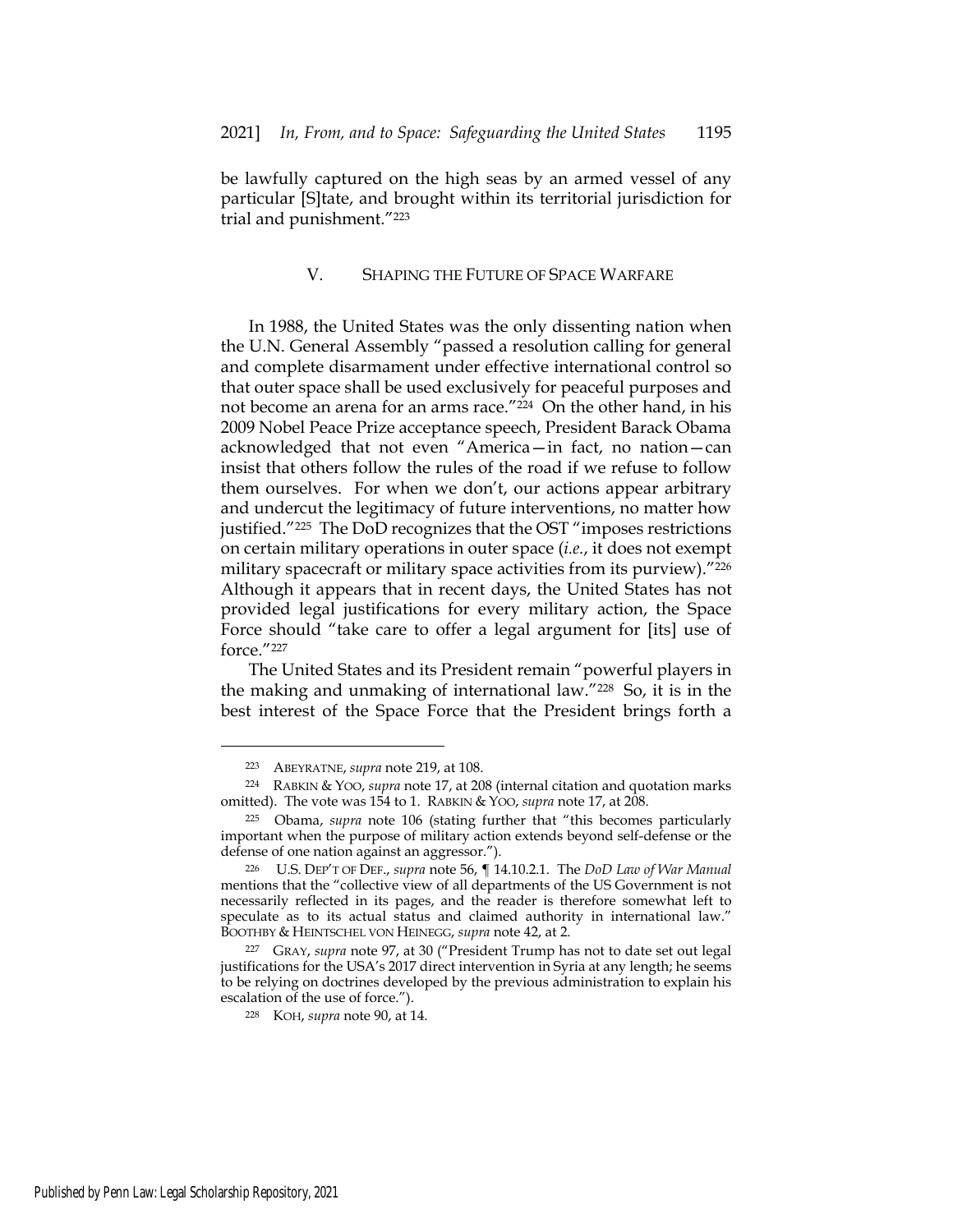"carefully negotiated global diplomatic solution that builds a binding legal regime firmly rooted in international law."<sup>229</sup> But, even if "international law applies to space," there is no clear answer as to which specific laws "supply the rules that should apply."230 As a global commons, outer space may be compared with "other environments" to answer complex legal problems that give rise to "important consequences for regulation. Some, for example, have compared space to the discovery of the New World in 1492, opened by voyages of discovery and subject to claims of sovereignty."231 Generally, factors such as an activity's "location" or "nature" may provide the applicable "regime of international law" for a given situation.<sup>232</sup> Space Force attorneys will need to understand the effects of characterizing outer space to establish when an activity or event is governed by an applicable law.233

Richard K. Gardiner, in his book *International Law*, states the following:

International law presents two ways of defining or describing the areas under consideration. First, there are the law and procedural mechanisms which determine where the boundaries of each area are. Specific or controversial determinations of such boundaries are usually described as 'delimitation', particularly in the context of maritime areas. Second, there are the characteristics which identify the international regime in each area. The process of delimitation is primarily the active concern of lawyers advising states who need to establish boundaries for purposes of control, public order and responsibility, as well as defen[s]e and exploitation of resources.234

Delimitation is critical to understanding the use of space, because "although space law has been the subject of several treaties, these do not define the location of outer space, or more specifically its lower boundary."235 The difficulty is that even using the plain meaning of "outer space" as "beyond the atmosphere" remains a bit

<sup>229</sup> KOH, *supra* note 90, at 80.

<sup>230</sup> RABKIN & YOO, *supra* note 17, at 220.

<sup>231</sup> RABKIN & YOO, *supra* note 17, at 215.

<sup>232</sup> GARDINER, *supra* note 36, at 395.

<sup>233</sup> GARDINER, *supra* note 36, at 396.

<sup>234</sup> GARDINER, *supra* note 36, at 395-96.

<sup>235</sup> GARDINER, *supra* note 36, at 400.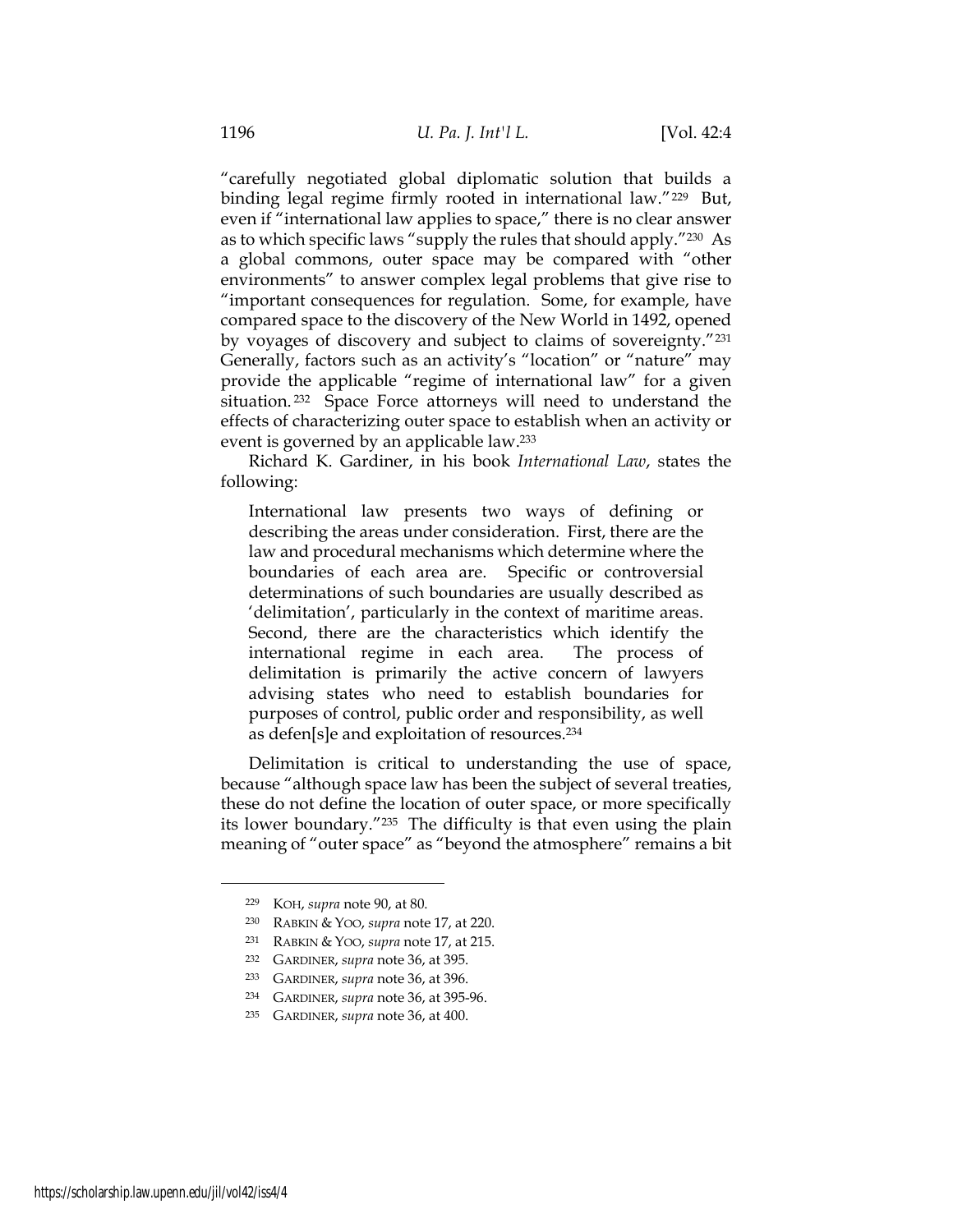hazy, "because the atmosphere becomes progressively thinner without a precise line . . . . "236 Accordingly, Space Force attorneys will need to tread carefully when drawing from analogies to the law of war and law of the sea, and when current space law does not provide a clear answer.

A well-delineated Space Force policy may act as a stopgap, before States come together to create treaties or develop customary international law on space warfare. Because the tools of "law and policy" have different degrees of staying power for "internaliz[ing] international norms[,]"237 the Space Force may use policy to have flexibility in effectively troubleshooting military operations for peaceful purposes, as required by the OST. To make legal determinations prematurely may hinder the development of space warfare by forming fixed points that are difficult to amend once adopted. 238 For example, current international law allows for orbiting "conventional weapons or new, exotic weapons such as high-energy beams," and for "nuclear warheads" to journey "through space on their way to ground targets."239 But, the future of space warfare may allow the Space Force to "escalate a conflict by destroying surveillance satellites or by temporarily jamming or blinding them with space-based weapons . . . [or even] attack a single node in an opponent's military or government telecommunications network, which would not permanently destroy the whole network, but would degrade the system's reliability." 240 As the Space Force will be making real-time decisions, on-demand policymaking will likely be the short-term solution to make better future law.

Ultimately, international cooperation will be required to solidify "standards that govern the use of force" in space warfare.241 Time and again, "disengagement from global governance" has been of little help and ineffective 242 because of the "transnational legal process. International law is no longer just for nation-states or

<sup>236</sup> GARDINER, *supra* note 36, at 401.

<sup>237</sup> KOH, *supra* note 90, at 18 ("Executive branch policies usually do not bind future administrations as powerfully as do executive branch determinations about the applicability of international legal rules.").

<sup>238</sup> *See* KOH, *supra* note 90, at 18.

<sup>239</sup> RABKIN & YOO, *supra* note 17, at 217.

<sup>240</sup> RABKIN & YOO, *supra* note 17, at 218.

<sup>241</sup> Obama, *supra* note 106.

<sup>242</sup> KOH, *supra* note 90, at 14 (noting that international legal norms and principles have taken hold in the United States).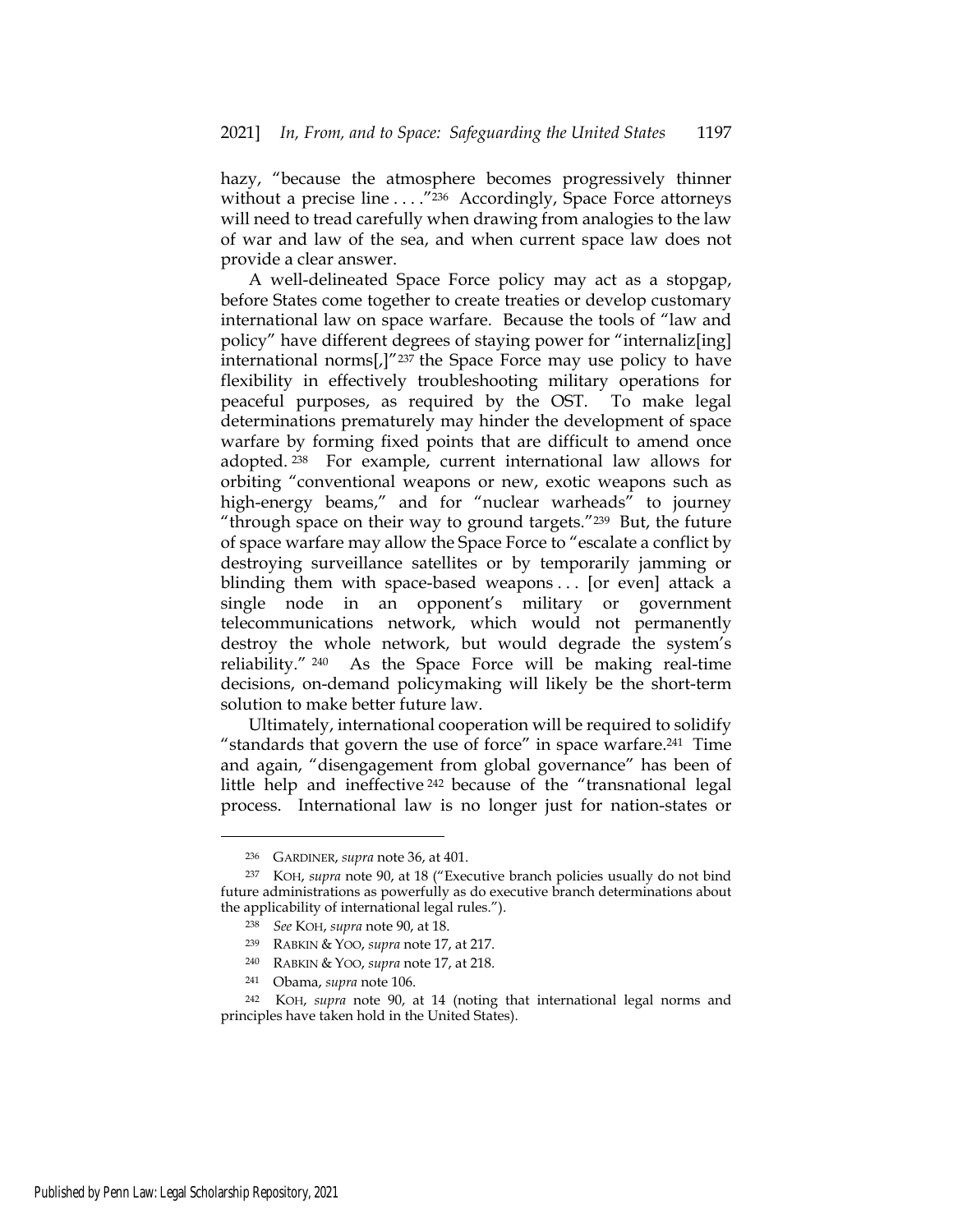national governments . . . . [It] has evolved into a hybrid body of international and domestic law developed by a large number of public and private transnational actors." 243 In *The Trump Administration and International Law*, Harold Hongju Koh, a former Legal Adviser at the U.S. Department of State,244 argues that "these many actors make and remake transnational law . . . by generating *interactions* that lead to *interpretations* of international law that become *internalized* into, and thereby binding under, domestic law . . . ."245 These default rules become "difficult to deviate from without sustained effort."246 For example, the Space Force may use existing international law as a gap filler for any "new and unanticipated factual circumstance, . . . [with] a good-faith effort to translate from the spirit of existing rules of laws (*e.g.*, the laws of war) to new situations . . . . "247 The end game for the United States should be to partner with other States to develop a new international treaty for reasonable and lawful space warfare.<sup>248</sup>

## VI. CONCLUSION

The unpredictability of the world—from widespread concerns on security, climate change, natural disasters, and "unforeseen developments caused by technological breakthroughs, extreme human actions, and outbreaks of health hazards"—make a stable Space Force indispensable. 249 Safeguarding space with a robust regulatory regime "will be of quintessence importance to avert dangers of serious economic imbalances or disastrous conflicts and wars."250 The Space Force will need to be ahead of the curve, and should see that with great public and private economic

<sup>243</sup> KOH, *supra* note 90, at 6-7 (italics omitted). More specifically, "sovereign and nonsovereign actors include [the United States'] allies; state, municipalities, and localities of the United States; government bureaucracies; the media; courts; nongovernmental organizations (NGOs); intergovernmental organizations (IGOs); and committed individuals." KOH, *supra* note 90, at 7.

<sup>244</sup> *Harold Hongju Koh*, YALE LAW SCHOOL, https://law.yale.edu/haroldhongju-koh [https://perma.cc/TN6R-EV6Y] (last visited Apr. 13, 2021).

<sup>245</sup> KOH, *supra* note 90, at 7 (emphasis in original).

<sup>246</sup> KOH, *supra* note 90, at 7.

<sup>247</sup> KOH, *supra* note 90, at 10.

<sup>248</sup> RABKIN &YOO, *supra* note 17, at 226–27 (providing an example of a potential ban on exotic space-to-ground weaponry).

<sup>249</sup> Murthi & Gopalakrishnan, *supra* note 141, at 29–30.

<sup>250</sup> Murthi & Gopalakrishnan, *supra* note 141, at 42.